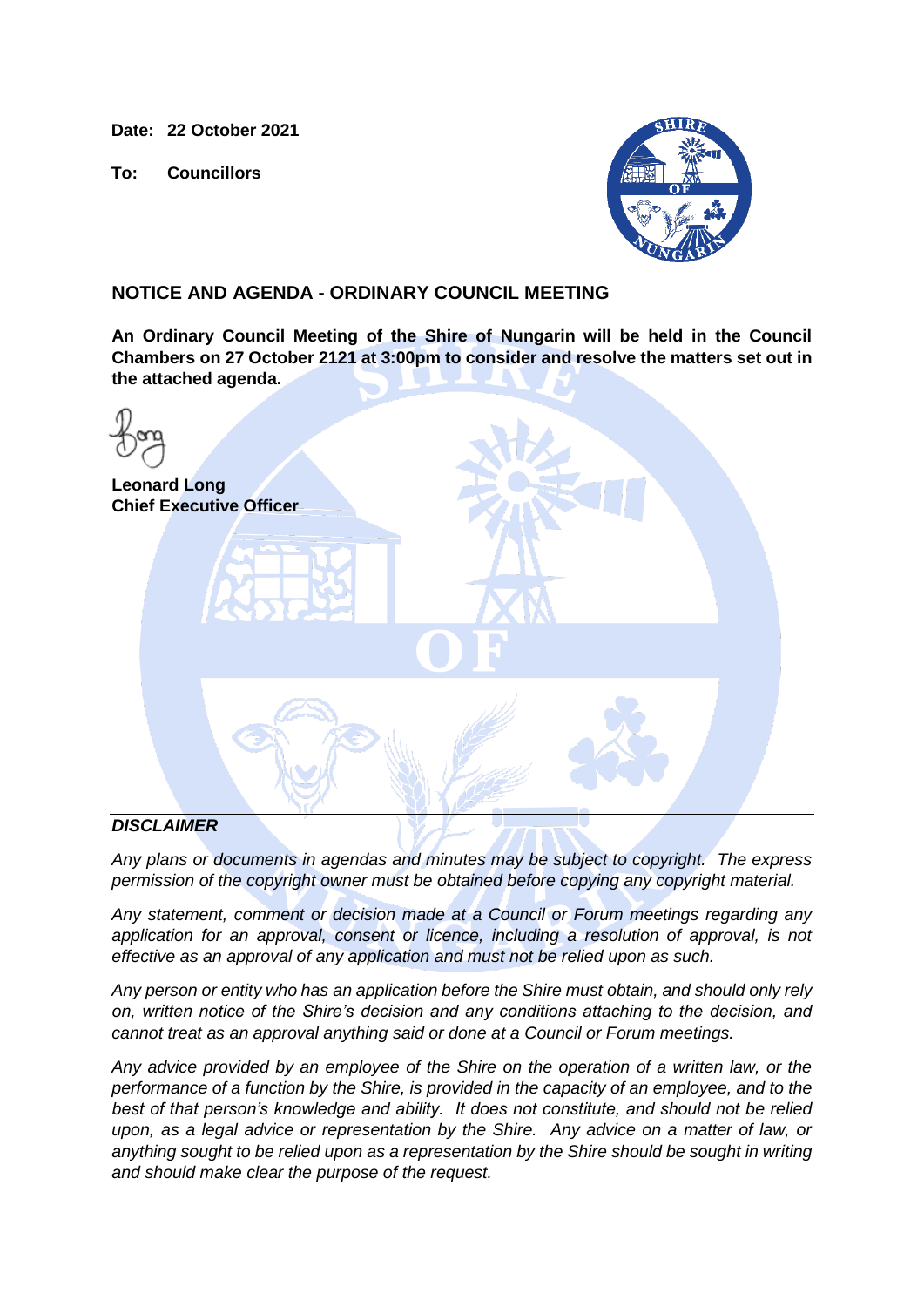### **PUBLIC QUESTION TIME**

- 1. The order of business allows for a Public Question time at the beginning of the meeting.
- 2. If you wish to ask a question about an agenda item before it is considered then it is recommended to be made at the Public Question Time item on the agenda in accordance with Council's Procedures and Guidelines for Public Question Time.
- 3. The visual or vocal recording of Council meeting proceedings is expressly prohibited, unless the prior approval of the Council has been given.

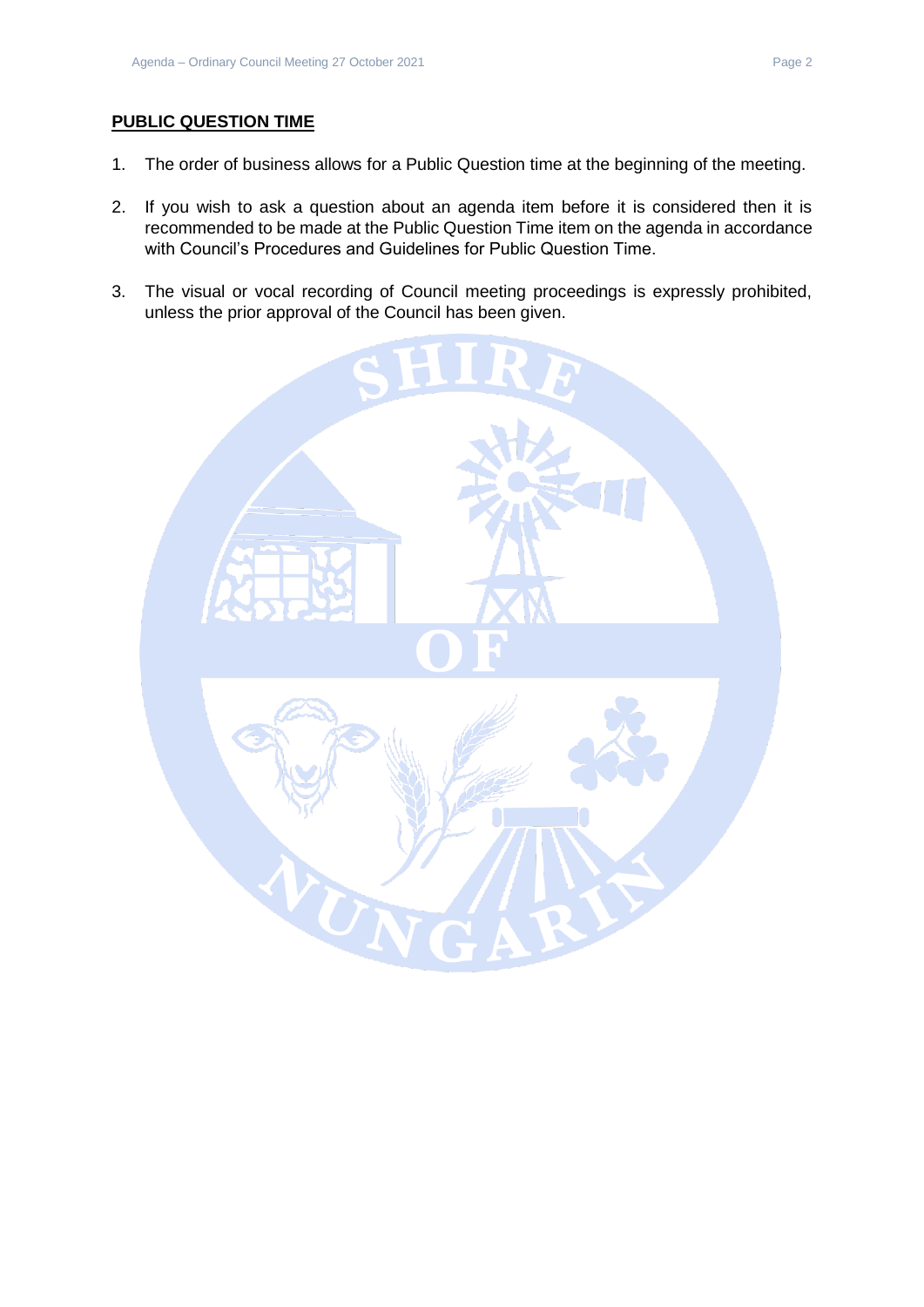## **TABLE OF CONTENTS**

| 1.   |      |                                                                                        |  |
|------|------|----------------------------------------------------------------------------------------|--|
| 2.   |      |                                                                                        |  |
|      | 2.1  |                                                                                        |  |
|      | 2.2  |                                                                                        |  |
| $3-$ |      | OATH OR AFFIRMATION OF ALLEGIANCE AND DECLARATION OF OFFICE TO                         |  |
| $4-$ |      |                                                                                        |  |
|      |      | 4.1 ELECTION OF SHIRE PRESIDENT.                                                       |  |
| 5.   |      |                                                                                        |  |
| 6.   |      |                                                                                        |  |
|      |      | 6.1 ELECTION OF DEPUTY SHIRE PRESIDENT <b>CONTENT AND RESIDENT</b> 30                  |  |
| 7.   |      | SWEARING IN OF DEPUTY SHIRE PRESIDENT <b>WAS SWEARING IN OF DEPUTY SHIRE PRESIDENT</b> |  |
| 8.   |      |                                                                                        |  |
| 9.   |      |                                                                                        |  |
|      | 9.1  |                                                                                        |  |
|      | 9.2  | PETITIONS 1.2 200 11                                                                   |  |
| 10.  |      |                                                                                        |  |
|      | 10.1 | <b>RESPONSE TO PREVIOUS PUBLIC QUESTIONS TAKEN ON NOTICE  12</b>                       |  |
|      | 10.2 |                                                                                        |  |
| 11.1 |      |                                                                                        |  |
|      | 11.1 |                                                                                        |  |
|      | 11.2 | DISCLOSURES OF INTEREST THAT MAY CAUSE A CONFLICT  12                                  |  |
| 12.  |      | ANNOUNCEMENT BY THE PRESIDING MEMBER (WITHOUT DISCUSSION)  12                          |  |
| 13.  |      | PREVIOUS COUNCIL MEETING MINUTES                                                       |  |
|      |      |                                                                                        |  |
| 14.  |      |                                                                                        |  |
|      | 14.1 |                                                                                        |  |
|      |      | 14.2 ELECTION OF EXTERNAL COMMITTEE MEMBERS AND  19                                    |  |
|      |      |                                                                                        |  |
|      | 14.3 |                                                                                        |  |
|      |      | 14.4 WAIVER OF FEE FOR THE NUNGARIN COMMUNITY MEN'S SHED  25                           |  |
|      | 14.5 | SHIRE OF NUNGARIN STAFF / COMMUNITY CHRISTMAS FUNCTION27                               |  |
|      |      | 14.6 CHRISTMAS PERIOD CLOSURE OF SHIRE OFFICES / DEPOT  29                             |  |
|      |      | 14.7 ELECTED MEMBER SUPERANNUATION POLICY POSITION 31                                  |  |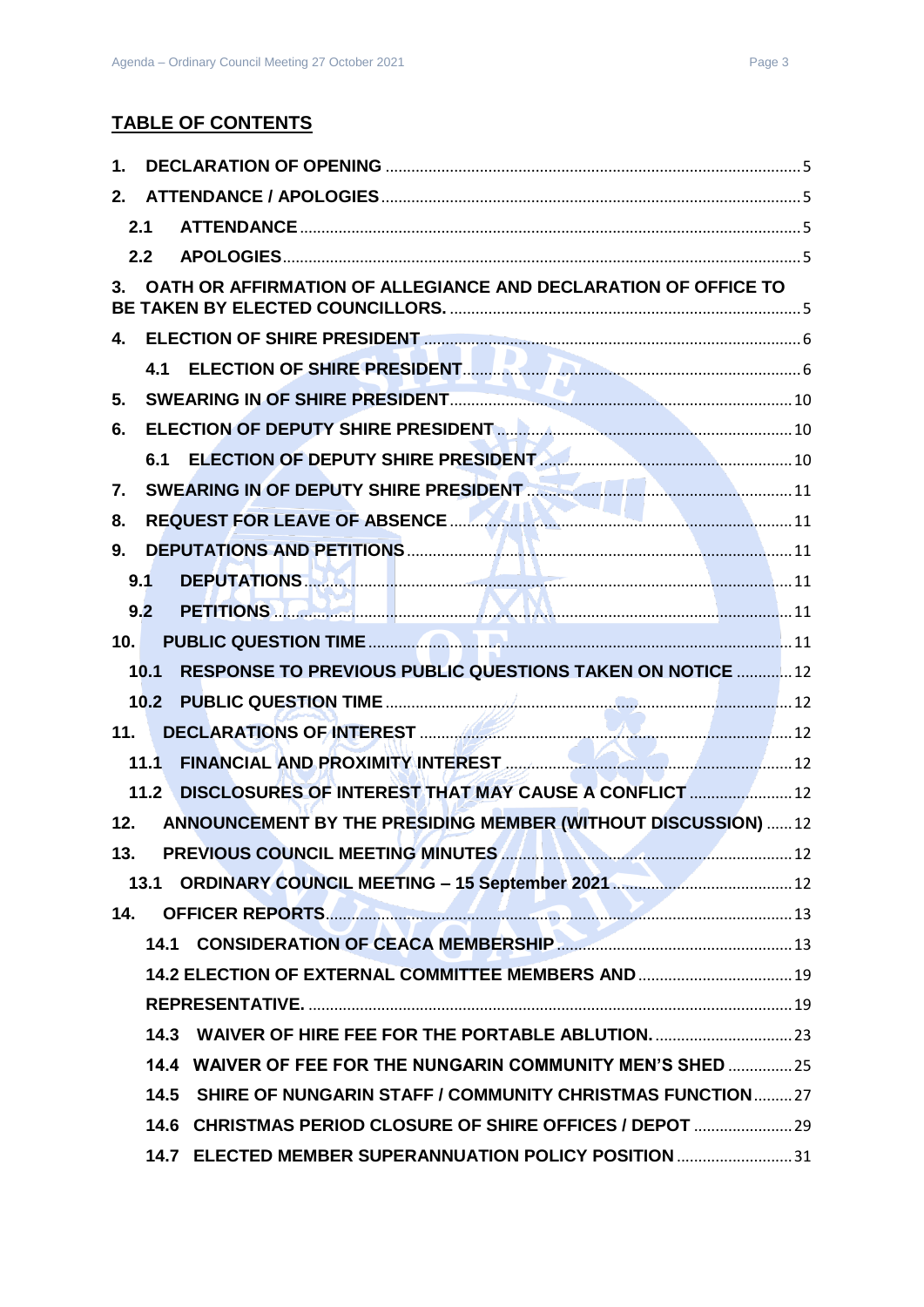| 14.9 LISTING OF PAYMENTS FOR THE MONTH OF SEPTEMBER 2021  39                                                                                                                                                                     |  |
|----------------------------------------------------------------------------------------------------------------------------------------------------------------------------------------------------------------------------------|--|
| 14.10 MONTHLY STATEMENT OF FINANCIAL ACTIVITY FOR THE PERIOD                                                                                                                                                                     |  |
|                                                                                                                                                                                                                                  |  |
|                                                                                                                                                                                                                                  |  |
|                                                                                                                                                                                                                                  |  |
|                                                                                                                                                                                                                                  |  |
|                                                                                                                                                                                                                                  |  |
| $\mathbf{r}$ , as a set of the set of the set of the set of the set of the set of the set of the set of the set of the set of the set of the set of the set of the set of the set of the set of the set of the set of the set of |  |

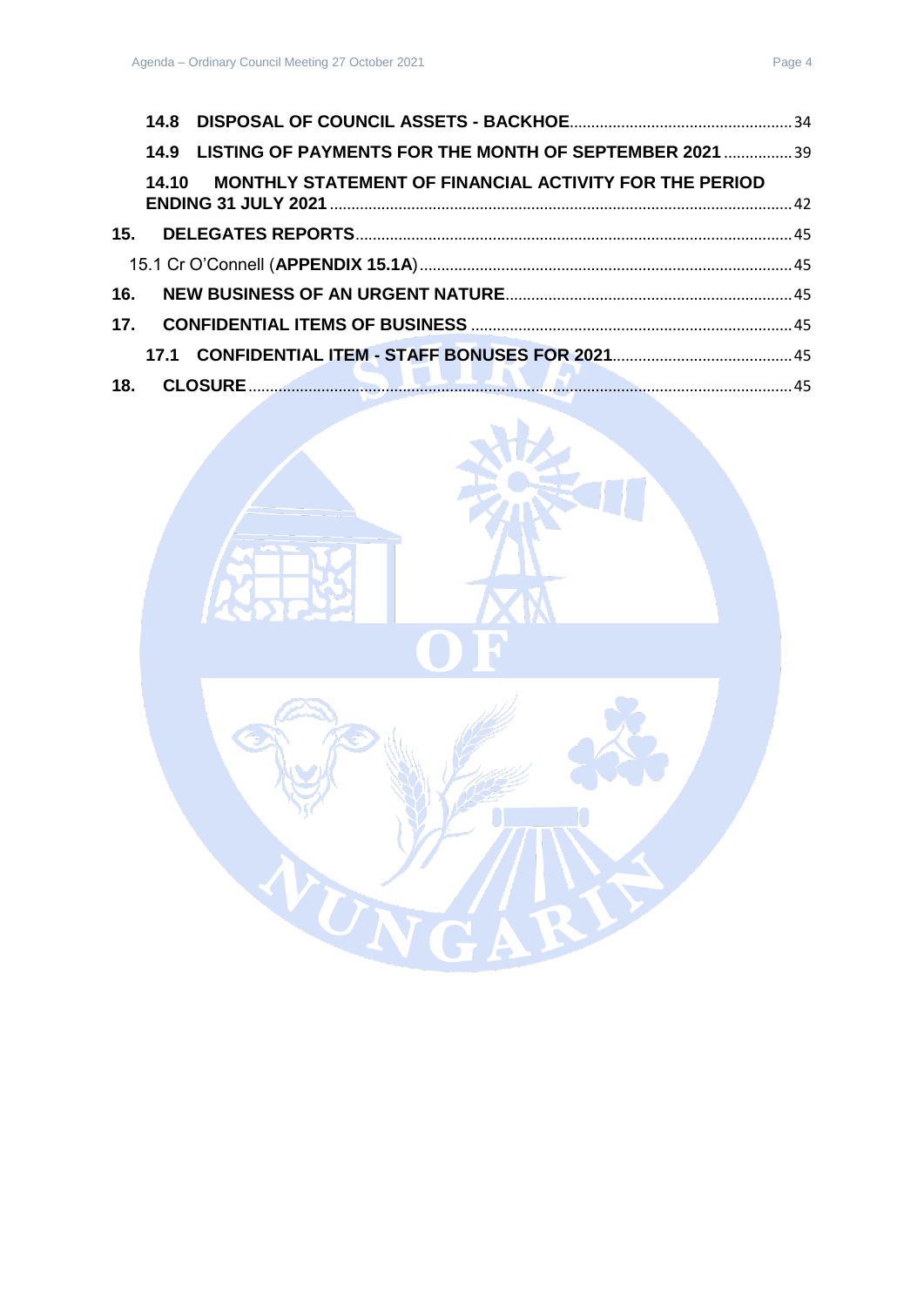# **AGENDA**

### <span id="page-4-0"></span>**1. DECLARATION OF OPENING**

In accordance with Clause 3 of Schedule 2.3 of the Local Government Act 1995 the CEO is to preside over the meeting until the office of the Shire President is filled.

The Chief Executive Officer to declare the meeting open at \_\_\_\_ pm

### <span id="page-4-2"></span><span id="page-4-1"></span>**2. ATTENDANCE / APOLOGIES**

# **2.1 ATTENDANCE Councillors** Elected Member Cr P de Lacy Elected Member Cr J Davis Elected Member Cr W Lee Cr Elect Cr G Coumbe Cr Elect Cr M Caughey Cr Elect Cr E O'Connell Cr Elect Cr K Dayman **Council Officers** Chief Executive Officer Mr L Long Manager Works & Services Mr C Large **Justice of the Peace**  Mr Peter Michael Geraghty **Observers / Visitors**

**2.2 APOLOGIES**

### <span id="page-4-4"></span><span id="page-4-3"></span>**3. OATH OR AFFIRMATION OF ALLEGIANCE AND DECLARATION OF OFFICE TO BE TAKEN BY ELECTED COUNCILLORS.**

Mr Peter Geraghty JP will conduct the Oath or Affirmation of Allegiance and Declaration of office for the elected Councillors.

- i. Cr Elect Gary Coumbe **Four Year Term**
- ii. Cr Elect Mick Caughey **Four Year Term**
- iii. Cr Elect Eileen O'Connell Four Year Term
- iv. Cr Elect Kerry Dayman Two Year Term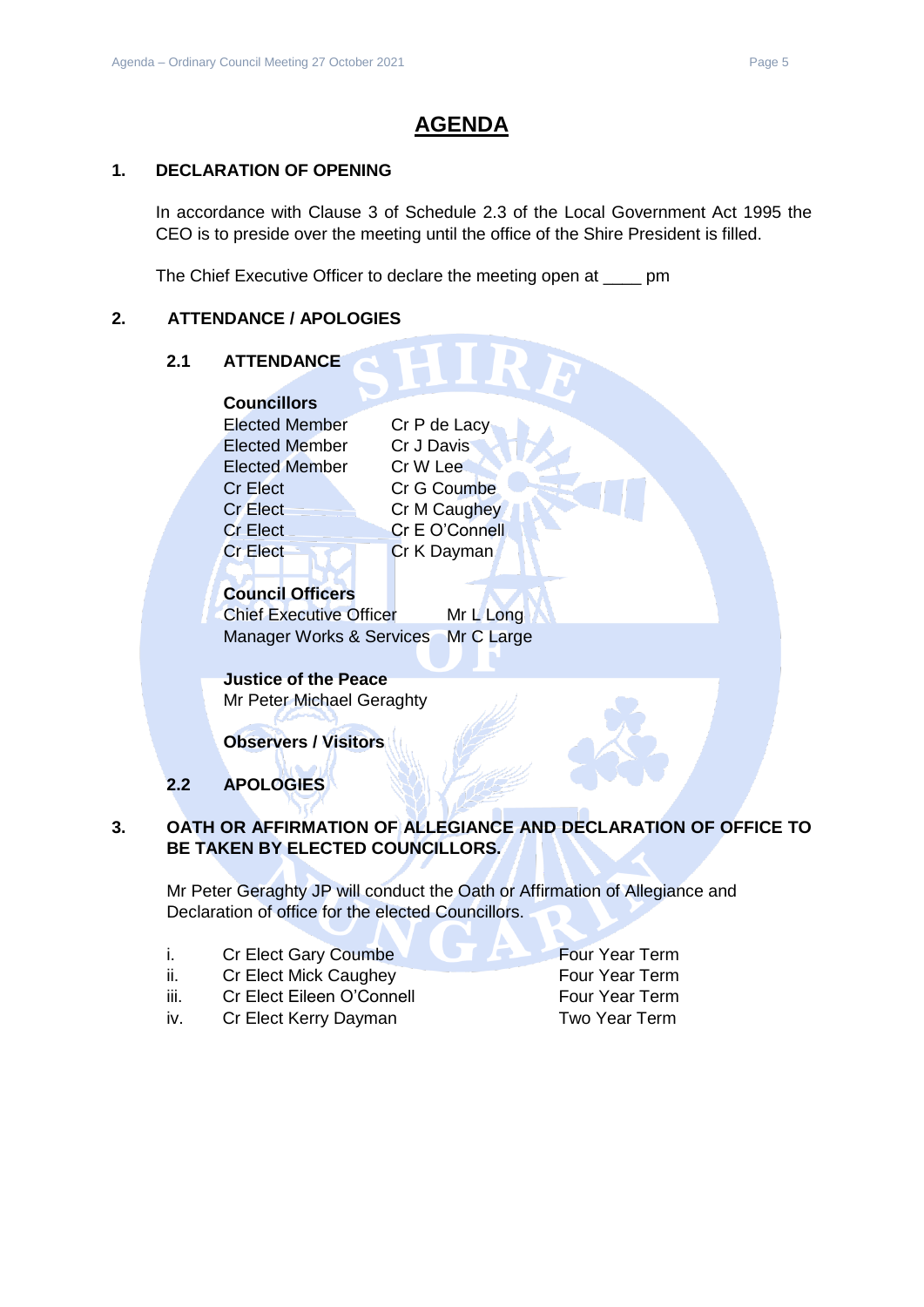<span id="page-5-1"></span><span id="page-5-0"></span>

| 4.1<br><b>ELECTION OF SHIRE PRESIDENT</b> |                                       |
|-------------------------------------------|---------------------------------------|
| l File Ref:                               | 41001                                 |
| <b>Previous Item Ref:</b>                 | Nil                                   |
| <b>Applicant:</b>                         | Nil                                   |
| <b>Author and Title:</b>                  | Leonard Long, Chief Executive Officer |
| <b>Attachment</b>                         | 4.1A – Nomination Form                |

### **OFFICERS RECOMMENDATION**

**That**

- **1. The Chief Executive Officer reads aloud nominations for the position of Shire President and requests those nominated to state verbally if they are willing to accept that nomination, and that votes are cast accordingly as per the Local Government Act (1995).**
- **2. That those nominated for Shire President are invited to speak to their nomination for no more than five (5) minutes.**
- **3. If more than one member is nominated a ballot is held to determine the Shire President.**

### **IN BRIEF**

Under the *Local Government Act 1995* (as amended) for the election of President, when elected by the Council, nominations are to be given to the CEO in writing at a time announces by the CEO.

If a Councillor is nominated by another Councillor the CEO is not to accept the nomination unless the nominee has advised the CEO, orally or in writing, that he or she is willing to be nominated for the office.

Voting is by secret ballot as if they were electors voting at an election.

If, when the votes are counted there is an equality of votes, the count is to be discontinued and the meeting is to be adjourned for not more than seven days.

### **BACKGROUND**

As the election for President may be conducted as if they were electors voting at an election, it is requested that all nominations be received by 1:00pm on Wednesday 27 October 2021. This will give officers time to have election papers printed prior to the 3:00pm commencement of the Ordinary Council Meeting.

### **STATUTORY ENVIRONMENT**

*Local Government Act 1995*

**Section 2.11 – Alternative methods of filling office of mayor or president.**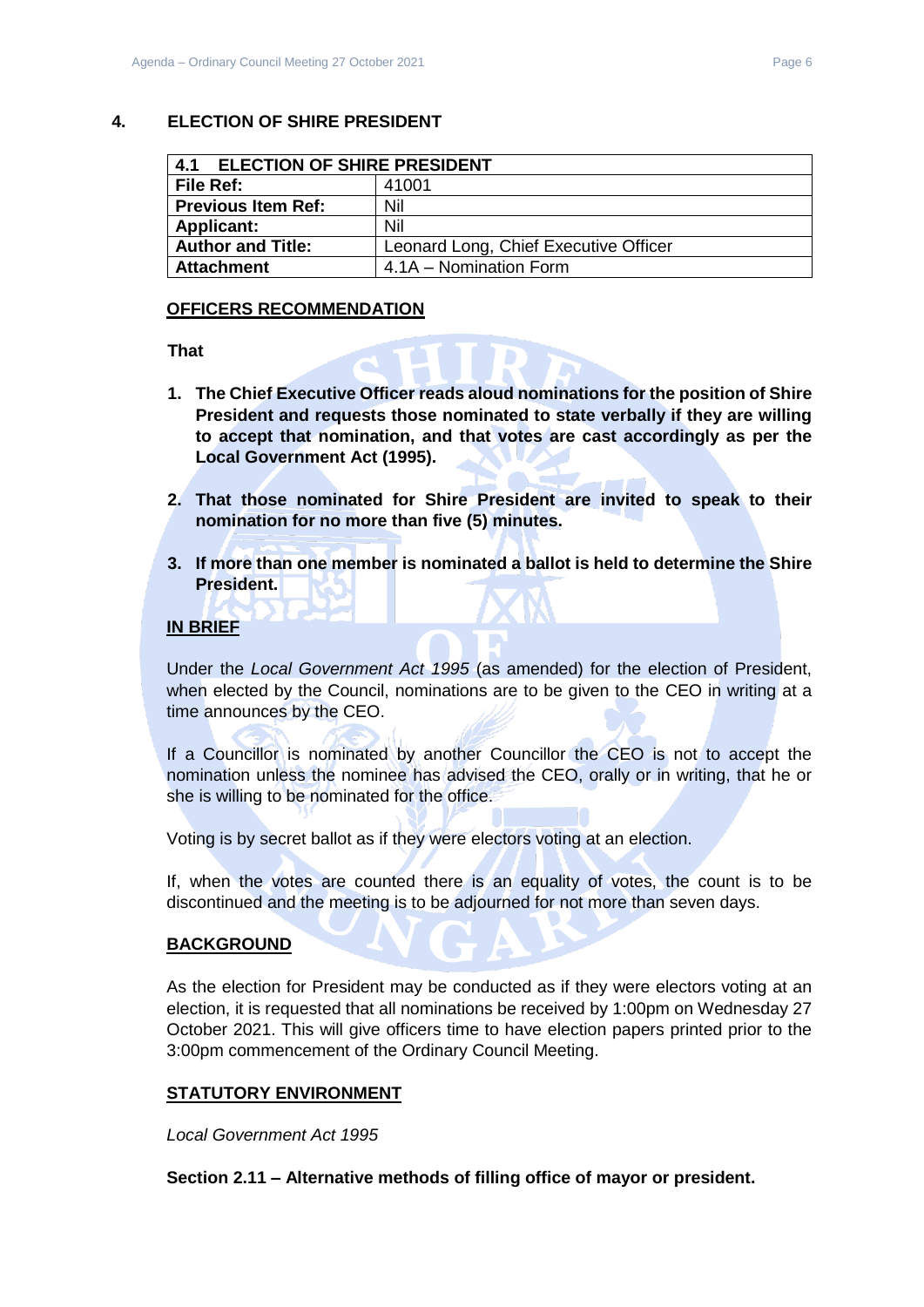- (1) When an order is made under section 2.1 declaring an area of the State to be a district, the Governor is, by order, to specify whether the first mayor or president of the local government is to be –
	- (a) Elected by electors of the district under Part 4; or
	- (b) Election by council from amongst the councillors under Schedule 2.3, Division 1.
- (2) Al local government may change\* the method of filling the office of mayor or president used by the local government from the election by the council method to the election by the electors method.

\*Special Majority Required

- (3) Al local government may exercise the power conferred by subsection (2) whether or not a proposal has been made under section 2.12.
- (4) The method of filling the office of mayor or president used by the local government is changed from the election by the electors method to the election by the council method if the result of a poll declared under section 2.12A(4) is that a majority of electors of the district who voted at the pole voted in favour of the change.

### **Section 2.15 – Filling office of deputy mayor or president.**

The deputy mayor or president is to be elected by the council under Schedule 2.3, Division 2.

Schedule 2.3 – When and how mayors, presidents, deputy mayors and deputy presidents are elected by Council.

**Division 1 – Mayors and presidents**

**1. Terms used**

In this Division –

**Extraordinary vacancy** means a vacancy that occurs under section 2.34(1)

**Office** means the office of councillor, mayor or president **2. When council elects mayor or president**

- (1) The office is to be filled as the first matter dealt with
	- (a) At the first meeting of the council after an inaugural election or a section 4.13 or 4.14 election or after an ordinary election day; and
	- (b) At the first meeting of the council after an extraordinary vacancy occurs in the office.
- (2) If the first ordinary meeting of the council is more than 3 weeks after an extraordinary vacancy occurs in the office, a special meeting of the council is to be held within that period for the purpose of filling the office.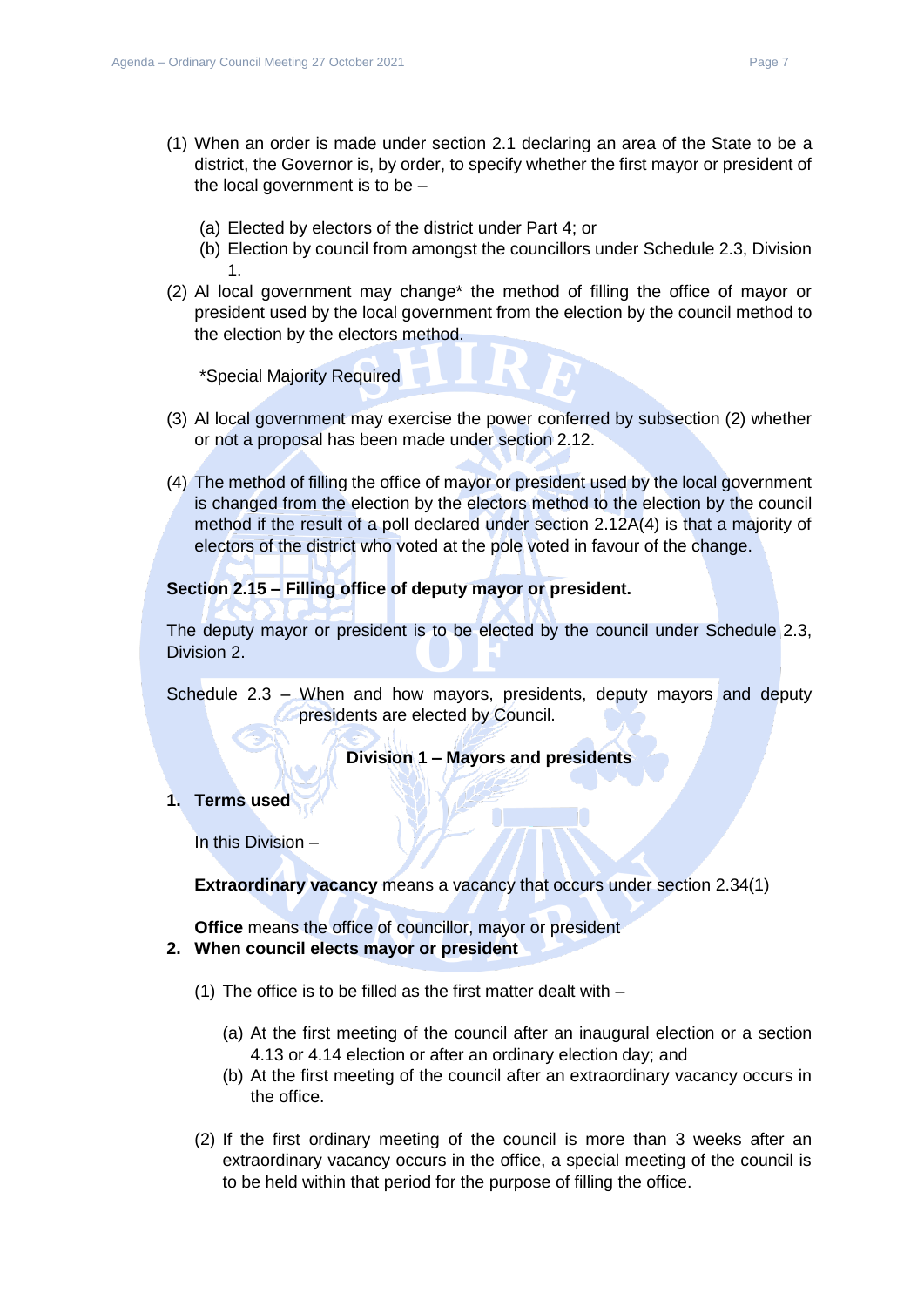#### **3. CEO to preside**

The CEO is to preside at the meeting until the office is filled.

#### **4. How mayor or president is elected**

- (1) The council is to elect a councillor to fill the office.
- (2) The election is to be conducted by the CEO in accordance with the procedure prescribed.
- (3) Nominations for the office are to be given to the CEO in writing before the meeting or during the meeting before the close of nominations.
	- (3a) Nominations close at the meeting at a time announced by the CEO, which is to be sufficient time after the announcement by the CEO that nominations are about to close or allow for any nominations made to be dealt with.
- (4) If a councillor is nominated by another councillor the CEO is not to accept the nomination unless the nominee has advised the CEO, orally or in writing, that he or she is willing to be nominated for the office.

#### **5. Votes may be cast a second time**

- (1) If when the votes cast under clause 4(5) are counted there is an equality of votes between 2 or more candidates who are the only candidates in, or remaining in, the count, the count is to be discontinued and the meeting is to be adjourned for not more than 7 days.
- (2) Any nomination for the office may be withdrawn, and further nominations may be made, before or when the meeting resumes.
- (3) When the meeting resumes the councillors are to vote again on the matter by secret ballot as if they were electors voting at an election.
- (4) The votes cast under subclause (3) are to be counted, and the successful candidate determined, in accordance with Schedule 4.1 as if those votes were votes cast at an election.

#### **Division 2 — Deputy mayors and deputy presidents**

6. Terms used

In this Division —

**extraordinary vacancy** means a vacancy that occurs under section 2.34(1);

**office** means the office of deputy mayor or deputy president.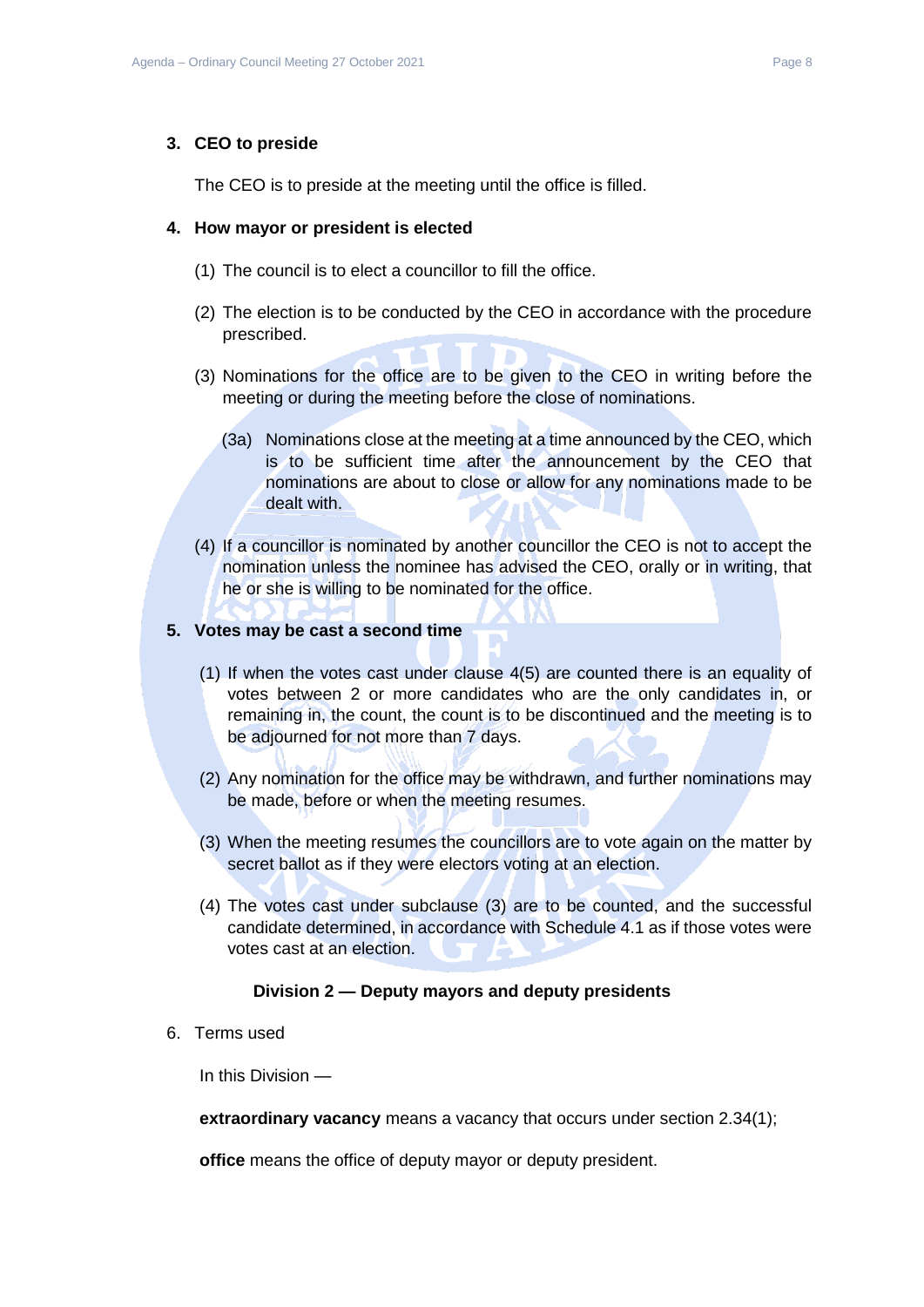### **7. When council elect's deputy mayor or deputy president**

- (1) If the local government has an elector mayor or president the office of deputy mayor or deputy president is to be filled as the first matter dealt with —
	- (a) at the first meeting of the council after an inaugural election or a section 4.13 or 4.14 election or after an ordinary elections day; and
	- (b) at the first meeting of the council after an extraordinary vacancy occurs in the office.
- (2) If the local government has a councillor mayor or president the office of deputy mayor or deputy president is to be filled —
	- (a) as the next matter dealt with after the mayor or president is elected at the first meeting of the council after an inaugural election or a section 4.13 or 4.14 election or after an ordinary elections day; and
	- (b) subject to subclause (3), as the first matter dealt with at the first meeting of the council after an extraordinary vacancy occurs in the office.
- (3) If at a meeting referred to in clause 2(1)(b) the deputy mayor or deputy president is elected to be the mayor or president, the resulting extraordinary vacancy in the office is to be filled as the next matter dealt with at the same meeting.

#### **8. How deputy mayor or deputy president is elected**

- (1) The council is to elect a councillor (other than the mayor or president) to fill the office.
- (2) The election is to be conducted in accordance with the procedure prescribed by the mayor or president, or if he or she is not present, by the CEO.
- (3) Nominations for the office are to be given to the person conducting the election in writing before the meeting or during the meeting before the close of nominations.
	- (3a) Nominations close at the meeting at a time announced by the person conducting the election, which is to be a sufficient time after the announcement by that person that nominations are about to close to allow for any nominations made to be dealt with.
- (4) If a councillor is nominated by another councillor the person conducting the election is not to accept the nomination unless the nominee has advised the person conducting the election, orally or in writing, that he or she is willing to be nominated for the office.
- (5) The council members are to vote on the matter by secret ballot as if they were electors voting at an election.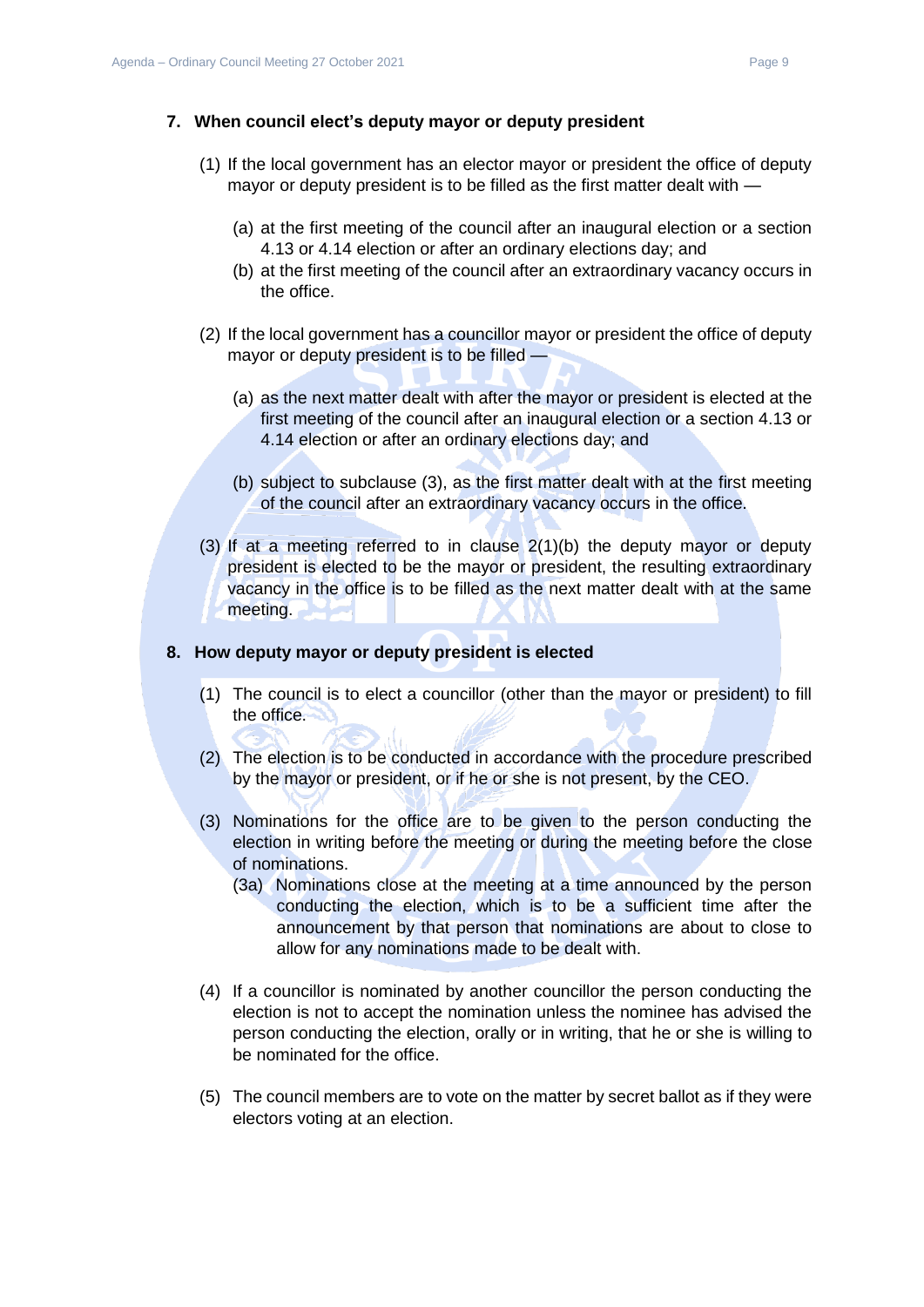- (6) Subject to clause 9(1) the votes cast under subclause (5) are to be counted, and the successful candidate determined, in accordance with Schedule 4.1 as if those votes were votes cast at an election.
- (7) As soon as is practicable after the result of the election is known, the person conducting the election is to declare and give notice of the result in accordance with regulations, if any.

### **9. Votes may be cast a second time**

- (1) If, when the votes cast under clause 8(5) are counted, there is an equality of votes between 2 or more candidates who are the only candidates in, or remaining in, the count, the count is to be discontinued and, not more than 7 days later, a special meeting of the council is to be held.
- (2) Any nomination for the office may be withdrawn, and further nominations may be made, before or when the special meeting is held.
- (3) When the special meeting is held the council, members are to vote again on the matter by secret ballot as if they were voting at an election.
- (4) The votes cast under subclause (3) are to be counted, and the successful candidate determined, under Schedule 4.1 as if those votes were votes cast at an election.

### **SUMMARY**

Although it would be preferential to receive nominations for Shire President by 1:00pm on 27 October 2021, nomination may be made prior to, or at the time of dealing with the item on this agenda. Should nominations be received prior to or at the time of dealing with the item, a short adjournment will be required to allow staff to prepare and print the ballot paper.

### <span id="page-9-0"></span>**5. SWEARING IN OF SHIRE PRESIDENT**

Mr Peter Michael Geraghty JP will conduct the Oath or Affirmation of Allegiance and Declaration of office of Shire President.

#### <span id="page-9-1"></span>**6. ELECTION OF DEPUTY SHIRE PRESIDENT**

<span id="page-9-2"></span>

| <b>ELECTION OF DEPUTY SHIRE PRESIDENT</b><br>6.1 |                        |
|--------------------------------------------------|------------------------|
| <b>File Ref:</b>                                 | 41001                  |
| Attachment                                       | 6.1A – Nomination Form |

#### **OFFICERS RECOMMENDATION**

**That**

**1. The Elected Shire President calls for nomination for the position of Deputy Shire President from the members.**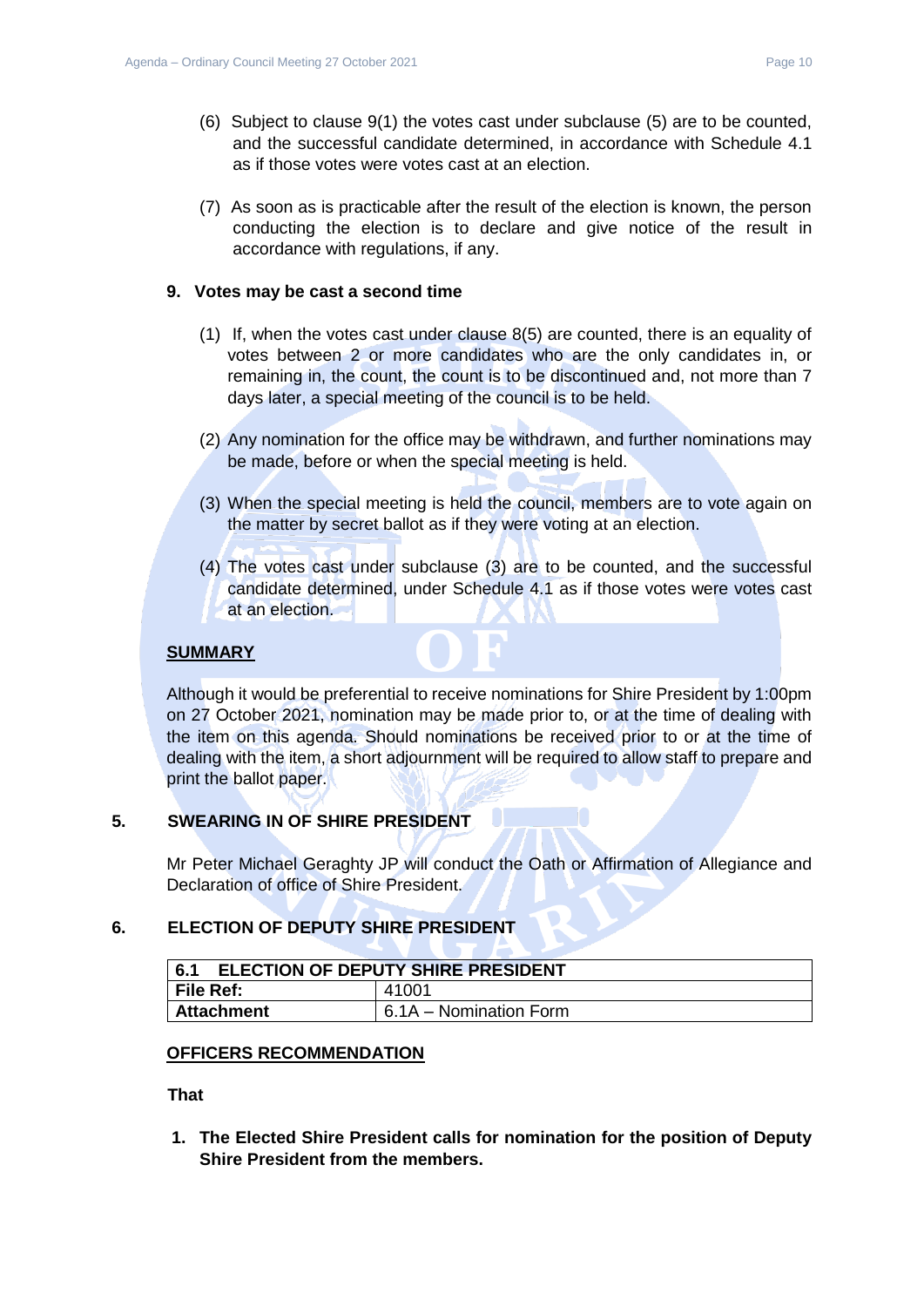### **2. If more than one member is nominated a ballot is held to determine the Deputy Shire President.**

### **IN BRIEF**

Once nominations close for the position of Deputy Shire President, if there is more than one nomination, there will be a short adjournment to print the ballot papers.

In regards to the election of the Deputy Shire President, Schedule 2.3(2) of the *Local Government Act 1995* (as amended) state that this election is to be conducted in accordance with the procedure prescribed by the President, or if he or she is not present, by the CEO.

Nominations are to be given to the person conducting the election in writing before the meeting or during the meeting before the close of nominations which would is when the item is ready to be considered. Council member are to vote on the matter by way of secret ballot.

### <span id="page-10-0"></span>**7. SWEARING IN OF DEPUTY SHIRE PRESIDENT**

Mr Peter Michael Geraghty JP will conduct the Oath or Affirmation of Allegiance and Declaration of office of Deputy Shire President

### <span id="page-10-1"></span>**8. REQUEST FOR LEAVE OF ABSENCE**

### <span id="page-10-3"></span><span id="page-10-2"></span>**9. DEPUTATIONS AND PETITIONS**

- **9.1 DEPUTATIONS**
- **9.2 PETITIONS**

### <span id="page-10-5"></span><span id="page-10-4"></span>**10. PUBLIC QUESTION TIME**

- a. Public Question Time provides the public with an opportunity to put questions to the Council. Questions should only relate to the business of the Council and should not be a statement or personal opinion.
- b. During the Council meeting, after Public Question Time no member of the public may interrupt the meeting's proceedings or enter into conversation.
- c. Whenever possible, questions should be submitted in writing at least 48 hours prior to the start of the meeting.
- d. All questions should be directed to the President and only questions relating to matters affecting Council may be answered at an Ordinary Council Meeting, and at a Special Council Meeting only questions that relate to the purpose of the meeting may be answered. Questions may be taken on notice and responded to after the meeting, at the discretion of the Presiding Member.
- e. The Presiding member will control Question Time and ensure each person wishing to ask a question states their name and address before asking the question. If the question relates to an item on the agenda, the item number should also be stated. In general, persons seeking to ask questions will be given two (2) minutes within which to address their question to Council. The Presiding Member may shorten or lengthen this time at their discretion.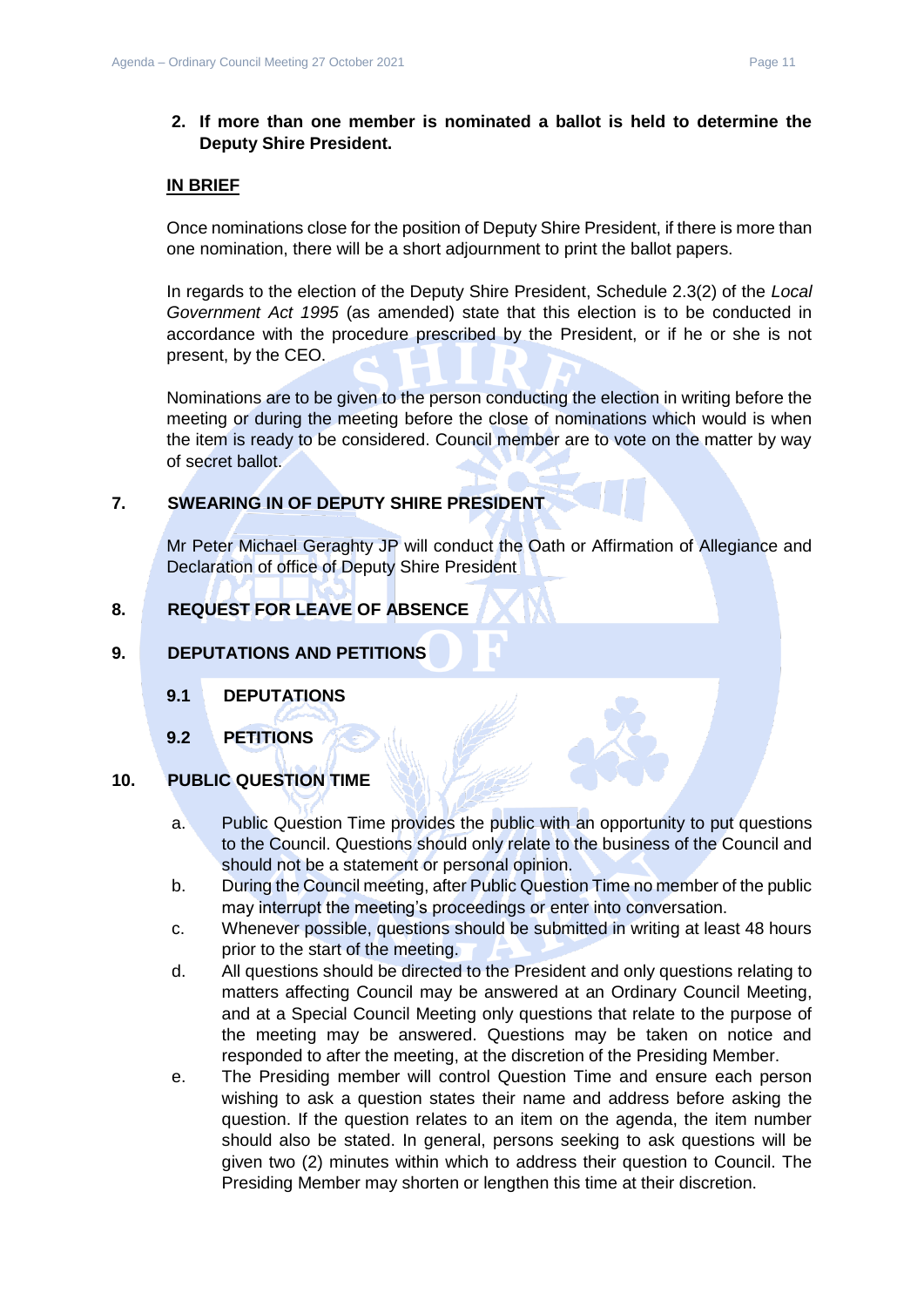### <span id="page-11-0"></span>**10.1 RESPONSE TO PREVIOUS PUBLIC QUESTIONS TAKEN ON NOTICE**

### Q' 1:

Will the Shire permit the planting of trees in the verge in front of Lot 16, Benson Avenue, Nungarin owned by Mrs Christmass?

 $A^{\prime}$ :

Due to potential liability issues with planting within verges the Shire does not permit planting by a third party. The land owner is able to plant within their own property boundary but is advised to take into consideration the required firebreak of 3m.

### **10.2 PUBLIC QUESTION TIME**

### <span id="page-11-3"></span><span id="page-11-2"></span><span id="page-11-1"></span>**11. DECLARATIONS OF INTEREST**

- **11.1 FINANCIAL AND PROXIMITY INTEREST**
- **11.2 DISCLOSURES OF INTEREST THAT MAY CAUSE A CONFLICT**
- <span id="page-11-5"></span><span id="page-11-4"></span>**12. ANNOUNCEMENT BY THE PRESIDING MEMBER (WITHOUT DISCUSSION)**

### <span id="page-11-7"></span><span id="page-11-6"></span>**13. PREVIOUS COUNCIL MEETING MINUTES**

**13.1 ORDINARY COUNCIL MEETING – 15 September 2021**

#### **OFFICER RECOMMENDATION:**

**That the Minutes of the Ordinary Council Meeting held on 15 September 2021 be confirmed as being a true and accurate record.**

**Moved: .........................** Seconded:

WUN

**..........................**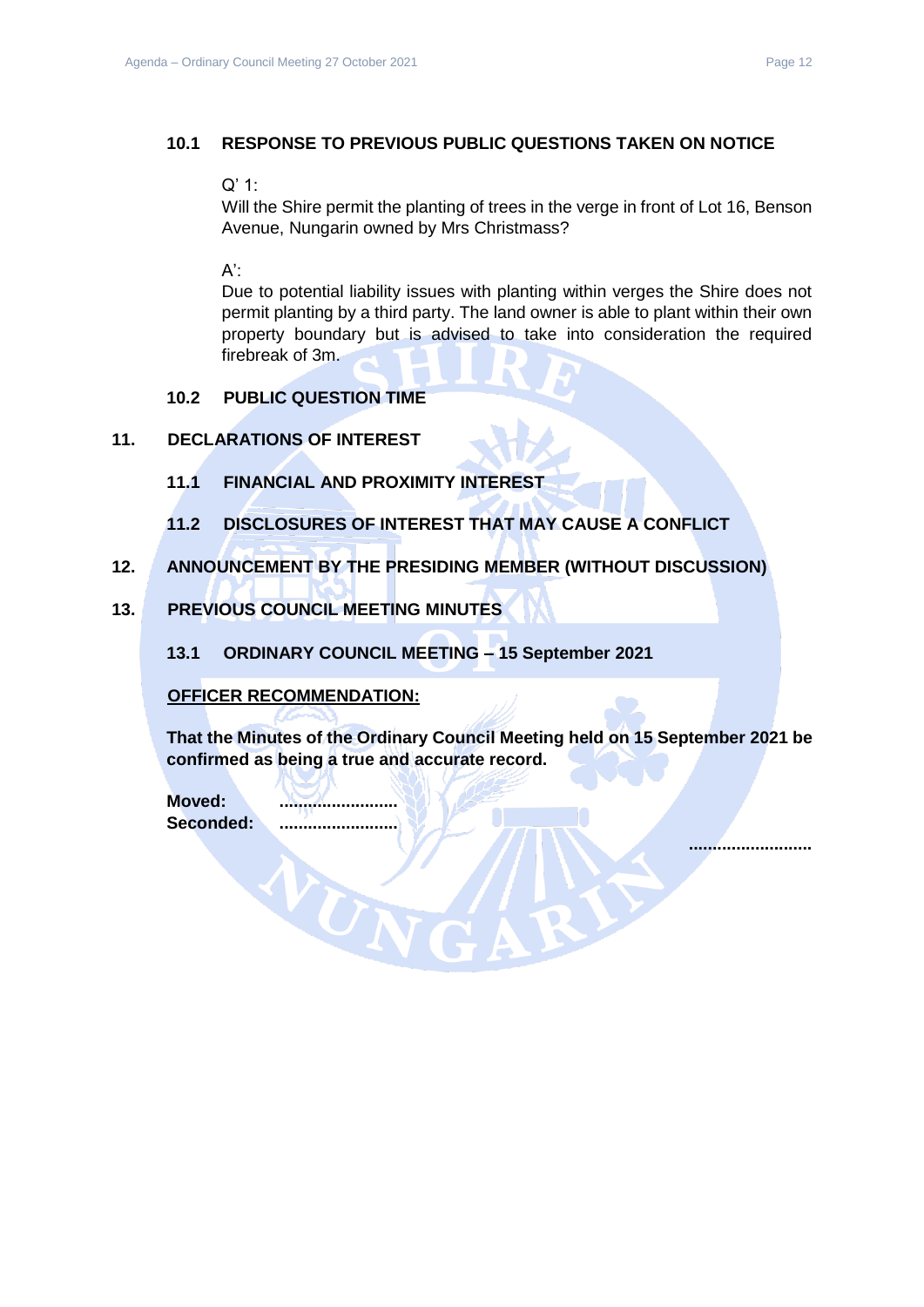### <span id="page-12-0"></span>**14. OFFICER REPORTS**

<span id="page-12-1"></span>

| <b>14.1 CONSIDERATION OF CEACA MEMBERSHIP</b> |                                           |
|-----------------------------------------------|-------------------------------------------|
| File Ref:                                     | 96010                                     |
| <b>Previous Item Ref:</b>                     | Council Resolution 6733 of 18 August 2021 |
|                                               | Council Resolution 6691 of 21 April 2021  |
|                                               | Council Resolution 6210 of 19 June 2019   |
| <b>Applicant:</b>                             | Nil                                       |
| <b>Author and Title:</b>                      | Leonard Long, Chief Executive Officer     |
| <b>Declaration of Interest:</b>               | Nil                                       |
| <b>Voting Requirements</b>                    | Simple Majority                           |
| <b>Attachment:</b>                            | Attachment 14.1A - CEACA Minutes          |

#### **OFFICER RECOMMENDATION:**

**That Council Resolves to:**

- **1. Terminate the Shire of Nungarin's membership with the Central East Accommodation and Care Alliance Inc.**
- **2. Requests the Central East Accommodation and Care Alliance Inc to transfer the vacant land given to Central East Accommodation and Care Alliance Inc for the construction of additional units back to the Shire of Nungarin.**
- **3. Authorise an amendment to the 2021/22 Adopted budget as follows:**

| <b>Account</b> | <b>Description</b>                                           | <b>Increase</b> | <b>Decrease</b> | <b>Purpose</b>                                                                            |  |
|----------------|--------------------------------------------------------------|-----------------|-----------------|-------------------------------------------------------------------------------------------|--|
| GL 209110      | <b>Aged Person</b>                                           |                 | \$20,000        |                                                                                           |  |
|                | <b>Acc</b><br><b>Contribution</b><br>towards<br><b>CEACA</b> |                 |                 |                                                                                           |  |
|                | <b>Housing</b>                                               |                 |                 |                                                                                           |  |
| GL11102030     | <b>Building</b><br><b>Reserve</b>                            | \$20,000        |                 | <b>Towards the</b><br>construction<br>future<br><b>of</b><br>residential<br>tourist units |  |
|                |                                                              |                 |                 |                                                                                           |  |

**Moved: ......................... Seconded: .........................**

**..........................**

### **IN BRIEF**

Following the Central East Accommodation and Care Alliance Inc (CEACA) Management Committee meeting of 23 August 2021, Council is requested to consider if the response provided by the CEACA Management Committee regarding Councils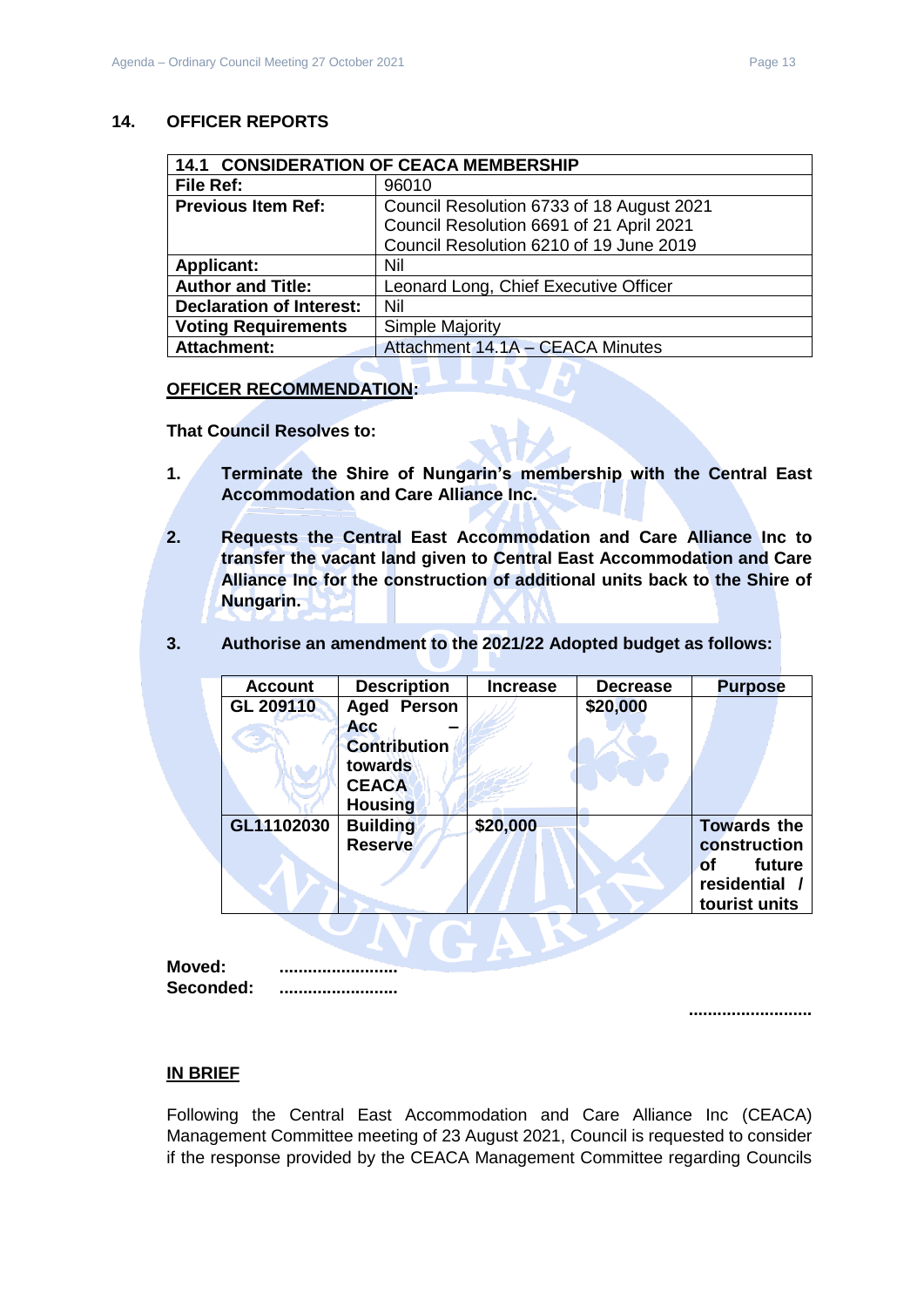requested amendment to the Strategic Priorities is acceptable and whether or not the Shire wants to remain a member of CEACA.

### **BACKGROUND**

The item was presented to Council at its Ordinary Council Meeting of 15 September 2021. At the meeting Council resolved to lay the item on the table to allow the Chief Executive Officer to obtain additional information pertaining to other housing options

### *"COUNCIL RESOLUTION 6751:*

*That Council Resolves to lay the item on the table and brought back to the October Ordinary Council Meeting.*

*Moved: Cr RE O'Connell Seconded: Cr W Lee*

*CARRIED 6/0*

*Reason for Variation to Officers Recommendation:*

*To allow the Chief Executive Officer to provide additional information."*

At the Ordinary Council Meeting of 18 August 2021, Council resolved as follows: *"That Council:*

- *1. Resolves to continue the Shire of Nungarin's membership of the Central East Accommodation and Care Alliance (CEACA) subject to:*
	- *a. The Central East Accommodation and Care Alliance resolving to make the investigation of the possible expansion of CEACA accommodation units in locations required by each CEACA member its number one (1) strategic priority.*
- *2. Requests the Chief Executive Officer to include the Central East Accommodation and Care Alliance membership fee of \$20,000 in the 2021/22 Financial Budget.*

*Moved: Cr RE O'Connell Seconded: Cr K Dayman*

*CARRIED 7/0"*

At the CEACA Management Meeting of 23 August 2021, regarding the request from the Shire of Nungarin to list, "*The Central East Accommodation and Care Alliance resolving to make the investigation of the possible expansion of CEACA accommodation units in locations required by each CEACA member its number one (1) strategic priority."* The CEACA Management Committee discussed the following:

*- "In relation to ongoing membership, the Member for Nungarin read out the letter from the Shire to CEACA and advised that they would be happy to remain as a Member on the condition that the item relating to expansion of ILU's in the list of Strategic Priorities is move to the top.*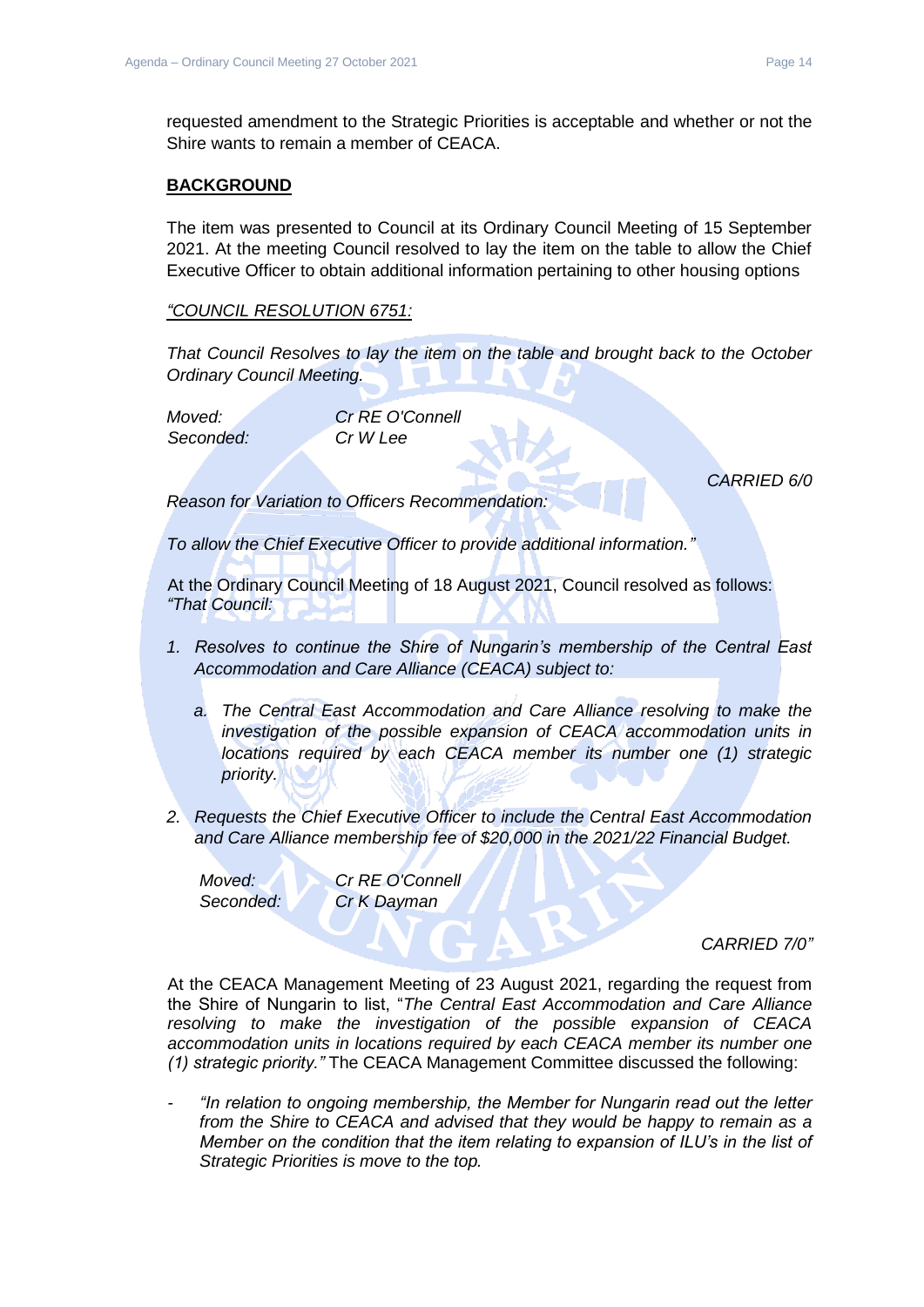- *The Chairperson responded by saying the Strategic Priority items currently numbered 1 – 6 were not an indication of priority and all were of equal importance to CEACA. We have demonstrated this by arranging meetings with the State Government to discuss possible funding for future ILU's and joining Minister Carey today for a tour of Merredin units. Both are keen to assist CEACA with funding, on the understanding that we conduct research into the requirements for the region and can demonstrate a real need.*
- *The committee discussed the issue of numbering versus dot point and moving the ILU's to the top and were happy with dot points. The Chairman has concerns that if we move expansion of the ILU's to the top, there may be an assumption by Nungarin down the track that we were making it our top priority when they are all equal.*
- *The Member for Nungarin wanted it noted that the Shire was considering withdrawing as a Member until the Member of Kellerberrin and Member of Wyalkatchem presented to a full Council meeting, which made all the difference. The Chairman thanked the Members for their input and time to meet with the Shire.*
- The CEO, Shire of Nungarin wanted it noted that strategic plan items were *presented in a definite order of 1 – 6 by the Chairman and Interim CEO at their earlier meeting and were not advised that they were of equal importance."*

Following the above debate, the CEACA Management Committee resolved as follows:

*"It was agreed that CEACA Inc advises the Shire of Nungarin that the agreed strategies are in no particular order; they are of equal importance."*

### **REPORT DETAIL**

Following the September Ordinary Council meeting additional information has been obtained around the cost to Council should Council decide to terminate its membership with CEACA and construct its own units. To this extent a financial scenario has been investigated using a ten-year repayment schedule. The financial aspect is set out under the heading Resource Implication – Financial.

As has previously been discussed the CEACA Executive at its meeting of 23 March 2021, agreed on the strategic priorities shown below list  $1 - 6$ . Of these strategic priorities the Shire of Nungarin only considers priority 2 as applicable to Nungarin.

At neither of the two presentations done by CEACA was it mentioned the strategic priorities were of equal importance even when questioned on some of the strategies. It was only when the Nungarin Shire wanted the strategic list amended that this matter arose.

The Chairman of CEACA has said with regard to additional housing "*We have demonstrated this by arranging meetings with the State Government to discuss possible funding for future ILU's and joining Minister Carey today for a tour of Merredin units. Both are keen to assist CEACA with funding, on the understanding that we conduct research into the requirements for the region and can demonstrate a real need."* However, no further information is being provided on how and when the research will be done to ascertain if there is in fact a need for additional housing.

It must be noted that in the event CEACA does manage to obtain funding for the construction of additional units they would not necessarily be constructed in Nungarin.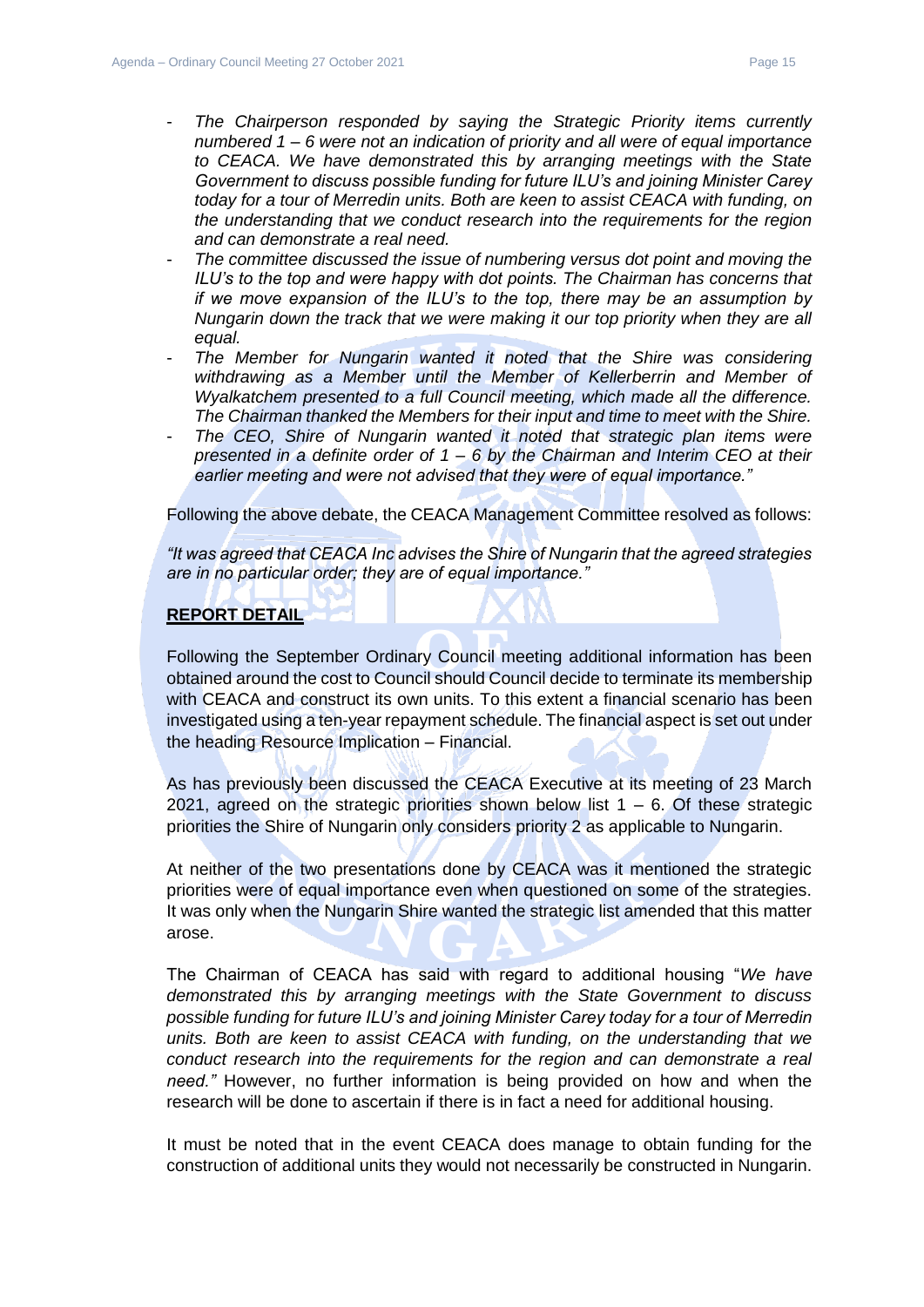They would likely be built taking into consideration demand which is directly linked to population. Given the Shire of Nungarin's low population base there is some trepidation as to whether or not Nungarin will be considered for any additional housing.

#### Strategic Priorities:

- *1. Investigate and develop proposals for the provision of care services, including NDIS and mental health support, for the citizens of CEACA members.*
- *2. Investigate the possible expansion of CEACA accommodation units in locations required by each CEACA member.*
- *3. Investigate and develop proposals for the provision of transport services for the citizens of each CEACA member.*
- *4. Investigate the availability of government funding to CEACA from both state and federal governments to implement priorities 1 to 3 above.*
- *5. Examine the feasibility of CEACA taking over the management of accommodation units owned by each CEACA member.*
- *6. Investigate the possibility of other Wheatbelt shires becoming a member of CEACA."*

With regard to investigating and developing proposals for the provision of care services, including NDIS and mental health support, for the citizens of CEACA members (priority 1), the CEACA Chairman and Interim CEO arrange a presentation by Helen Morton on the concept of a Virtual Village. The following explanation was provided on what a Virtual Village is:

- A virtual village utilises existing community members, infrastructure, services and available technology to support those in need of assistance and offers a supportive retirement community. People want to stay in their own communities and if supported will stay until end of life.
- There are approximately 400 virtual villages worldwide and they all focus on healthy body, mind, friendship and connect people to locally funded services and personal care services.
- People also want security, connections and safety, which are the main reason why they move into a retirement village. A virtual village environment can provide this and keep them close to family and friends.

A full description of the presentation provided to the CEACA Management Committee is included in the minutes (**ATTACHMENT 14.1A**).

The virtual concept relies heavily on local volunteers, although there would be some paid position. However, the volunteer base in Nungarin is already stretched to its limit and it is the officer's opinion the concept as described would not be feasible in Nungarin.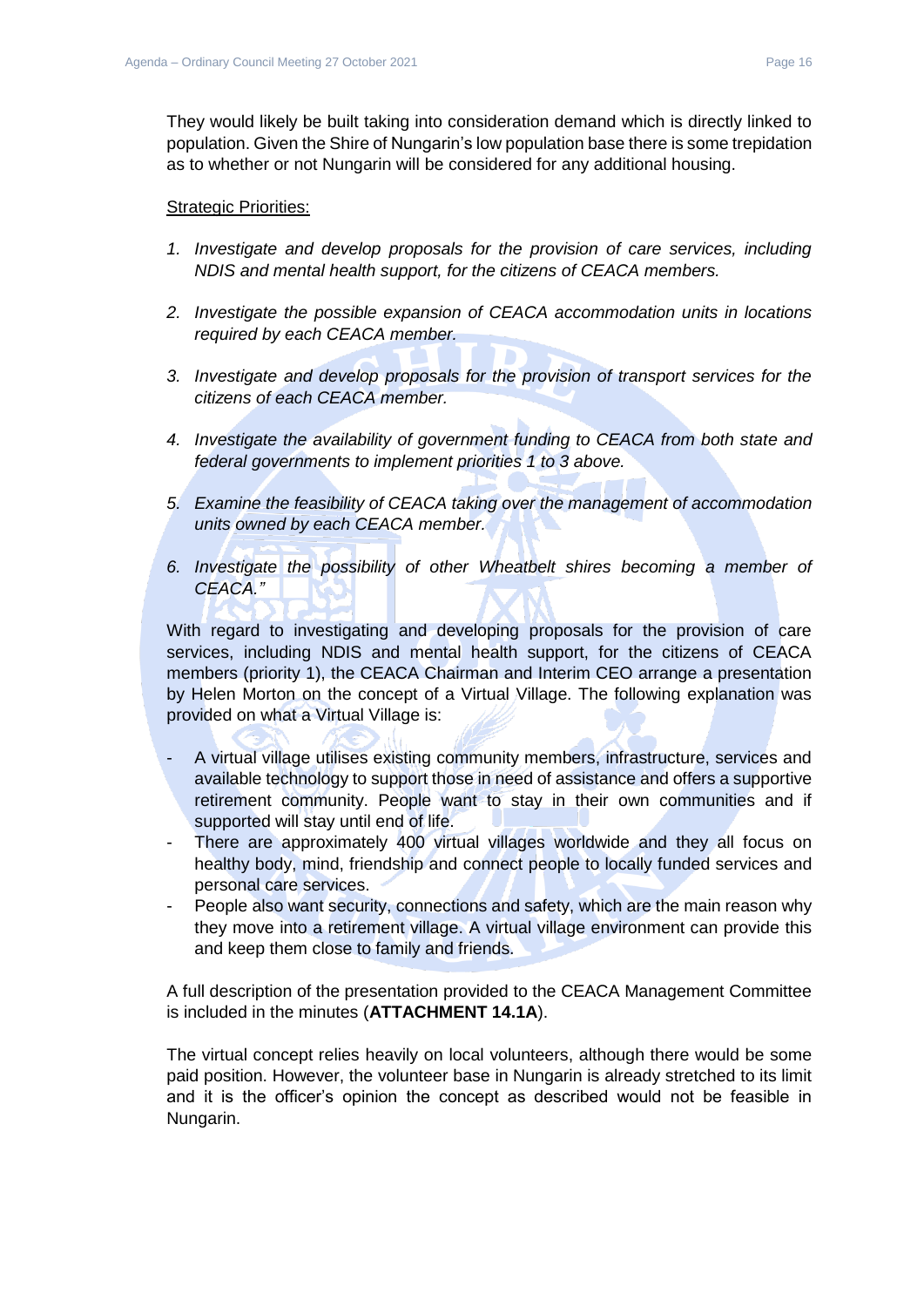### **SHIRE OF NUNGARIN COMMUNITY STRATEGIC PLAN 2023**

| <b>Focus Area</b> | Social                                                                                                                                              |
|-------------------|-----------------------------------------------------------------------------------------------------------------------------------------------------|
| <b>Aspiration</b> | Our Shire is healthy and happy, contributing to our progress, with<br>accessible places and spaces and our transport is well connected<br>and safe. |
| <b>Objective</b>  | Provide and maintain adequate community services and facilities<br>that responds well to the needs of all ages and sectors of the<br>community.     |

#### **OTHER STRATEGIC LINKS**

Nil

#### **STATUTORY ENVIRONMENT**

Nil

### **SUSTAINABILITY AND RISK CONSIDERATIONS**

**Economic – (Impact on the Economy of the Shire and Region)** Nil

**Social – (Quality of life to community and / or affected land owners)** Nil

#### **Policy Implications**

Nil

#### **Risk Management Implications**

| <b>Risk Level</b> | <b>Comment</b>                                                         |
|-------------------|------------------------------------------------------------------------|
| Low               | Should Council resolve not to remain a member and CEACA is             |
|                   | successful in obtaining funds to construct additional units, the Shire |
|                   | of Nungarin will not be eligible.                                      |

**STO** 

### **CONSULTATION**

12 April 2021 – Chairman and the Interim Chief Executive Officer addressed Council. 21 July 2021 – Two Executive Committee Members addressed Council.

#### **RESOURCE IMPLICATIONS**

#### **Financial**

The cost of a two-bedroom one-bathroom unit is estimated as follows:

- Unit \$110,000
- Transport the \$15,000
- Installation \$40,000
	- \$165,000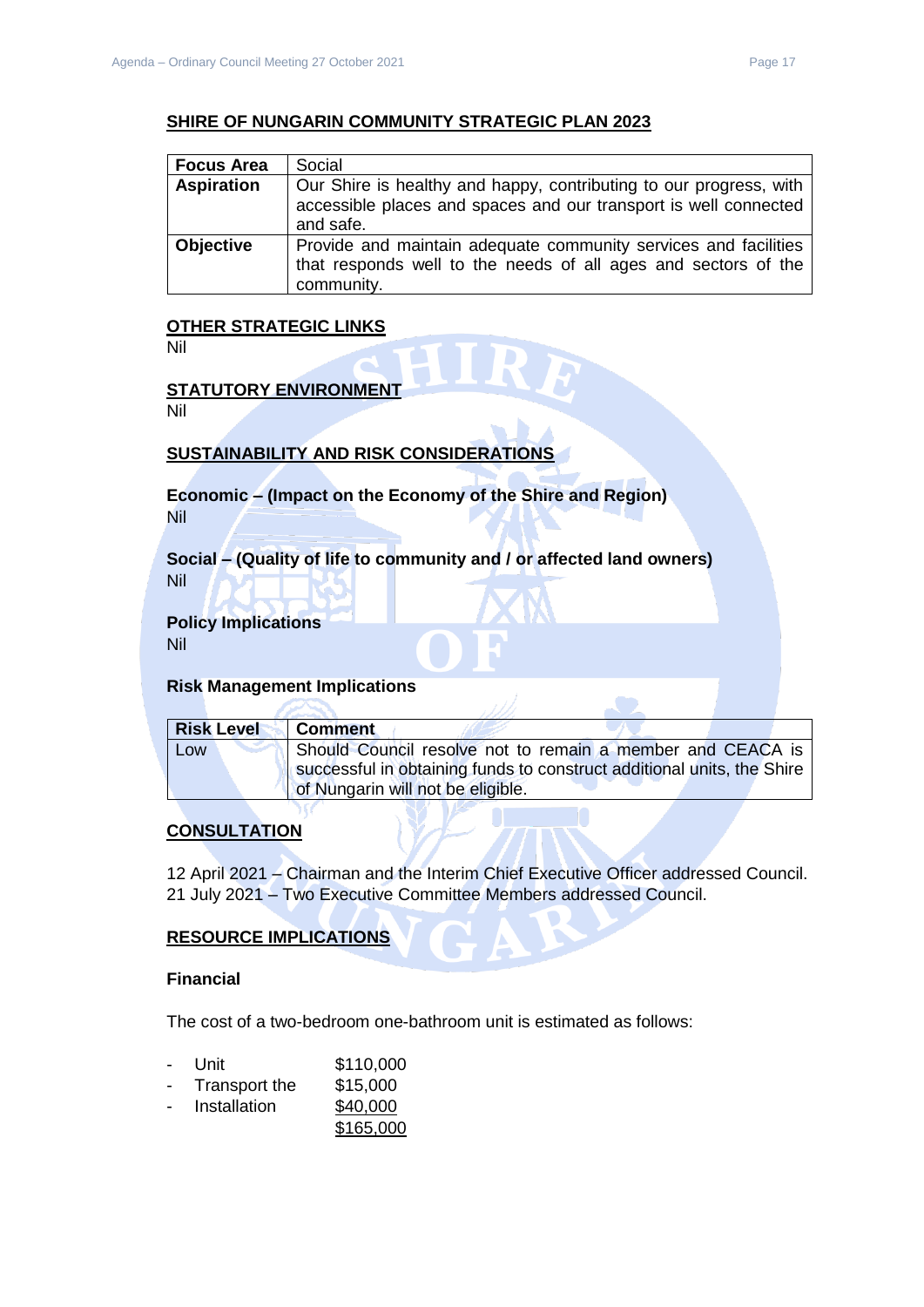A loan through the Western Australian Treasury Corporation of \$300,000 over a period of 10 years would have a total interest amount of \$21,915.

The repayments of a \$300,000 loan are done in two instalments a year of \$16,095 (\$32,191). Taking into consideration the membership fee of \$20,000 the Shire would only have to budget an additional \$12,191 to construct two units.

The Shire has since the 2016/17 financial year paid a total of \$117,821 membership fees, broken down as indicated below. In addition, the Shire also transferred land to CEACA on which six (6) independent living units could be constructed.

- 16/17 \$40,000
- 17/18 \$14,400
- 18/19 \$23,421
- 19/20 \$20,000
- 20/21 \$20,000

### **Workforce**

Continued attendance by a Shire representative and Chief Executive Officer.

### **CONCLUSION**

It is considered the original priority of CEACA, being the construction of Independent Living Units (ILU's) was a sound investment of Council funds, and if the construction of further ILU's was the primary strategy with a guarantee additional ILU's will be constructed in Nungarin would remain a sound investment.

However, the opinion is held the original purpose of CEACA, which was to provide ILU's is no longer the primary goal, an opinion supported by the fact only one of the 6 strategic goals refers to additional ILU's.

To remain a member, paying the same as other Shire's despite the undeniable difference in rate base without the guarantee of additional ILUs is not considered a sound investment. The funds allocated to remain a member could be used to finance other developments in the Shire that provide a revenue source.

WN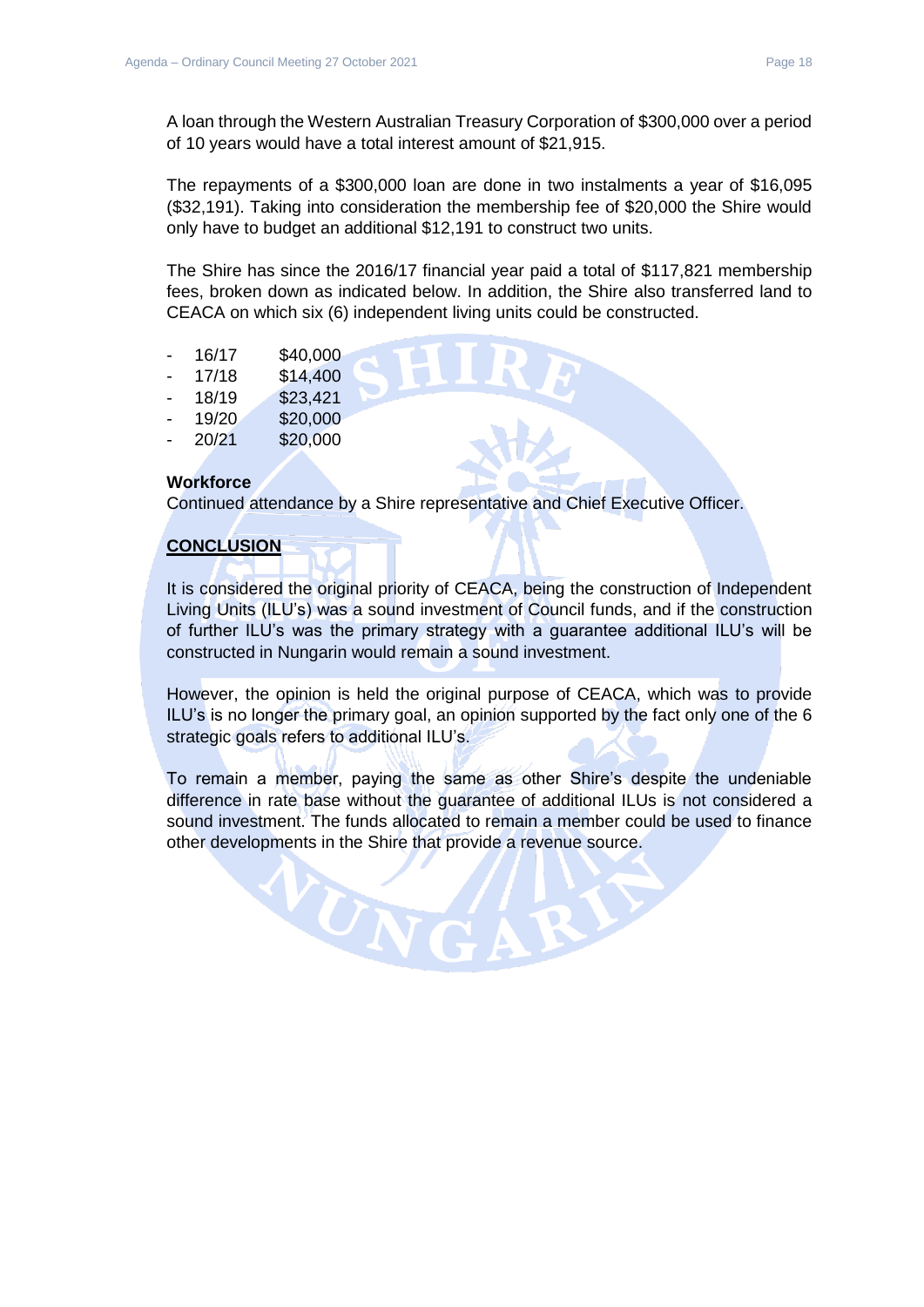<span id="page-18-1"></span><span id="page-18-0"></span>

| <b>14.2 ELECTION OF EXTERNAL COMMITTEE MEMBERS AND</b> |                                          |  |
|--------------------------------------------------------|------------------------------------------|--|
| <b>REPRESENTATIVE.</b>                                 |                                          |  |
| File Ref:                                              | 41001                                    |  |
| <b>Previous Item Ref:</b>                              | Council Decision 6275 of 23 October 2019 |  |
| <b>Applicant:</b>                                      | Nil                                      |  |
| <b>Author and Title:</b>                               | Leonard Long, Chief Executive Officer    |  |
| <b>Declaration of Interest:</b>                        | Nil                                      |  |
| <b>Voting Requirements</b>                             | Simple Majority                          |  |
| <b>Attachment Number:</b>                              | Nil                                      |  |

#### **OFFICER RECOMMENDATION:**

**That Council Resolves:**

- **1. To nominate the following Elected Members to represent the Shire of Nungarin on the following external / internal committees / groups.**
	- **a. Rural Water Council**

**......................... as the representative, ......................... as proxy.**

**b. Wheatbelt NRM**

**......................... as the representative, ......................... as proxy.**

**c. Tidy Towns**

**......................... as the representative, ......................... as proxy.**

**d. Nungarin Sporting Club Inc.**

**......................... as the representative, ......................... as proxy.**

**e. Wheatbelt AgCare**

**......................... as the representative, ......................... as proxy.**

**f. Nungarin Community Development Group**

**......................... as the representative, ......................... as proxy.**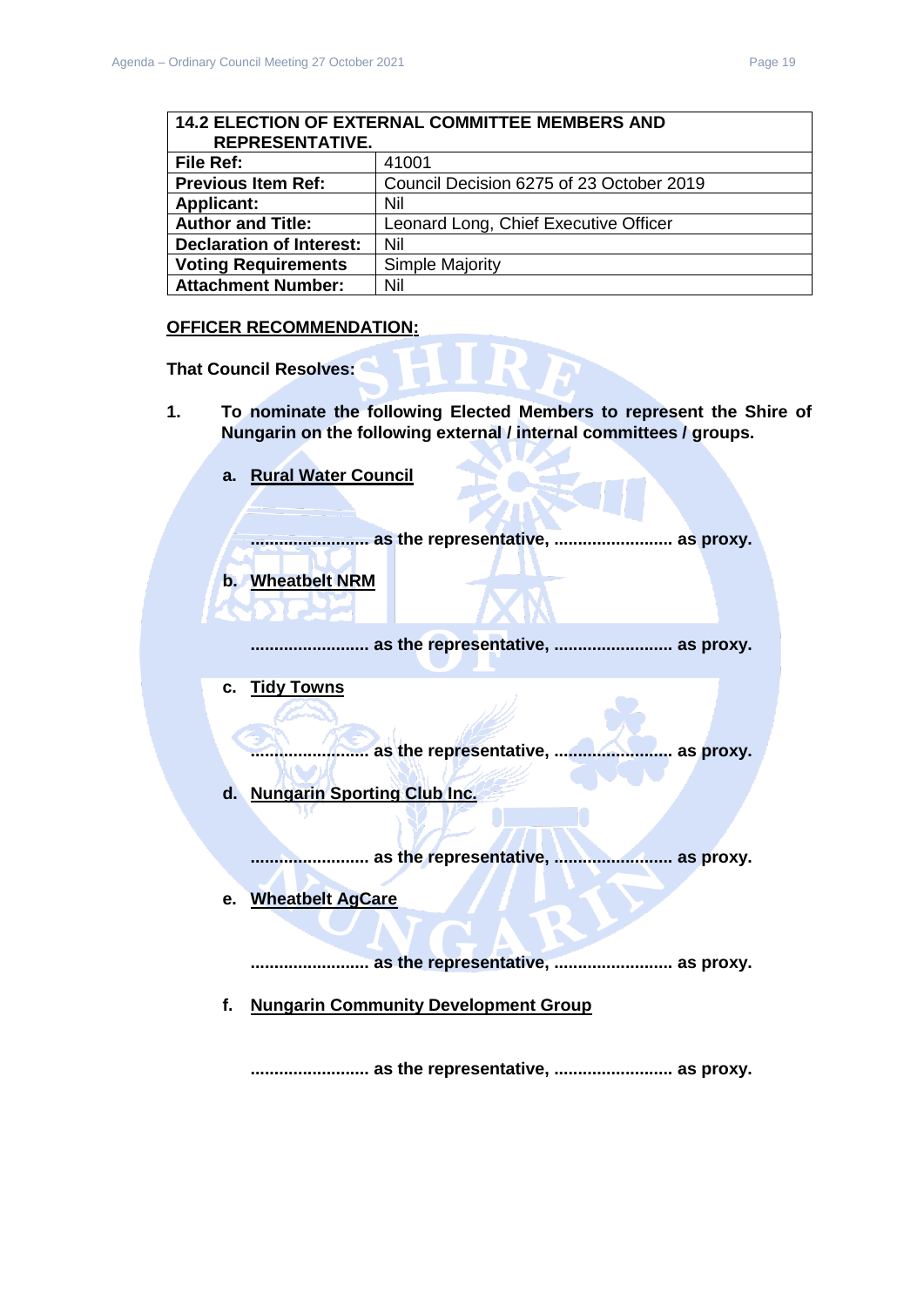#### **g. Nungarin Community Resource Centre**

**......................... as the representative, ......................... as proxy.**

**h. Friends of Mangowine**

**......................... as the representative, ......................... as proxy.**

**i. Kununoppin Local Health Advisory Group**

**......................... as the representative, .........................as proxy.**

**j. Nungarin Heritage Machinery and Army Museum**

**......................... as the representative, ......................... as proxy.**

**k. Eastern Wheatbelt Biosecurity Group**

**......................... as the representative, ......................... as proxy.**

**l. NEWROC**

**......................... as the representative, ......................... as proxy. m. NEWTravel**

**......................... as the representative, ......................... as proxy.**

**n. Pioneers Pathway**

**......................... as the representative, ......................... as proxy.**

**o. Sub-Regional Road Group**

**......................... as the representative, ......................... as proxy.**

**p. Great Eastern Country Zone**

**......................... and ......................... as the representatives; and ......................... as proxy.**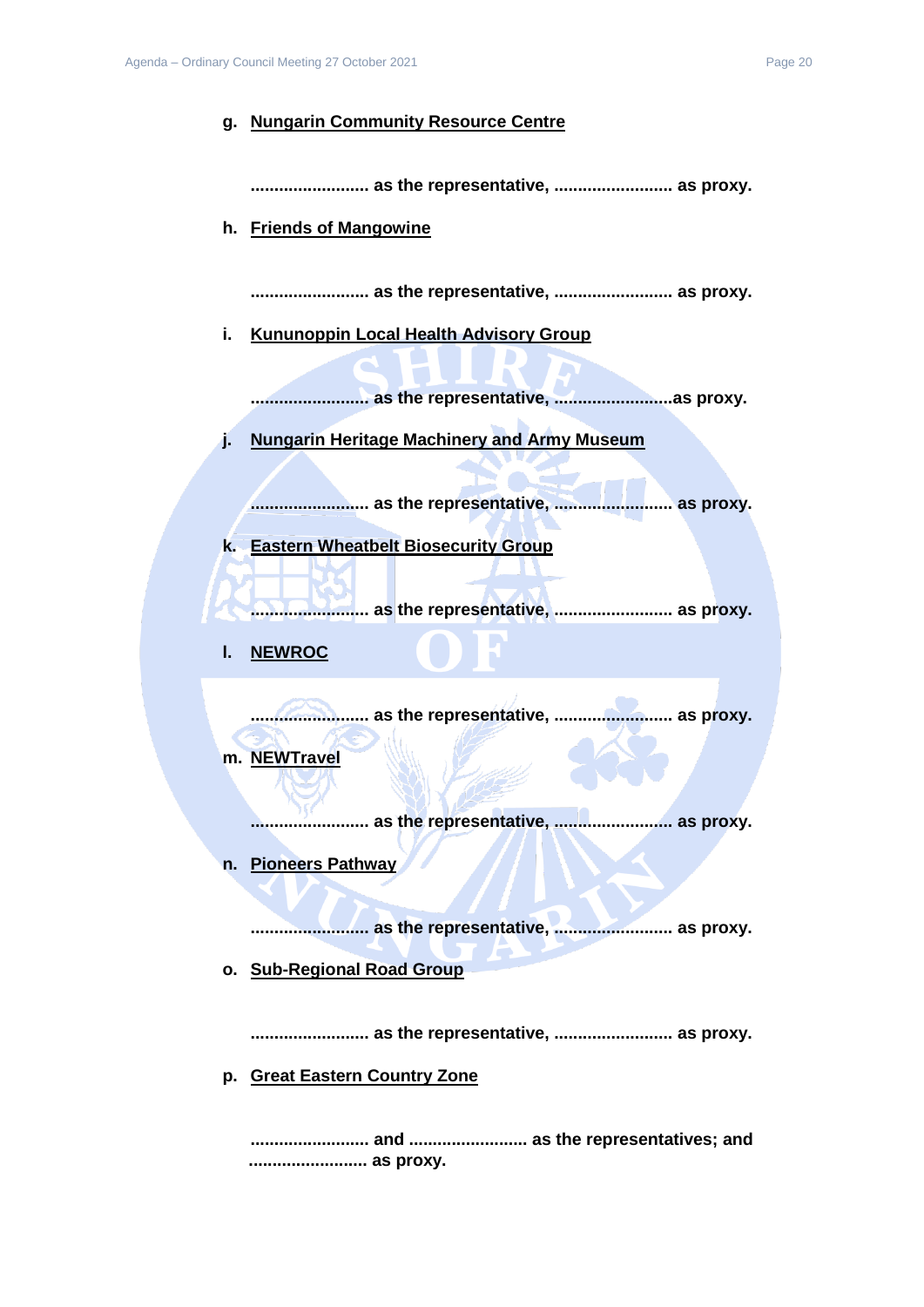### **q. Development Assessment Panel**

**......................... as Member 1 and ......................... as Member 2 ......................... as Alternate Member 1; and ......................... as Alternate Member 2**

### **r. Central East Aged Care Alliance.**

**......................... as the representative, ......................... as proxy.**

**s. Local Emergency Management Committee**

**......................... as the representative, ......................... as proxy.**

**t. Finance & Audit Committee**

**………………………**

**Moved: Seconded: .........................**

### **IN BRIEF**

Council is requested to nominate Councillors to represent the Shire of Nungarin at the various committees / groups.

### **BACKGROUND**

The Council has been represented on a number of committees and groups over the years. After each local government election Council is required to nominate representative to the various committees / groups.

### **REPORT DETAIL**

Representation at the various committees / groups is important to ensure the Council remains up to date with matters that may arise in certain areas. Further, it provides the opportunity for the Council to become involved in potential initiative that may have a positive outcome for the Town.

### **SHIRE OF NUNGARIN COMMUNITY STRATEGIC PLAN 2023**

| Focus Area        | Civic Leadership                                                |
|-------------------|-----------------------------------------------------------------|
| <b>Aspiration</b> | A strong local democracy with an actively engaged community and |
|                   | effective partnerships.                                         |

**..........................**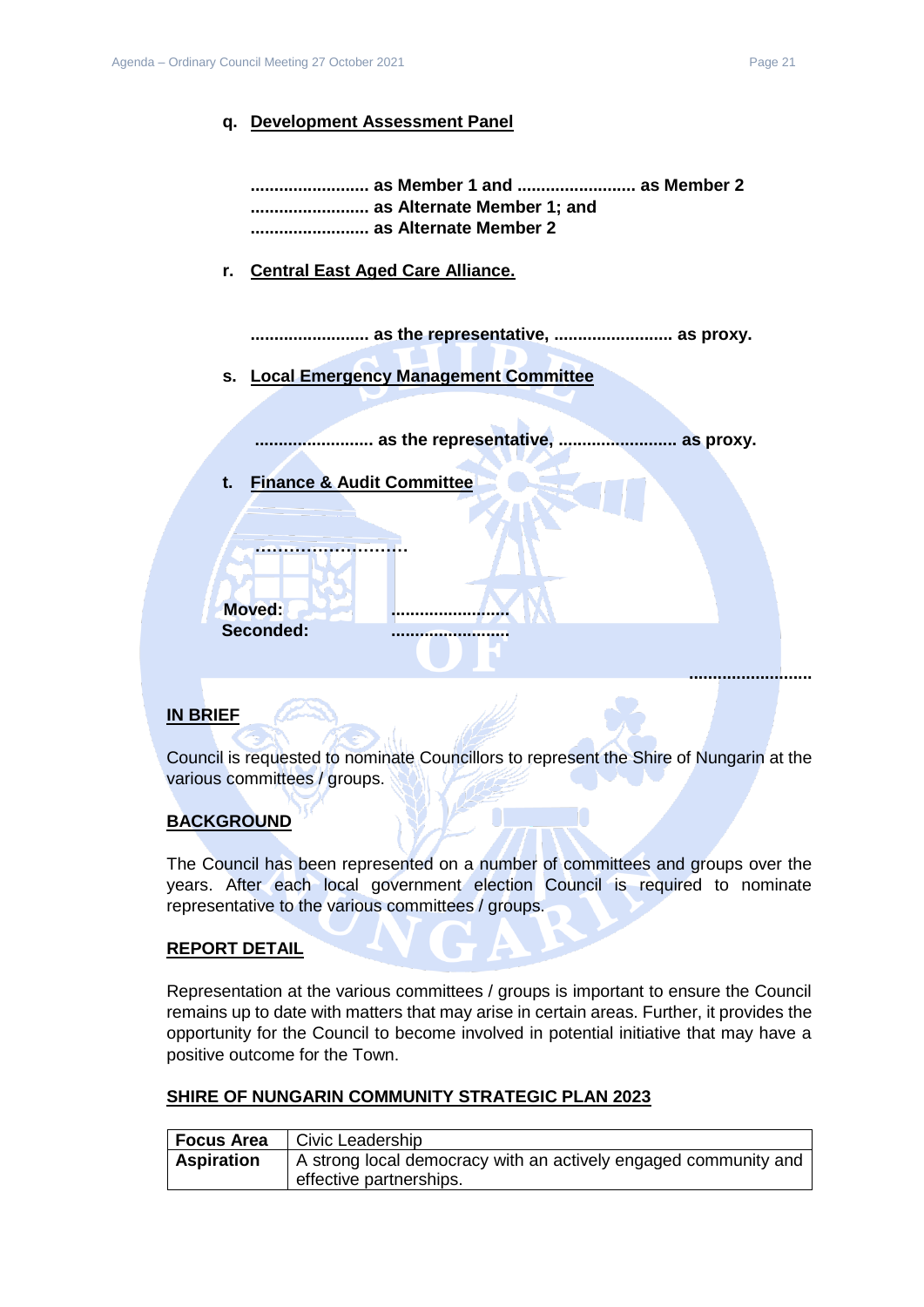### **Objective** | A Shire that prospers through partnerships and good governance.

#### **OTHER STRATEGIC LINKS**

Nil

#### **STATUTORY ENVIRONMENT** Nil

#### **SUSTAINABILITY AND RISK CONSIDERATIONS**

*Economic - (Impact on the Economy of the Shire and Region)* Nil

*Social - (Quality of life to community and/or affected landowners)* Nil

*Policy Implications* Nil

#### **Risk Management Implications**

| <b>Risk Level</b> | <b>Comment</b>                                                     |  |
|-------------------|--------------------------------------------------------------------|--|
| Moderate          | Non-representation on the various committees / groups could result |  |
|                   | in the Council not being included in certain initiatives.          |  |

**CONSULTATION**

 $\sim$   $\sim$ 

Nil

### **RESOURCE IMPLICATIONS**

**Financial** Nil

#### **Workforce** Nil

### **CONCLUSION**

Having a representative on the various committees / groups is important to ensure Council remains up to date with any future initiatives.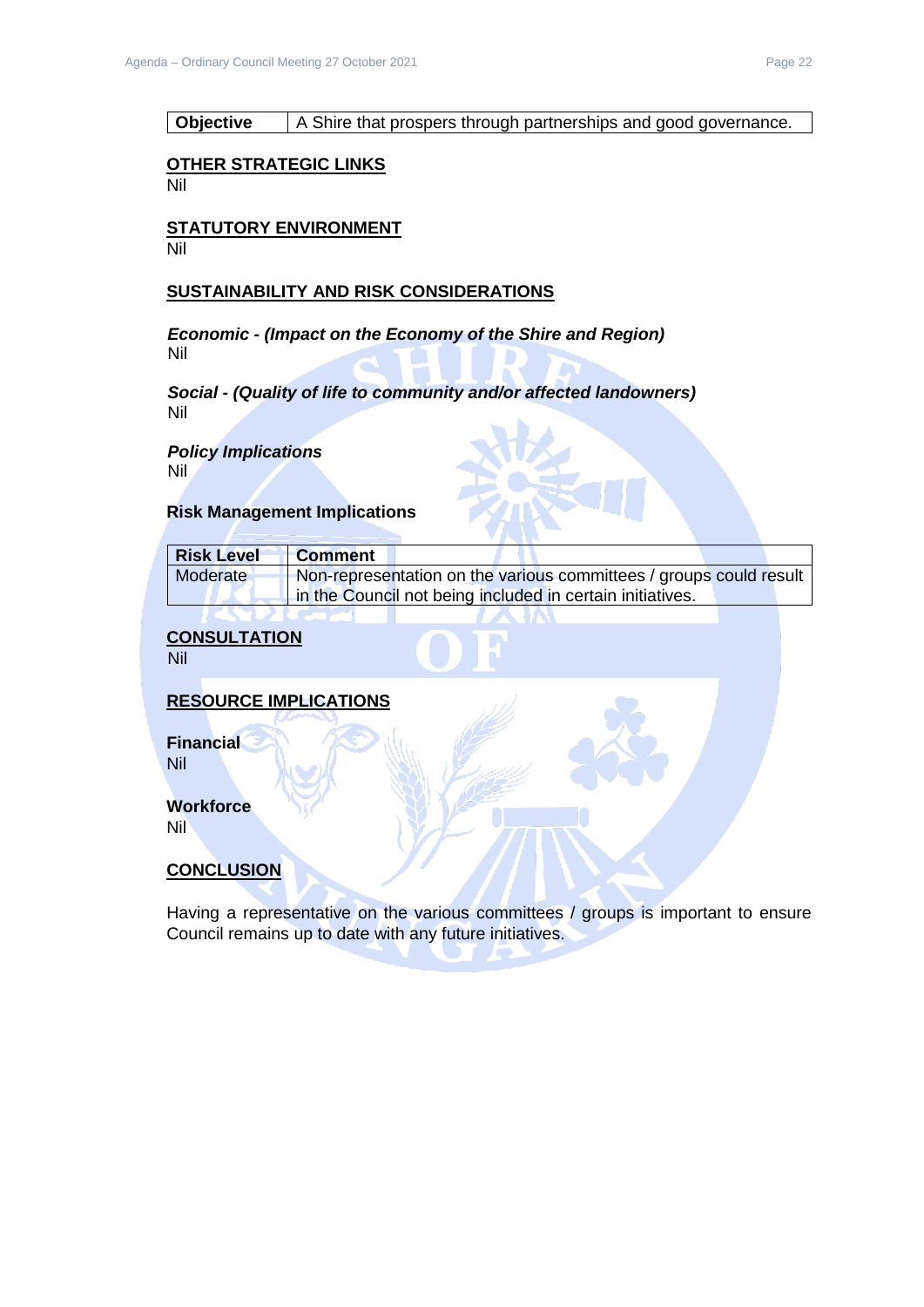**..........................**

<span id="page-22-0"></span>

| 14.3 WAIVER OF HIRE FEE FOR THE PORTABLE ABLUTION. |                                       |
|----------------------------------------------------|---------------------------------------|
| <b>File Ref:</b>                                   | 123090                                |
| <b>Previous Item Ref:</b>                          | Nil                                   |
| <b>Applicant:</b>                                  | Nil                                   |
| <b>Author and Title:</b>                           | Leonard Long, Chief Executive Officer |
| <b>Declaration of Interest:</b>                    | Nil                                   |
| <b>Voting Requirements</b>                         | <b>Simple Majority</b>                |
| <b>Attachment:</b>                                 | Nil                                   |

### **OFFICER RECOMMENDATION:**

**That Council Resolves to:**

**1. Approve the waiver of the hire fee for the portable ablution to Geoff Dayman for a period between 29 September 2021 and 6 October 2021.**

Moved: **Seconded: .........................**

### **IN BRIEF**

Council is requested to consider waiving the hire fee for the portable ablution.

### **BACKGROUND**

The hire of the portable ablution was due to the failure of the domestic effluent system and the timeframe to have the problem resolved.

### **REPORT DETAIL**

The approved 2021/22 fees and charges list the hire fee of the portable ablution at \$67 per day. The purpose of hiring the Shires plant and equipment is to create an additional yet small revenue source.

Generally, the plant in question is hired out for a commercial event or possibly large private parties. However, the hire in question was solely for personal use whilst their own ablution was being repaired.

### **SHIRE OF NUNGARIN COMMUNITY STRATEGIC PLAN 2023**

| <b>Focus Area</b> | Social                                                                                                                                              |
|-------------------|-----------------------------------------------------------------------------------------------------------------------------------------------------|
| <b>Aspiration</b> | Our Shire is healthy and happy, contributing to our progress, with<br>accessible places and spaces and our transport is well connected<br>and safe. |
| <b>Objective</b>  | A welcoming community that cares and looks after each other.                                                                                        |

### **OTHER STRATEGIC LINKS**

Nil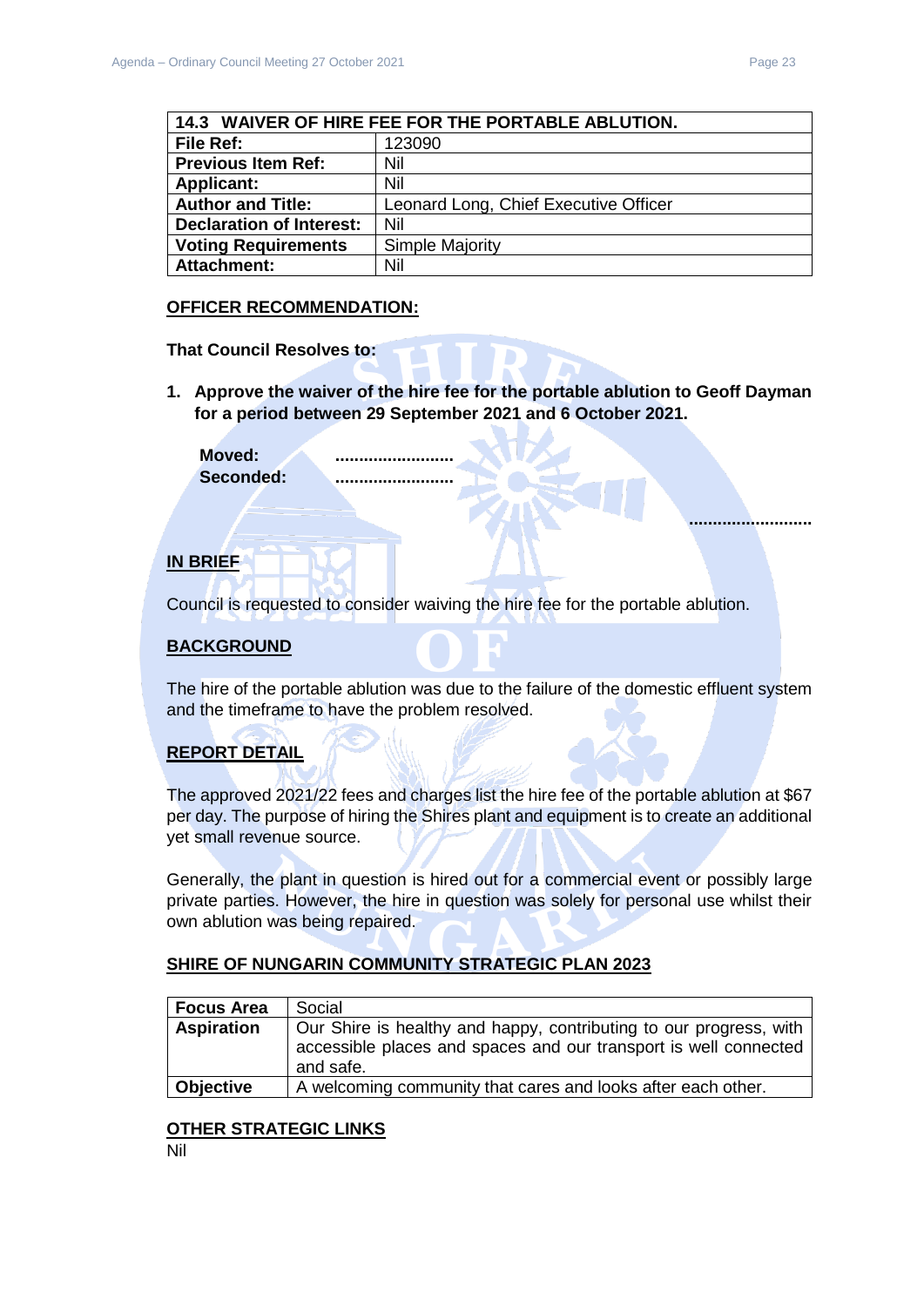# **STATUTORY ENVIRONMENT**

Nil

### **SUSTAINABILITY AND RISK CONSIDERATIONS**

**Economic – (Impact on the Economy of the Shire and Region)** Nil

**Social – (Quality of life to community and / or affected land owners)** Nil

**Policy Implications** Nil

#### **Risk Management Implications**

| <b>Risk Level</b> | <b>Comment</b>                                                     |
|-------------------|--------------------------------------------------------------------|
| Low               | This situation is considered to be unique and unlikely to create a |
|                   | precedent.                                                         |

### **CONSULTATION**

Nil

### **RESOURCE IMPLICATIONS**

**Financial**

The approval of the waiver would result in Council waiving \$469.

WN

**Workforce**

Nil

### **CONCLUSION**

Being a small community, it is important we assist where we can within reason.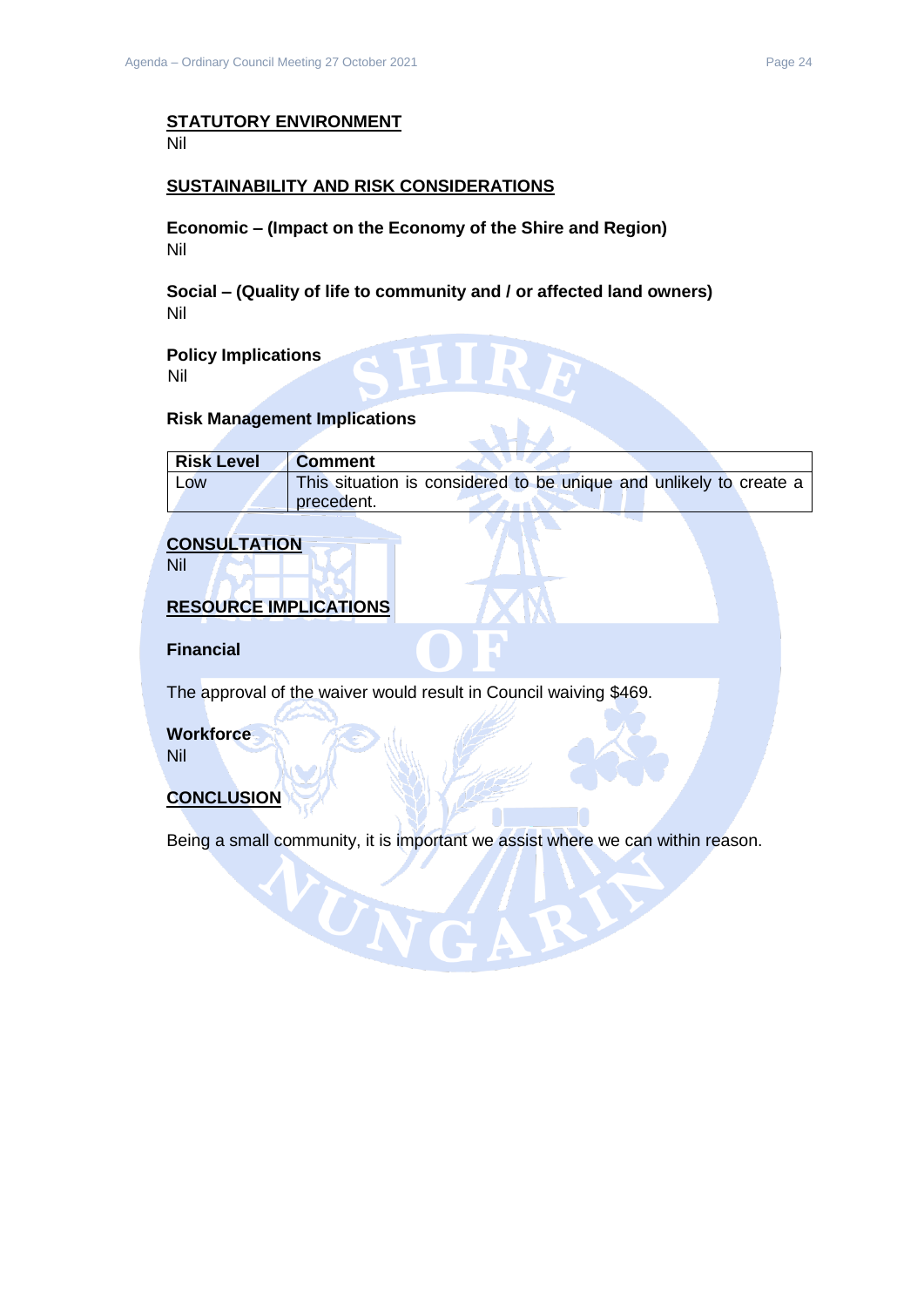**..........................**

<span id="page-24-0"></span>

| 14.4 WAIVER OF FEE FOR THE NUNGARIN COMMUNITY & MEN'S SHED |                                       |
|------------------------------------------------------------|---------------------------------------|
| <b>File Ref:</b>                                           | 121061                                |
| <b>Previous Item Ref:</b>                                  | Nil                                   |
| <b>Applicant:</b>                                          | Nil                                   |
| <b>Author and Title:</b>                                   | Leonard Long, Chief Executive Officer |
| <b>Declaration of Interest:</b>                            | Nil                                   |
| <b>Voting Requirements</b>                                 | <b>Simple Majority</b>                |
| <b>Attachment Number:</b>                                  | Nil                                   |

#### **OFFICER RECOMMENDATION:**

**That Council Resolves to:**

**1. Approve the waiver of fees request from the Nungarin Community & Men's Shed for 3 (three) tons of sand delivered to the Nungarin Community & Men's Shed building.**

### Moved:

**Seconded: .........................**

### **IN BRIEF**

Council is requested to consider waiving the fee for sand delivered to the Nungarin Community & Men's Shed.

### **BACKGROUND**

In September the Nungarin Community & Men's Shed requested 3 (three) tons of sand be delivered to the Nungarin Community & Men's Shed building. The sand is to be used for repair to the ablution facility.

### **REPORT DETAIL**

Being a community group in town it is the opinion that the waiver of fees should be considered favourably.

### **SHIRE OF NUNGARIN COMMUNITY STRATEGIC PLAN 2023**

| <b>Focus Area</b> | Social                                                                                                                                              |
|-------------------|-----------------------------------------------------------------------------------------------------------------------------------------------------|
| <b>Aspiration</b> | Our Shire is healthy and happy, contributing to our progress, with<br>accessible places and spaces and our transport is well connected<br>and safe. |
| <b>Objective</b>  | Provide and maintain adequate community services and facilities<br>that responds well to the needs of all ages and sectors of the<br>community.     |

#### **OTHER STRATEGIC LINKS**

Nil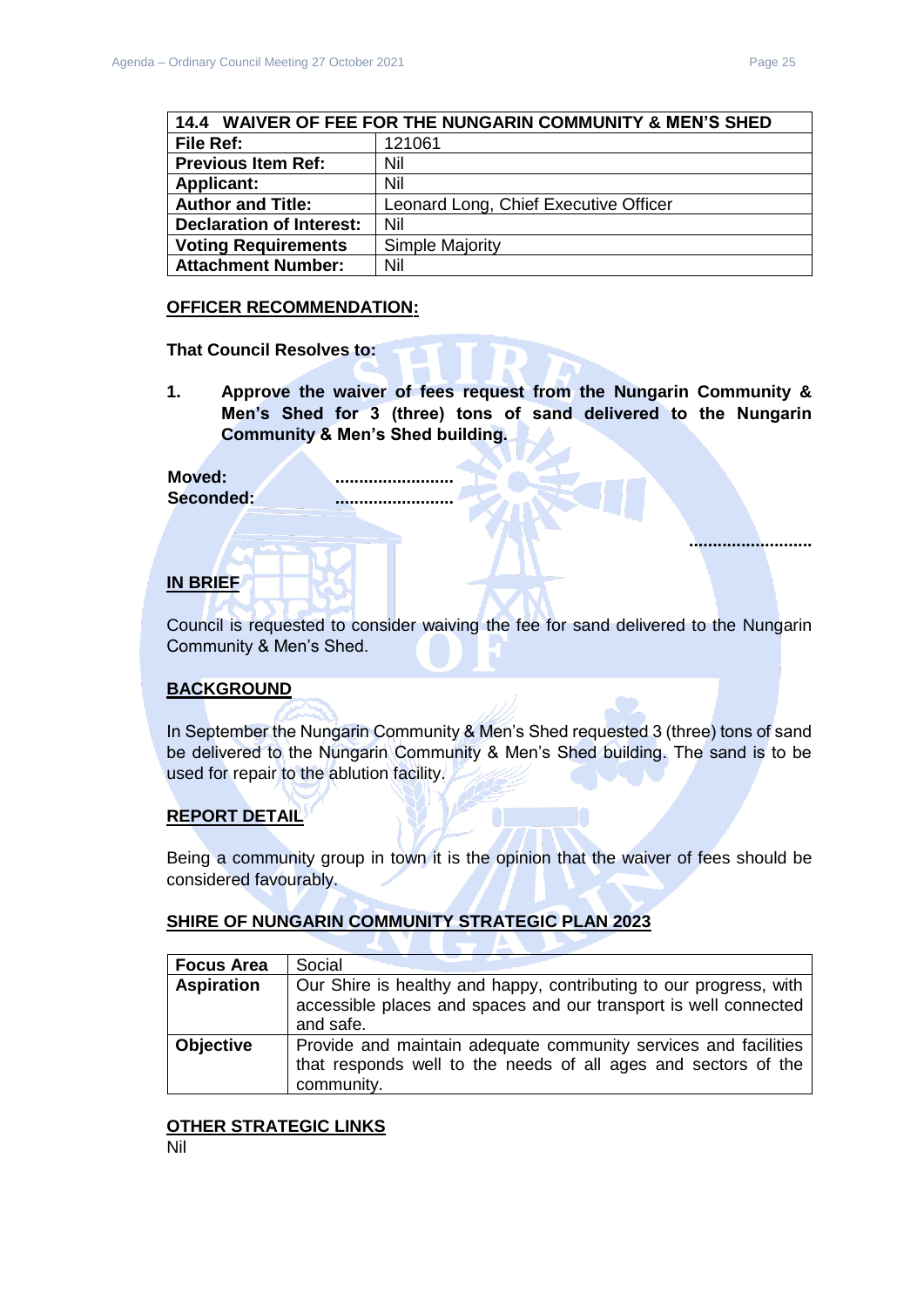# **STATUTORY ENVIRONMENT**

Nil

### **SUSTAINABILITY AND RISK CONSIDERATIONS**

*Economic - (Impact on the Economy of the Shire and Region)* Nil

*Social - (Quality of life to community and/or affected landowners)* Nil

*Policy Implications* Nil

#### **Risk Management Implications**

| <b>Risk Level</b> | <b>Comment</b>                                                    |
|-------------------|-------------------------------------------------------------------|
| Low               | Events as proposed could attract large numbers of people. Waiving |
|                   | the bond is considered a risk due to potential damage.            |

### **CONSULTATION**

Nil

### **RESOURCE IMPLICATIONS**

**Financial**

The approval of the waiver would result in Council waiving \$129.

### **Workforce**

Nil

### **CONCLUSION**

The Council currently provides a service of some kind or another to a number of the community groups in town i.e. Nungarin Markets. The waiver of the cost of the sand will not result in financial benefit for any one person but will assist the Nungarin Community and Men's Shed in a small way.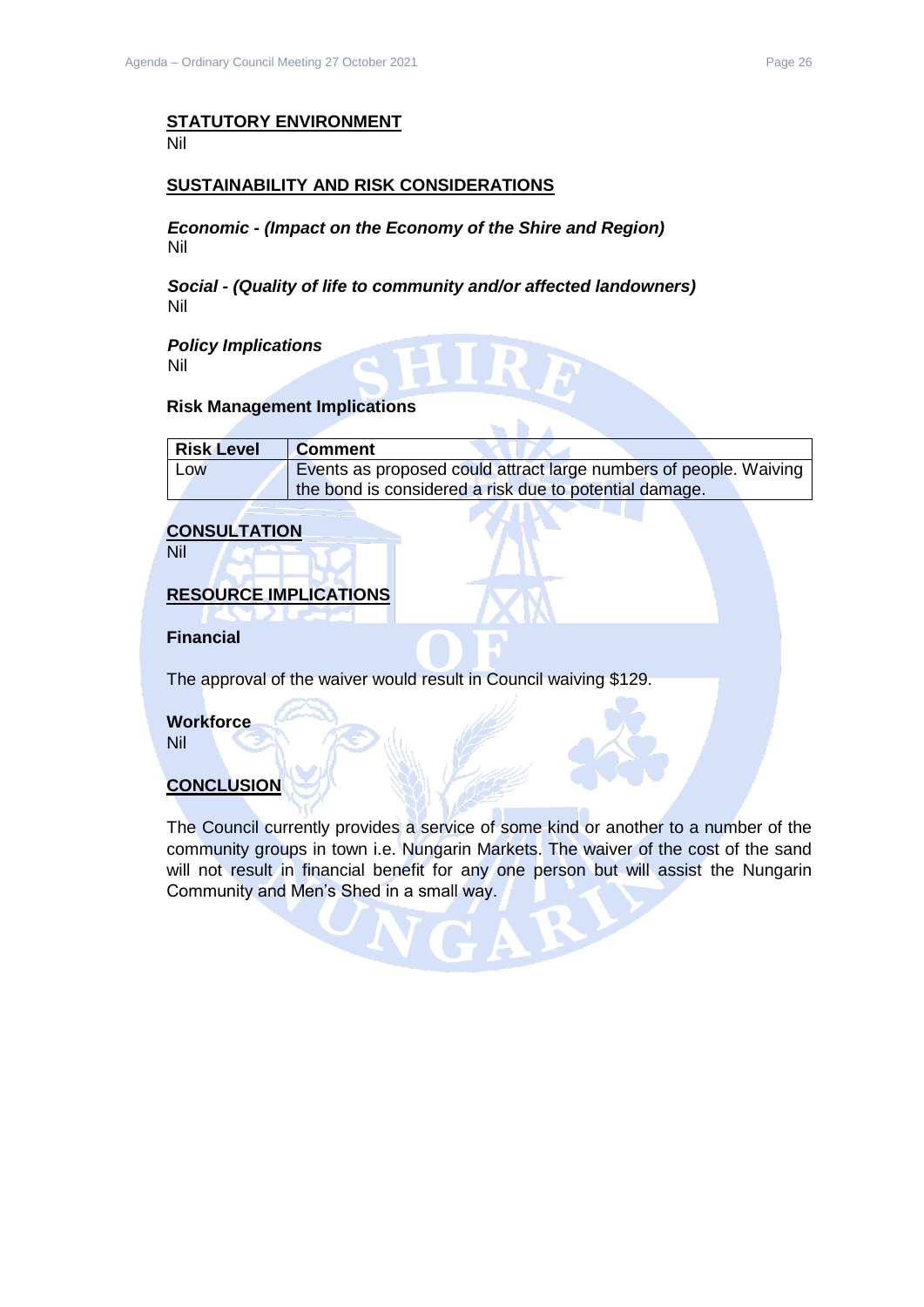**..........................**

<span id="page-26-0"></span>

| <b>14.5 SHIRE OF NUNGARIN STAFF / COMMUNITY CHRISTMAS FUNCTION</b> |                                       |
|--------------------------------------------------------------------|---------------------------------------|
| File Ref:                                                          | 41050                                 |
| <b>Previous Item Ref:</b>                                          | Nil                                   |
| <b>Applicant:</b>                                                  | Nil                                   |
| <b>Author and Title:</b>                                           | Leonard Long, Chief Executive Officer |
| <b>Declaration of Interest:</b>                                    | Nil                                   |
| <b>Voting Requirements</b>                                         | <b>Simple Majority</b>                |
| <b>Attachment:</b>                                                 | Nil                                   |

#### **OFFICER RECOMMENDATION:**

**That Council Resolves to:**

- **1. Host a joint Shire Staff and Community Christmas function at the Nungarin Swimming Pool on \_\_\_\_\_ November / December 2001.**
- **2. Waive the entry fee to the Nungarin Swimming Pool for the community attending the Staff and Community Christmas Function.**

**Moved: ......................... Seconded: .........................**

### **IN BRIEF**

Council is requested to consider the date for the annual Christmas function.

### **BACKGROUND**

Generally, the Council hosts a Christmas Function to close off the calendar year and acknowledge the work staff have put in during the year.

#### **REPORT DETAIL**

Earlier in the year officers meet with all the community groups to obtain support / assistance to host a community Christmas function that would incorporate the staff annual Christmas function.

A community survey was conducted to gauge the community's interest to attend a community Christmas function along with some other festive season initiatives i.e. Christmas Lights Competition. Unfortunately, no support was received from the community.

Officers are of the opinion the lack of support may be due to a community Christmas function not having hosted by Council for a long time and may have led to community scepticism. As such officers recommend Council host a community Christmas function regardless, the function would be a BYO with an open invitation to the community.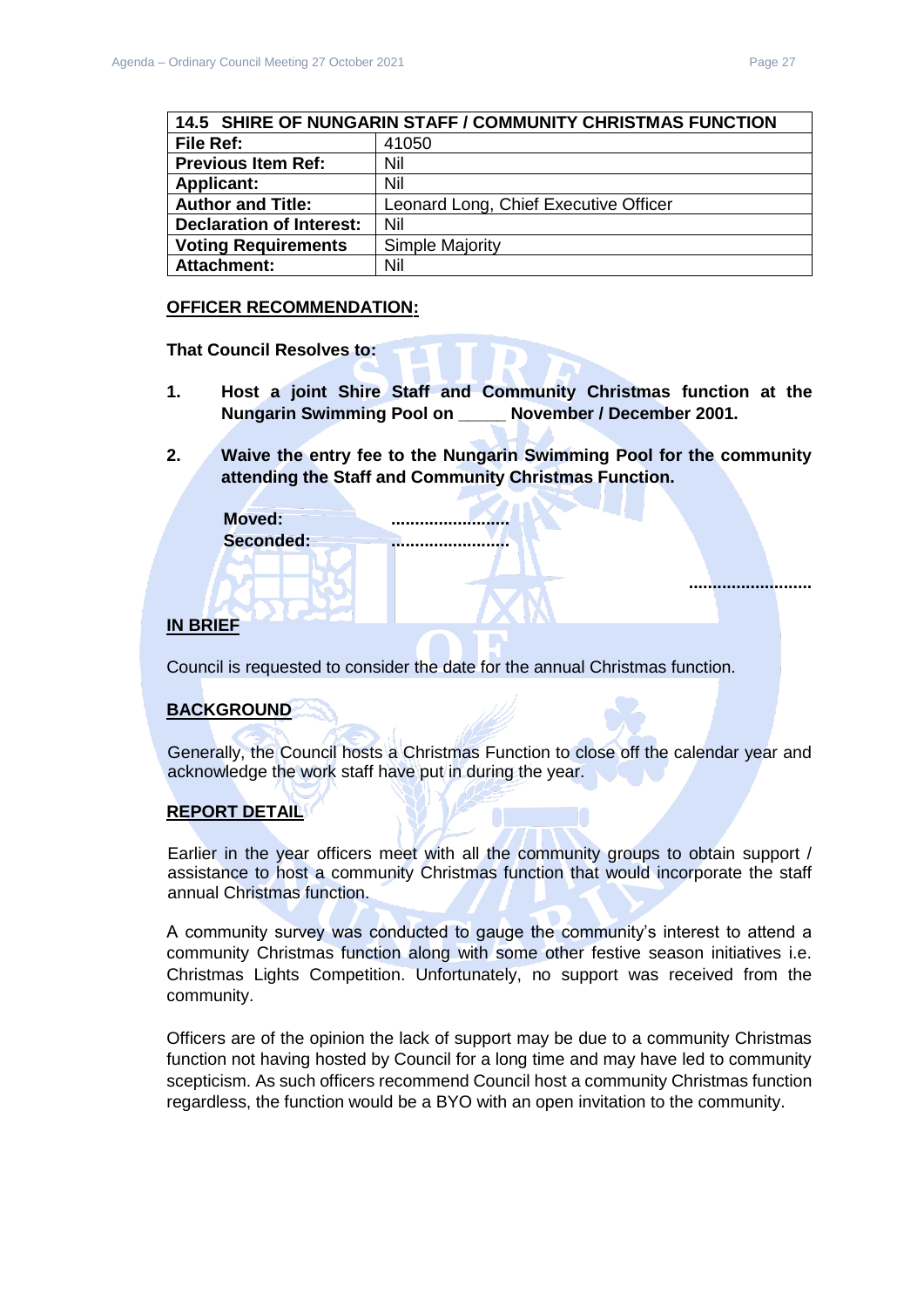### **SHIRE OF NUNGARIN COMMUNITY STRATEGIC PLAN 2023**

| <b>Focus Area</b> | Social                                                                                                                                              |
|-------------------|-----------------------------------------------------------------------------------------------------------------------------------------------------|
| <b>Aspiration</b> | Our Shire is healthy and happy, contributing to our progress, with<br>accessible places and spaces and our transport is well connected<br>and safe. |
| <b>Objective</b>  | Provide and maintain adequate community services and facilities<br>that responds well to the needs of all ages and sectors of the<br>community.     |

### **OTHER STRATEGIC LINKS**

Nil

### **STATUTORY ENVIRONMENT**

Nil

### **SUSTAINABILITY AND RISK CONSIDERATIONS**

**Economic – (Impact on the Economy of the Shire and Region)** Nil

**Social – (Quality of life to community and / or affected land owners)** Nil

### **Policy Implications**

Nil

### **Risk Management Implications**

| <b>Risk Level</b> | <b>Comment</b>                                                       |
|-------------------|----------------------------------------------------------------------|
| Low               | The risk to Council to host the function is considered low and would |
|                   | I not likely have any impact on Council                              |

### **CONSULTATION**

– a joint community group meeting as well as a community survey

### **RESOURCE IMPLICATIONS**

#### **Financial**

The cost of the function will be within the allocation made in the 2021/22 Adopted budget.

### **Workforce**

Nil

### **CONCLUSION**

Generally, the Council would host a Christmas function to show their appreciation to staff for their work throughout the year. However, the Nungarin community is very much involved in the Town and it would be a great gesture for Council to involve the community.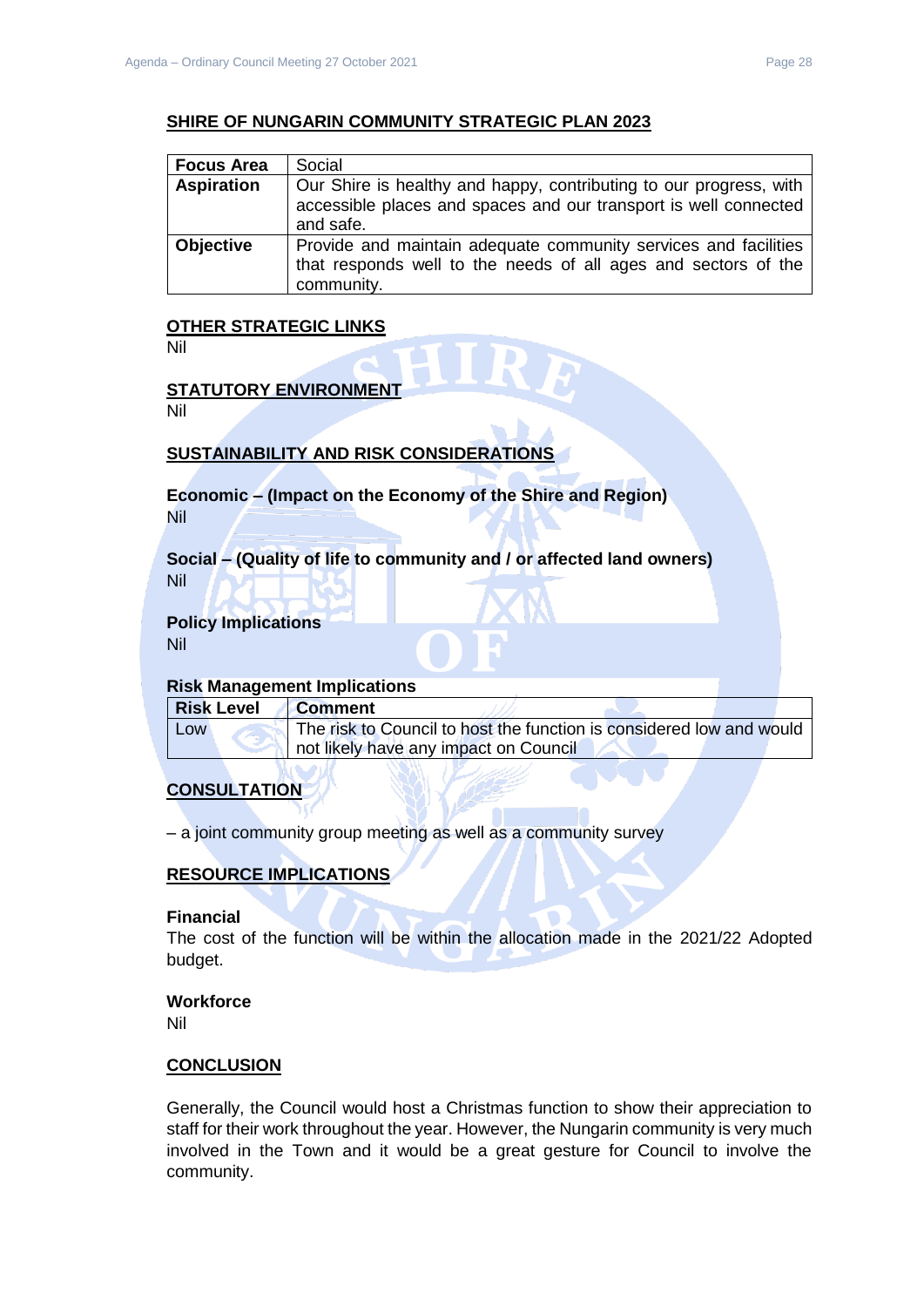**..........................**

<span id="page-28-0"></span>

| 14.6 CHRISTMAS PERIOD CLOSURE OF SHIRE OFFICES / DEPOT |                                       |
|--------------------------------------------------------|---------------------------------------|
| File Ref:                                              | 41050                                 |
| <b>Previous Item Ref:</b>                              | Nil                                   |
| <b>Applicant:</b>                                      | Nil                                   |
| <b>Author and Title:</b>                               | Leonard Long, Chief Executive Officer |
| <b>Declaration of Interest:</b>                        | Nil                                   |
| <b>Voting Requirements</b>                             | Simple Majority                       |
| <b>Attachment Number:</b>                              | Nil                                   |

### **OFFICER RECOMMENDATION:**

**That Council Resolves to:**

**1. Approve the closure of the Shire administration office and Depot on 22 December 2021 and reopening on 5 January 2022.**

**Moved: ......................... Seconded: .........................**

### **IN BRIEF**

Council is requested to consider the closure of the Shire Administration Office and Depot over the Christmas period.

### **BACKGROUND**

Annually the Shire Administration Office and Depot is closed for the Christmas period.

### **REPORT DETAIL**

It is recommended the Administration Office close on 22 December 2021 as well as the Depot and reopen on 5 January 2022.

During the closure period the Depot will operate on skeleton staff allowing the muchneeded maintenance of machinery and equipment to be done. The Chief Executive Officer, Manager Works and Services and the Supervisor Works and Service will be on call should an urgent matter occur requiring immediate action.

### **SHIRE OF NUNGARIN COMMUNITY STRATEGIC PLAN 2023**

| <b>Focus Area</b> | Civic Leadership                                                   |
|-------------------|--------------------------------------------------------------------|
| <b>Aspiration</b> | A strong local democracy with an actively engaged community and    |
|                   | effective partnerships.                                            |
| <b>Objective</b>  | 1. Commit to the provision of essential and non-essential services |
|                   | in the community.                                                  |

### **OTHER STRATEGIC LINKS**

Nil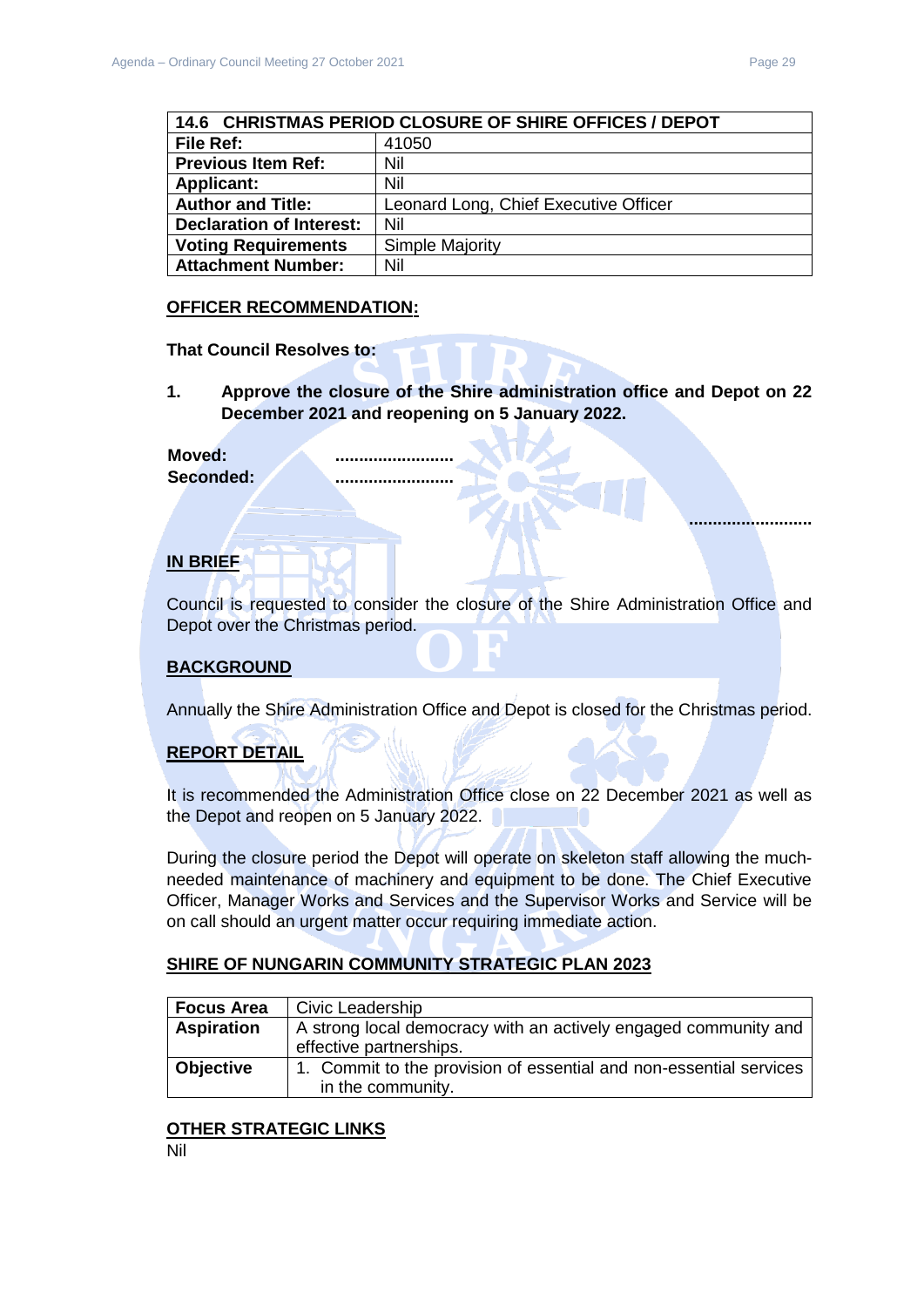#### **STATUTORY ENVIRONMENT** Nil

#### **SUSTAINABILITY AND RISK CONSIDERATIONS**

*Economic - (Impact on the Economy of the Shire and Region)* Nil

*Social - (Quality of life to community and/or affected landowners)* Nil

*Policy Implications* Nil

### **Risk Management Implications**

| Risk Level | <b>Comment</b>                                                           |
|------------|--------------------------------------------------------------------------|
| Low        | Whilst the Administration Office / Depot will be closed staff will still |
|            | be available should an urgent matter occur.                              |

### **CONSULTATION**

Nil

### **RESOURCE IMPLICATIONS**

WUN

**Financial** Nil

**Workforce**

Nil

### **CONCLUSION**

The month of December is generally a quiet period and the closure of the Administration Office / Depot will not have an impact on the community.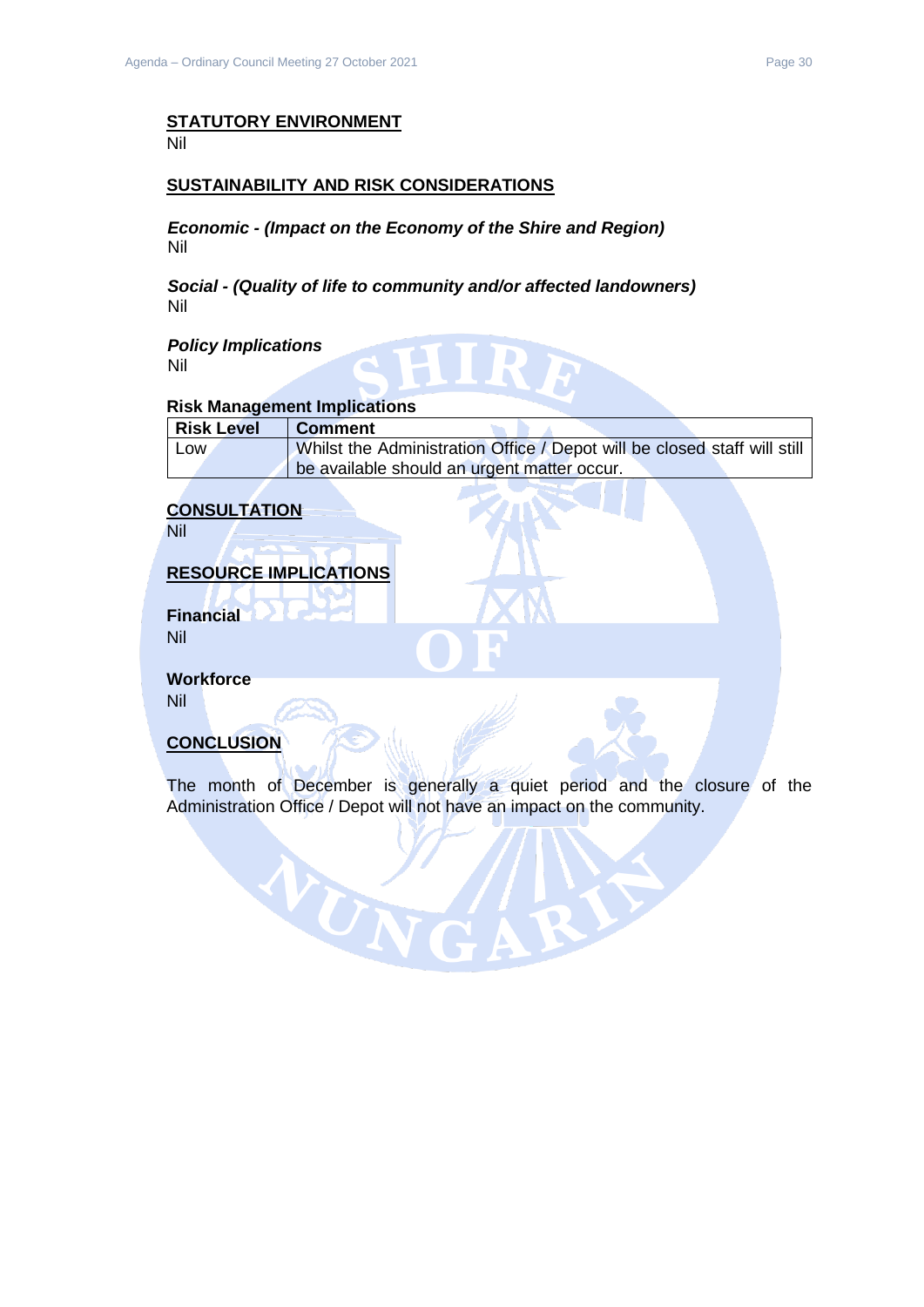**..........................**

<span id="page-30-0"></span>

| 14.7 ELECTED MEMBER SUPERANNUATION POLICY POSITION |                                                 |  |  |
|----------------------------------------------------|-------------------------------------------------|--|--|
| File Ref:                                          | 41009                                           |  |  |
| <b>Previous Item Ref:</b>                          | Nil                                             |  |  |
| <b>Applicant:</b>                                  | Nil                                             |  |  |
| <b>Author and Title:</b>                           | Leonard Long, Chief Executive Officer           |  |  |
| <b>Declaration of Interest:</b>                    | Nil                                             |  |  |
| <b>Voting Requirements</b>                         | <b>Simple Majority</b>                          |  |  |
| <b>Attachment Number:</b>                          | 14.7(A) - Draft WALGA Superannuation Policy for |  |  |
|                                                    | <b>Elected Members</b>                          |  |  |

#### **OFFICER RECOMMENDATION:**

**That Council Resolves to:**

- **1. Not support the proposal by the Western Australian Local Government Association to lobby for superannuation for Elected Members.**
- **2. Make the following submission should the matter be considered further:**
	- **a. Council believes if Elected Members wish to receive greater attendance fees (or allowances) it should be able to be achieved within the current approved bands.**
	- **b. Council believes if the legislation is proposed to be changed, it should be optional for Council's to participate.**
	- **c. If a Council opts to participate (by majority vote) it must be implemented for all Elected Members.**

**Moved: ......................... Seconded: .........................**

#### **IN BRIEF**

Council is requested to consider its position on the draft policy proposal by the Western Australian Local Government Association (WALGA) regarding superannuation being paid to Elected Members.

#### **BACKGROUND**

WALGA has requested local governments provide feedback as to whether or not WALGA should pursue elected members receive superannuation based on their sitting fees.

The proposal from WALGA is to have the *Local Government Act 1995* amended in order to permit elected members to receive in addition to their sitting fees and allowances a superannuation payment.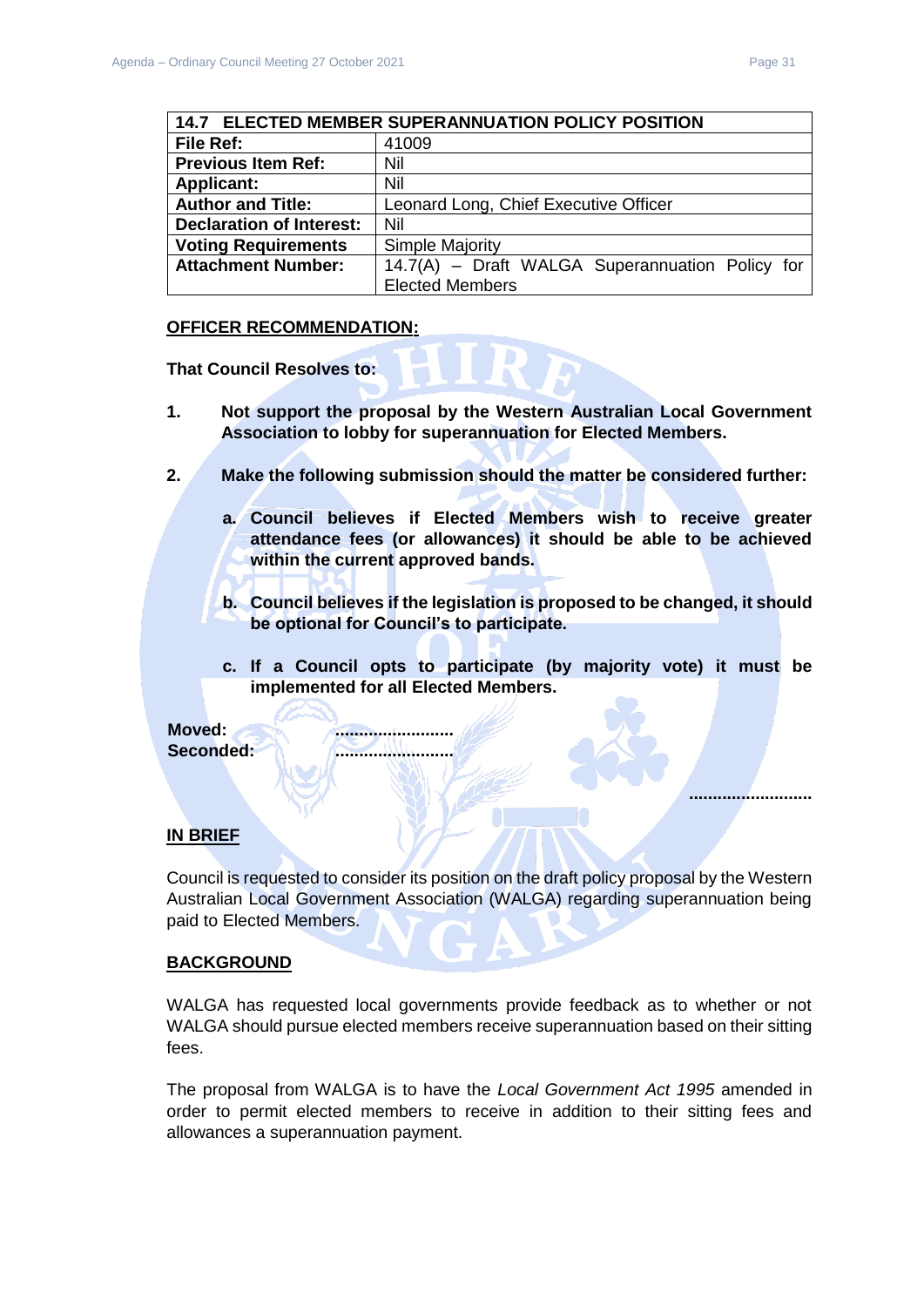Currently there are problems associated with the need to withhold income tax and also to pay fringe benefits tax, which WALGA is proposing to overcome by amending the Act.

WALGA has requested feedback be received no later than 29 October 2021 to allow sufficient time to prepare a report on the matter to the December State Council.

### **REPORT DETAIL**

There is no obligation on local governments to pay superannuation on behalf of councillors, as they are not considered employees.

The Salaries and Allowances Tribunal has released the following statement previously:

*"Nothing in this determination establishes a liability for the payment of superannuation by local governments. Elected council members are eligible for superannuation*  payments if their council has resolved unanimously to become an Eligible Local *Governing Body (ELGB) pursuant to section 221A and section 221B of the Income Tax Assessment Act 1936 (Cwlth). Where the council is an ELGB, it is deemed to have an employer/employee relationship with its elected council members and this attracts the application of a number of statutory obligations. Alternative arrangements described in Australian Taxation Office (ATO) Interpretative Decision ATO ID 2007/205 allow for elected council members and councils to agree for whole or part of meeting attendance fees to be paid into a superannuation fund. Where the council is an ELGB, fees for attendance at council, committee and prescribed meetings (whether paid via a per meeting fee or annual allowance) are to be inclusive of any superannuation guarantee liability. This information is not published by way of legal or financial advice."*

It is not recommended Council consider becoming an ELGB, as it has withholding implications for councillor sitting fees as well as FBT implications on the taxable value of expenses paid and facilities provided to Councillors.

### **SHIRE OF NUNGARIN COMMUNITY STRATEGIC PLAN 2023**

| <b>Focus Area</b> | Civic Leadership                                                |
|-------------------|-----------------------------------------------------------------|
| <b>Aspiration</b> | A strong local democracy with an actively engaged community and |
|                   | effective partnerships.                                         |
| <b>Objective</b>  | A Shire that prospers through partnerships and good governance  |

# **OTHER STRATEGIC LINKS**

Nil

## **STATUTORY ENVIRONMENT**

Nil

### **SUSTAINABILITY AND RISK CONSIDERATIONS**

*Economic - (Impact on the Economy of the Shire and Region)* Nil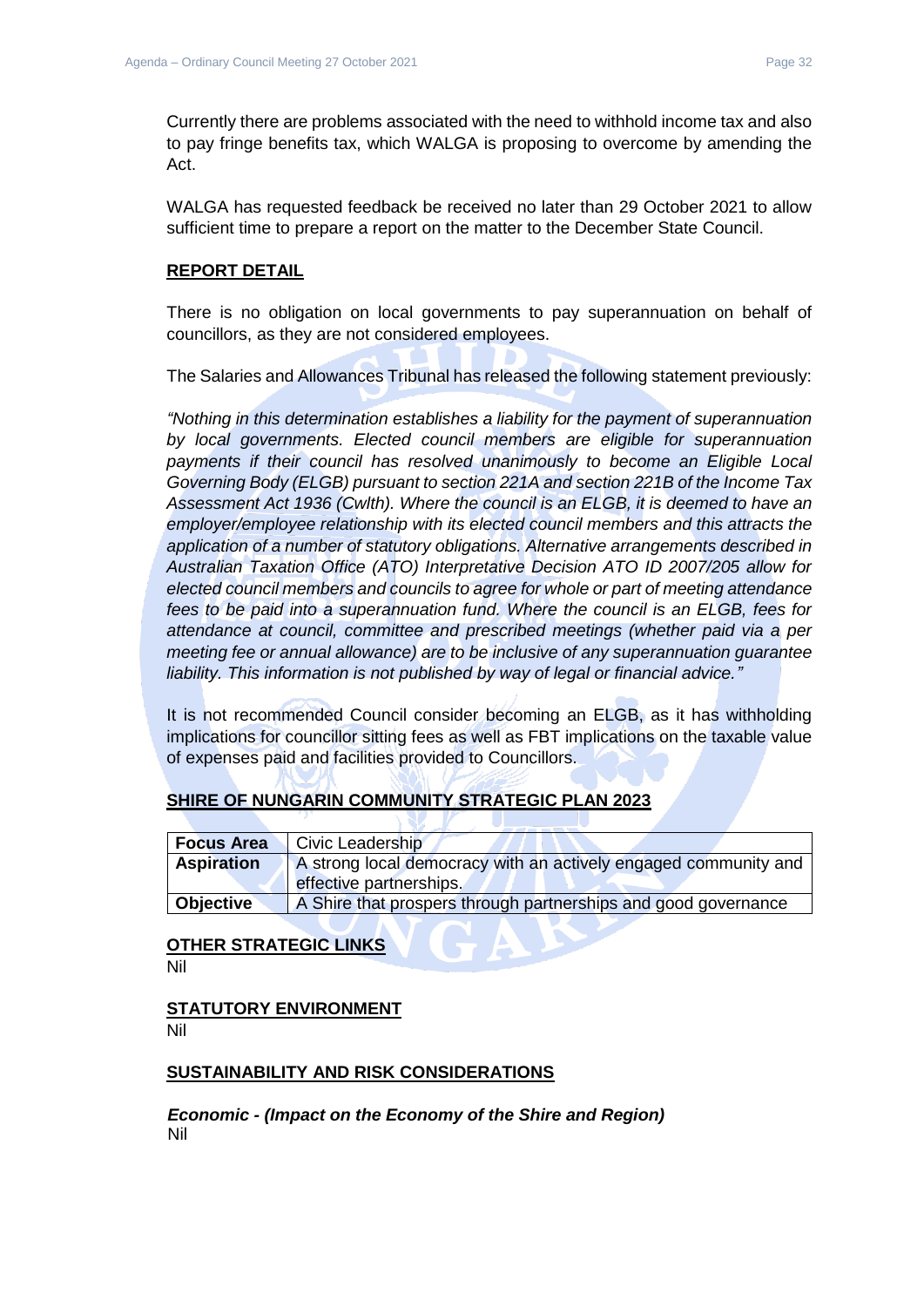#### *Social - (Quality of life to community and/or affected landowners)* Nil

#### *Policy Implications* Nil

#### **Risk Management Implications**

| <b>Risk Level</b> | <b>Comment</b>                                                   |
|-------------------|------------------------------------------------------------------|
| Low               | Council is not committed as this report is merely to provide its |
|                   | opinion on the WALGA proposal.                                   |

### **CONSULTATION**

Nil

### **RESOURCE IMPLICATIONS**

#### **Financial**

Table 4, of the Salary and Allowances Tribunal (SAT) determination allows elected members of a band four (4) local government to be renumerated per Council Meeting as follows:

|  |  | <b>Minimum</b> | \$91 | Maximum | \$238 |
|--|--|----------------|------|---------|-------|
|--|--|----------------|------|---------|-------|

At its Ordinary Council Meeting of 21 July 2021 Council resolved to pay elected members as follows:

| a. Presidents Annual Allowance                    | \$4,000 |
|---------------------------------------------------|---------|
| b. Presidents Sitting Fee                         | \$120   |
| c. Deputy Shire President Annual Allowance        | \$1,000 |
| d. Elected Members Sitting Fee - Council Meetings | \$100   |
| e. Elected Members Sitting Fee - Other Meetings   | \$50    |

The implications are if Council resolves (absolute majority would be required) to pay superannuation (but not to be an ELGB), then the Council will have to pay 10% into an approved super fund, on top of the sitting fees/allowances currently paid to Councillors.

#### **Workforce**

Nil

### **OPTIONS**

Council has the option of:

- 1. Accepting the officer's recommendation.
- 2. Amend the officer's recommendation.

#### **CONCLUSION**

Should Council wish to increase their sitting fees there is sufficient scope within the approved, Table 4, of the Salary and Allowances Tribunal (SAT) Band 4. As such an increase in the sitting fees can be accommodated without the need to introduce superannuation payments as proposed.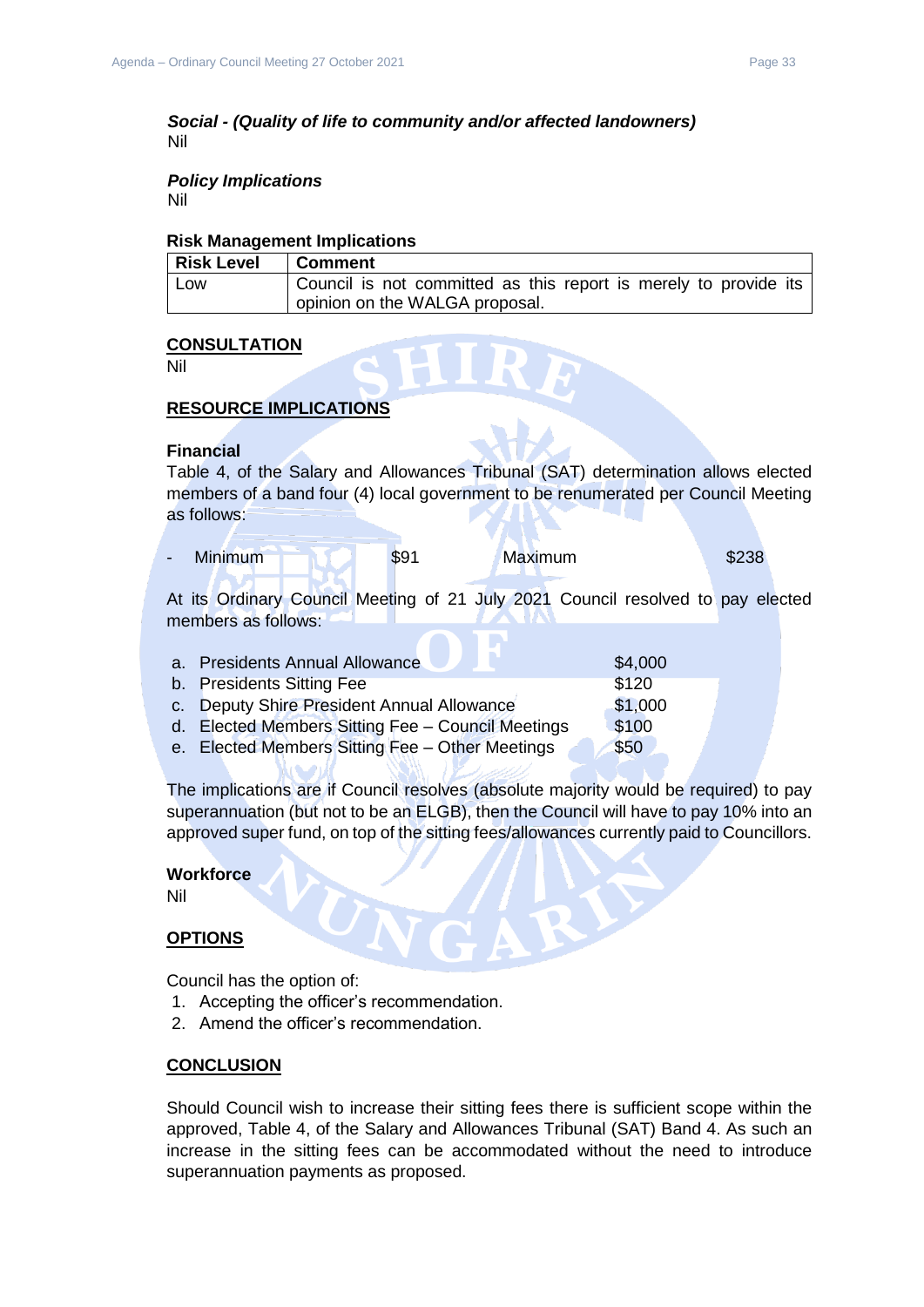<span id="page-33-0"></span>

| DISPOSAL OF COUNCIL ASSETS - 2001 CASE BACKHOE<br>14.8 |                                                       |  |
|--------------------------------------------------------|-------------------------------------------------------|--|
| File Ref:                                              | 41504                                                 |  |
| <b>Previous Item Ref:</b>                              | Nil                                                   |  |
| <b>Applicant:</b>                                      | Nil                                                   |  |
| <b>Author and Title:</b>                               | Cameron Large, Manager Works and Services             |  |
| <b>Declaration of Interest:</b>                        | Nil                                                   |  |
| <b>Voting Requirements</b>                             | <b>Absolute Majority</b>                              |  |
| <b>Attachment Number:</b>                              | Confidential Attachment 14.8(A) - Reserve Price under |  |
|                                                        | separate cover.                                       |  |

### **OFFICER RECOMMENDATION:**

**That Council Resolves to,** 

**1. Authorise the Chief Executive Officer to dispose of the 2000 Caterpillar Backhoe in accordance with the** *Local Government Act 1995* **and** *Local Government (Functions and General) Regulations 1996* **requirements.**

**Moved: ......................... Seconded: .........................**

**Absolute Majority Required**

**..........................**

### **IN BRIEF**

The 2001 Case Backhoe is excess to Council needs, and Council is requested to consider disposing of the asset.

### **BACKGROUND**

Council has recently taken procession of its new Kubota Mini Excavator, which will be used in place of the 2001 Case Backhoe resulting in the 2001 Case Backhoe now being obsolete.

### **REPORT DETAIL**

Shire officers obtained an estimated reserve price for the 2001 Case Backhoe from a registered auctioneering company. (**Confidential Attachment 14.8(A**).

The sale of the obsolete plant will enable the Shire to work towards a sustainable plant replacement program.

### **SHIRE OF NUNGARIN COMMUNITY STRATEGIC PLAN 2023**

| <b>Focus Area</b> | Civic Leadership                                                                          |
|-------------------|-------------------------------------------------------------------------------------------|
| <b>Aspiration</b> | A strong local democracy with an actively engaged community and<br>effective partnership. |
| Objective         | A Shire that prospers through partnerships and good governance.                           |

### **OTHER STRATEGIC LINKS**

Nil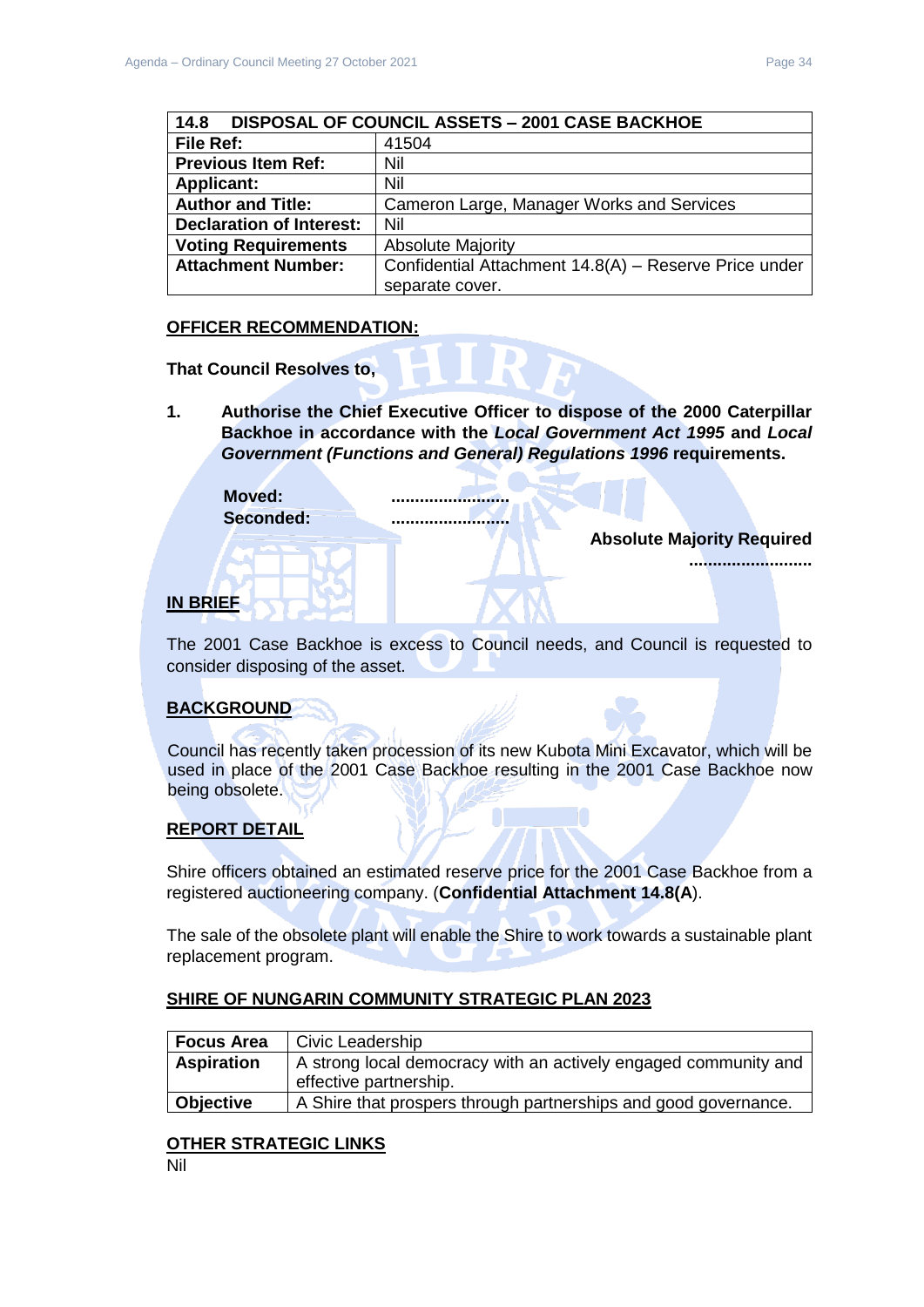#### **STATUTORY ENVIRONMENT**

#### *Local Government Act 1995*

- *3.58. Disposing of property*
	- *(1) In this section —*

*dispose includes to sell, lease, or otherwise dispose of, whether absolutely or not;*

*property includes the whole or any part of the interest of a local government in property, but does not include money.*

- *(2) Except as stated in this section, a local government can only dispose of property to —*
	- *(a) the highest bidder at public auction; or*
	- *(b) the person who at public tender called by the local government makes what is, in the opinion of the local government, the most acceptable tender, whether or not it is the highest tender.*
- *(3) A local government can dispose of property other than under subsection (2) if, before agreeing to dispose of the property —*
	- *(a) it gives local public notice of the proposed disposition —*
		- *(i) describing the property concerned; and*
		- *(ii) giving details of the proposed disposition; and*
		- *(iii) inviting submissions to be made to the local government before a date to be specified in the notice, being a date not less than 2 weeks after the notice is first given;*

### *and*

*(b) it considers any submissions made to it before the date specified in the notice and, if its decision is made by the council or a committee, the decision and the reasons for it are recorded in the minutes of the meeting at which the decision was made.*

- *(4) The details of a proposed disposition that are required by subsection (3)(a)(ii) include —*
	- *(a) the names of all other parties concerned; and*
	- *(b) the consideration to be received by the local government for the disposition; and*
	- *(c) the market value of the disposition —*
		- *(i) as ascertained by a valuation carried out not more than 6 months before the proposed disposition; or*
		- *(ii) as declared by a resolution of the local government on the basis of a valuation carried out more than 6 months before the proposed disposition that the local government believes to be a true indication of the value at the time of the proposed disposition.*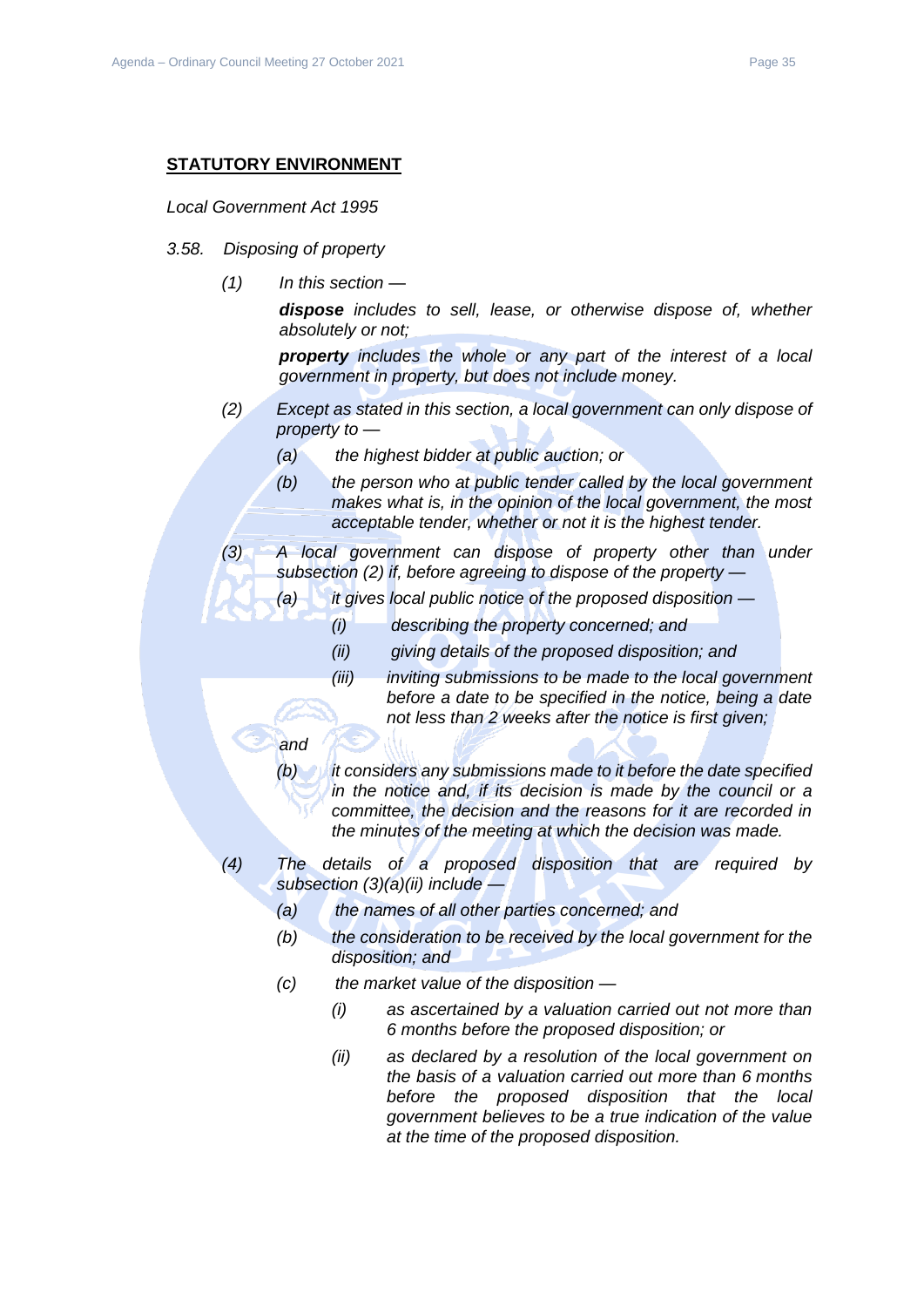- *(5) This section does not apply to —*
	- *(a) a disposition of an interest in land under the Land Administration Act 1997 section 189 or 190; or*
	- *(b) a disposition of property in the course of carrying on a trading undertaking as defined in section 3.59; or*
	- *(c) anything that the local government provides to a particular person, for a fee or otherwise, in the performance of a function that it has under any written law; or*
	- *(d) any other disposition that is excluded by regulations from the application of this section.*

*Local Government (Functions and General) Regulations 1996*

- *30. Dispositions of property excluded from Act s. 3.58*
	- *(1) A disposition that is described in this regulation as an exempt disposition is excluded from the application of section 3.58 of the Act.*
	- *(2) A disposition of land is an exempt disposition if —*
		- *(a) the land is disposed of to an owner of adjoining land (in this paragraph called the transferee) and —*
			- *(i) its market value is less than \$5 000; and*
			- *(ii) the local government does not consider that ownership of the land would be of significant benefit to anyone other than the transferee;*
			- *or*

*(b) the land is disposed of to a body, whether incorporated or not — (i) the objects of which are of a charitable, benevolent, religious, cultural, educational, recreational, sporting or* 

- *(ii) the members of which are not entitled or permitted to receive any pecuniary profit from the body's transactions;*
	- *or*
- *(c) the land is disposed of to —*

*other like nature; and*

- *(i) the Crown in right of the State or the Commonwealth; or*
- *(ii) a department, agency, or instrumentality of the Crown in right of the State or the Commonwealth; or*
- *(iii) another local government or a regional local government; or*
- *(d) it is the leasing of land to an employee of the local government for use as the employee's residence; or*
- *(e) it is the leasing of land for a period of less than 2 years during all or any of which time the lease does not give the lessee the exclusive use of the land; or*
- *(f) it is the leasing of land to a person registered under the Health Practitioner Regulation National Law (Western Australia) in the medical profession to be used for carrying on his or her medical practice; or*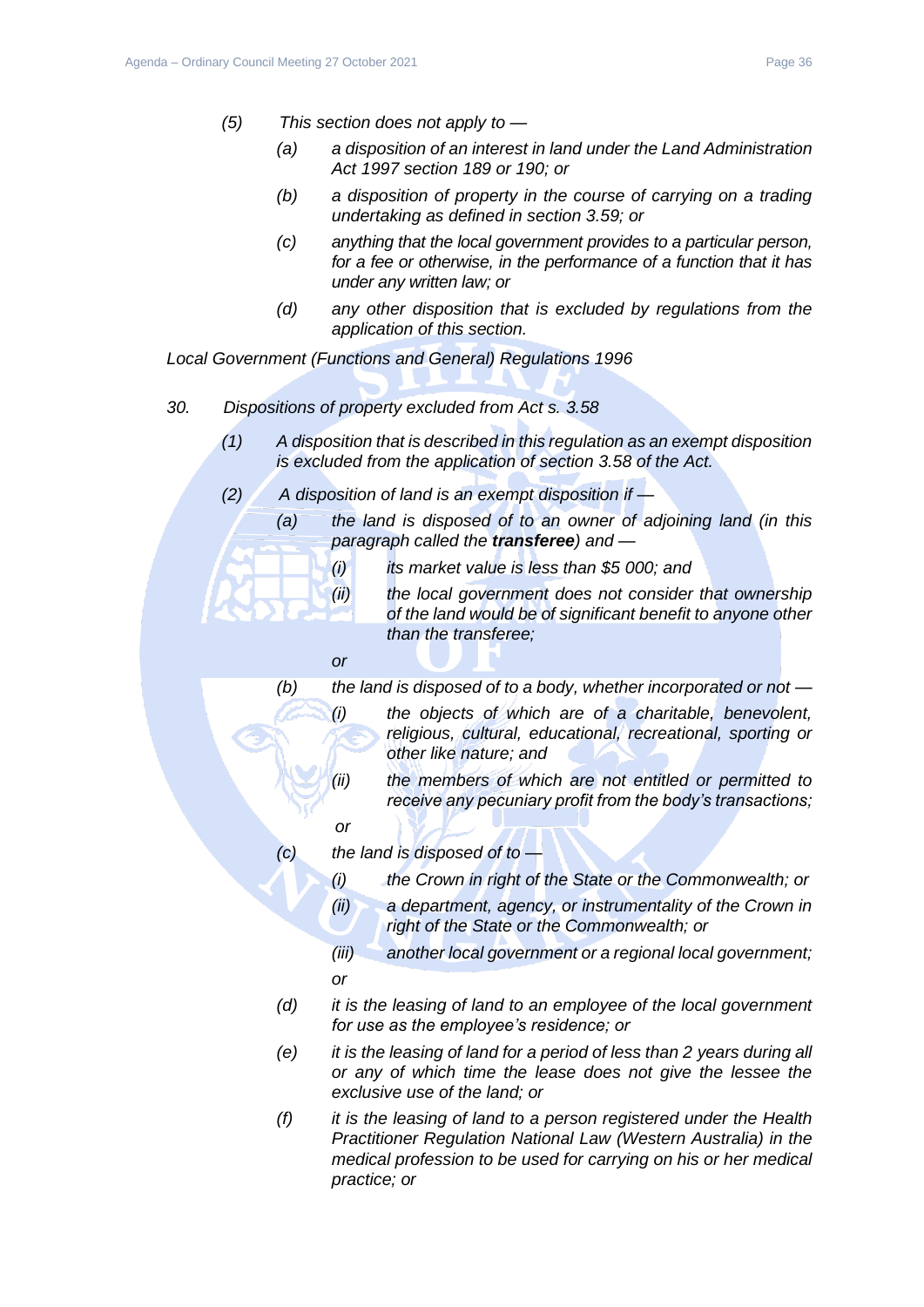- *(g) it is the leasing of residential property to a person.*
- *(2a) A disposition of property is an exempt disposition if the property is disposed of within 6 months after it has been —*
	- *(a) put out to the highest bidder at public auction, in accordance with section 3.58(2)(a) of the Act, but either no bid is made or any bid made does not reach a reserve price fixed by the local government; or*
	- *(b) the subject of a public tender process called by the local government, in accordance with section 3.58(2)(b) of the Act, but either no tender is received or any tender received is unacceptable; or*
	- *(c) the subject of Statewide public notice under section 3.59(4) of the Act, and if the business plan referred to in that notice described the property concerned and gave details of the proposed disposition including —*
		- *(i) the names of all other parties concerned; and*
		- *(ii) the consideration to be received by the local government for the disposition; and*
		- *(iii) the market value of the disposition as ascertained by a valuation carried out not more than 12 months before the proposed disposition.*
- *(2b) Details of a disposition of property under subregulation (2a) must, for a period of 1 year beginning on the day of the initial auction or tender —*
	- *(a) be made available for public inspection; and*
	- *(b) be published on the local government's official website.*
- *(3) A disposition of property other than land is an exempt disposition if —*
	- *(a) its market value is less than \$20 000; or*
	- *(b) the entire consideration received by the local government for the disposition is used to purchase other property, and where the total consideration for the other property is not more, or worth more, than \$75 000.*

### **SUSTAINABILITY AND RISK CONSIDERATIONS**

#### **Economic – (Impact on the Economy of the Shire and Region)**

Keeping plant / equipment beyond its useful life is detrimental and does not have any positive impact on the economy.

**Social – (Quality of life to community and / or affected land owners)** Nil

**Policy Implications** Nil **Risk Management Implications**

**Risk Level Comment**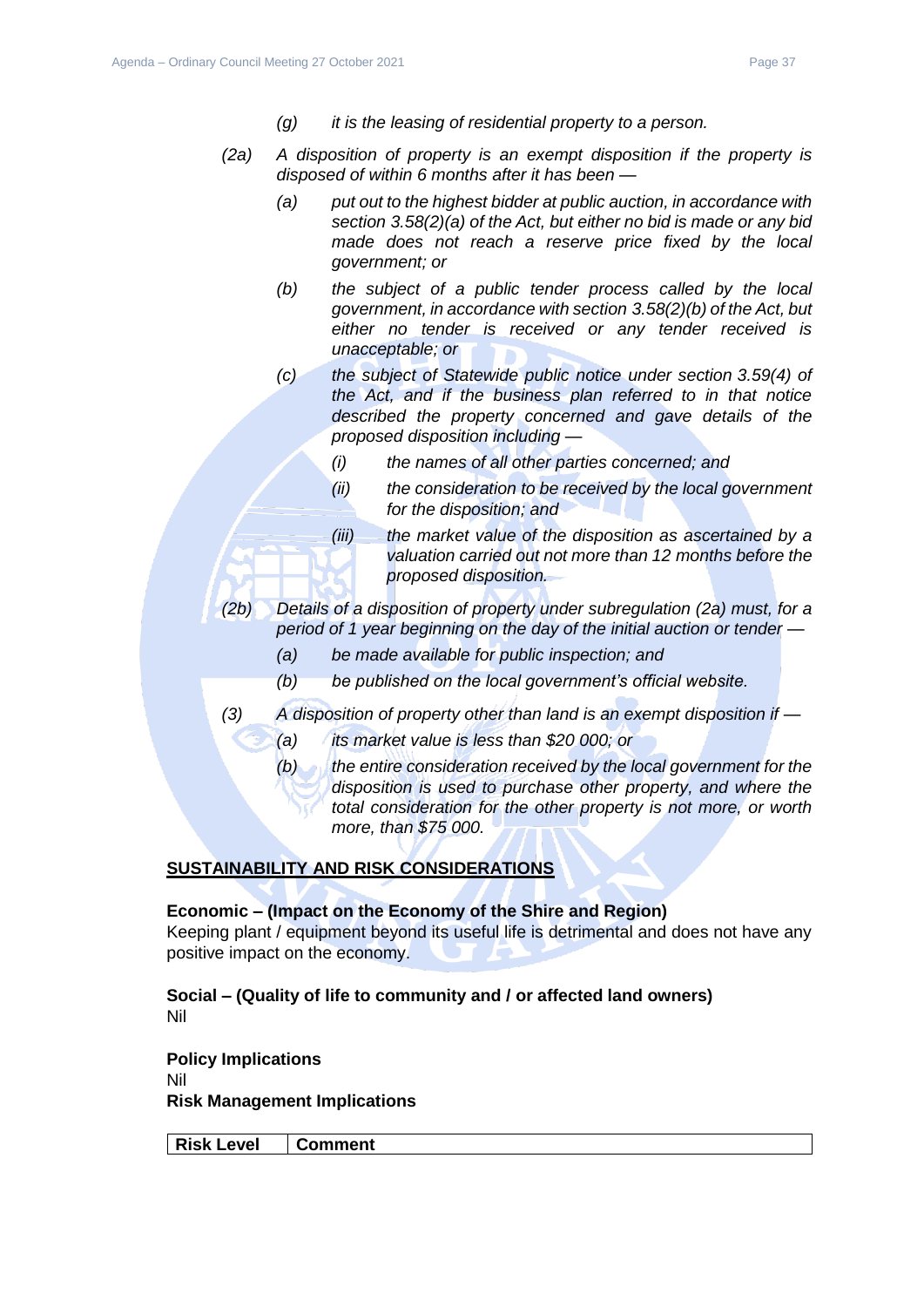| High | Keeping plant / equipment beyond its useful life is detrimental and |
|------|---------------------------------------------------------------------|
|      | costly due to increasing maintenance cost and increase in the       |
|      | depreciation value.                                                 |

### **CONSULTATION**

Nil

### **RESOURCE IMPLICATIONS**

### **Financial**

Funds obtained through the sale of redundant plant / equipment will be used towards the purchase of new plant / equipment.

### **Workforce**

Nil

### **CONCLUSION**

The disposal of unused assets will assist in the realisation of the proposed plant replacement program which forms an integral part of the Long-Term Financial Plan.

As discussed keeping plant beyond their expected lifespan is costly and more importantly could be dangerous to staff and the general public.

The disposal of the proposed plant and equipment will not have a detrimental impact on the services provided at the moment.

UR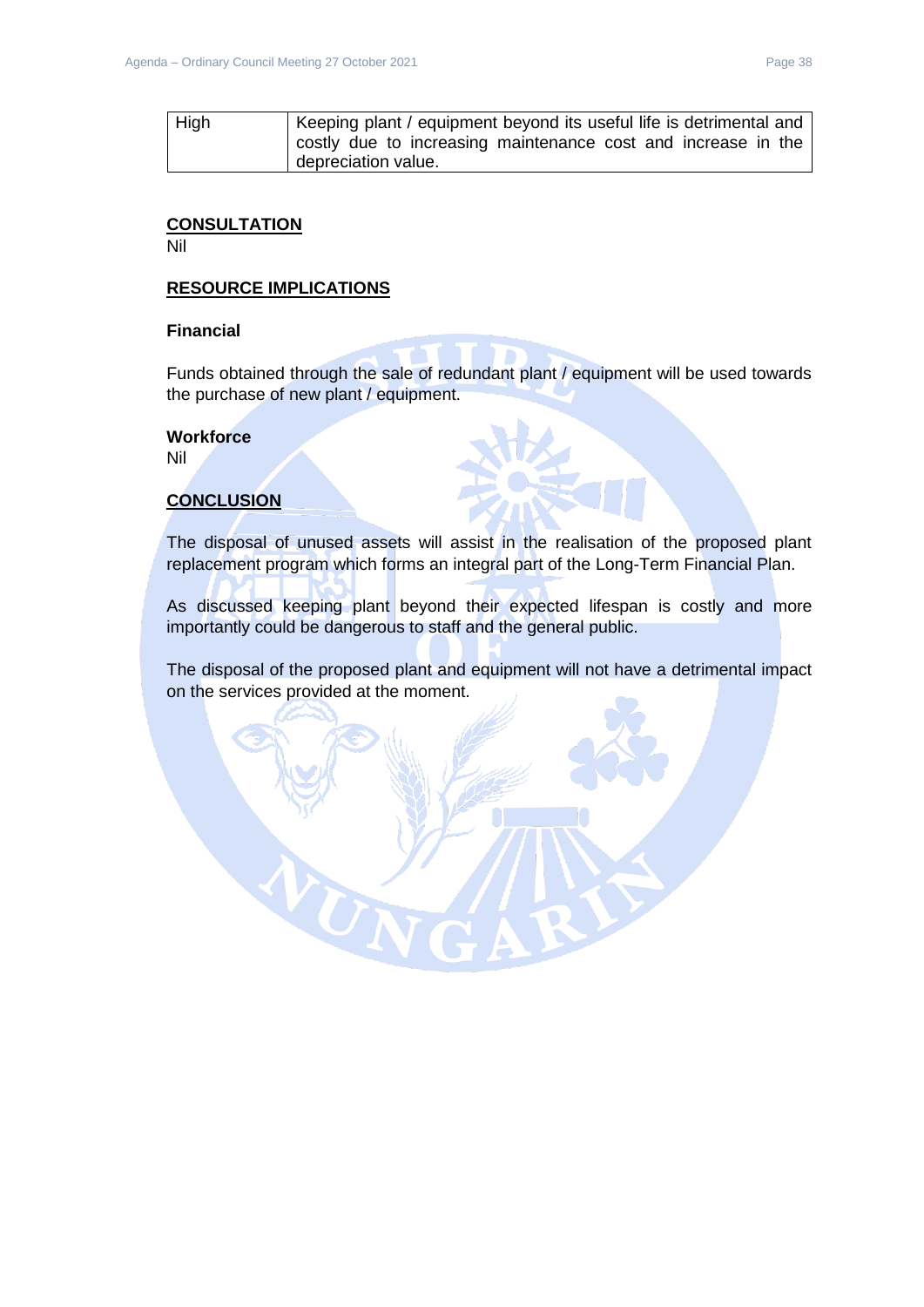<span id="page-38-0"></span>

| 14.9                            | LISTING OF PAYMENTS FOR THE MONTH OF SEPTEMBER 2021 |  |  |
|---------------------------------|-----------------------------------------------------|--|--|
| File Ref:                       | 161001                                              |  |  |
| <b>Previous Item Ref:</b>       | Nil                                                 |  |  |
| <b>Applicant:</b>               | Nil                                                 |  |  |
| <b>Author and Title:</b>        | Vanessa Seward, Customer Service and Records        |  |  |
|                                 | Officer                                             |  |  |
| <b>Declaration of Interest:</b> | Nil                                                 |  |  |
| <b>Voting Requirements</b>      | <b>Simple Majority</b>                              |  |  |
| <b>Attachment Number:</b>       | Attachment 14.9A - Payment List                     |  |  |

### **OFFICER RECOMMENDATION:**

**That Council,** 

**1. Receives the following payments made throughout the month of September 2021:**

| <b>Municipal</b> | <b>Cheque</b>       | S                     | 1,885.64     |  |
|------------------|---------------------|-----------------------|--------------|--|
|                  | <b>EFT</b>          | \$                    | 99,738.38    |  |
|                  | <b>Direct Debit</b> | \$                    | 11,344.03    |  |
|                  |                     | \$                    | 112,968.05   |  |
| <b>Trust</b>     | <b>Cheque - Nil</b> | $\mathbf{\$}$<br>0.00 |              |  |
|                  |                     |                       |              |  |
|                  | <b>Grand Total</b>  |                       | \$112,968.05 |  |
| <b>Moved:</b>    |                     |                       |              |  |
| Seconded:        |                     |                       |              |  |
|                  |                     |                       |              |  |
|                  |                     |                       |              |  |
|                  |                     |                       |              |  |

### **IN BRIEF**

The purpose of this report is to present the listing of payments made from the Shire's Municipal and Trust funds throughout the month of September 2021.

### **BACKGROUND**

The attached appendix lists the payments from Council Municipal and Trust funds for the month applicable as per requirements of the *Local Government Act 1995* and the *Local Government (Financial Management) Regulations 1996*.

As per Regulation 13 of the *Local Government (Financial Management) Regulations 1996* the following information is required to be presented to Council.

- The Payee's name.
- The amount of the payment.
- The date of the Payment; and
- Sufficient information to identify the transaction.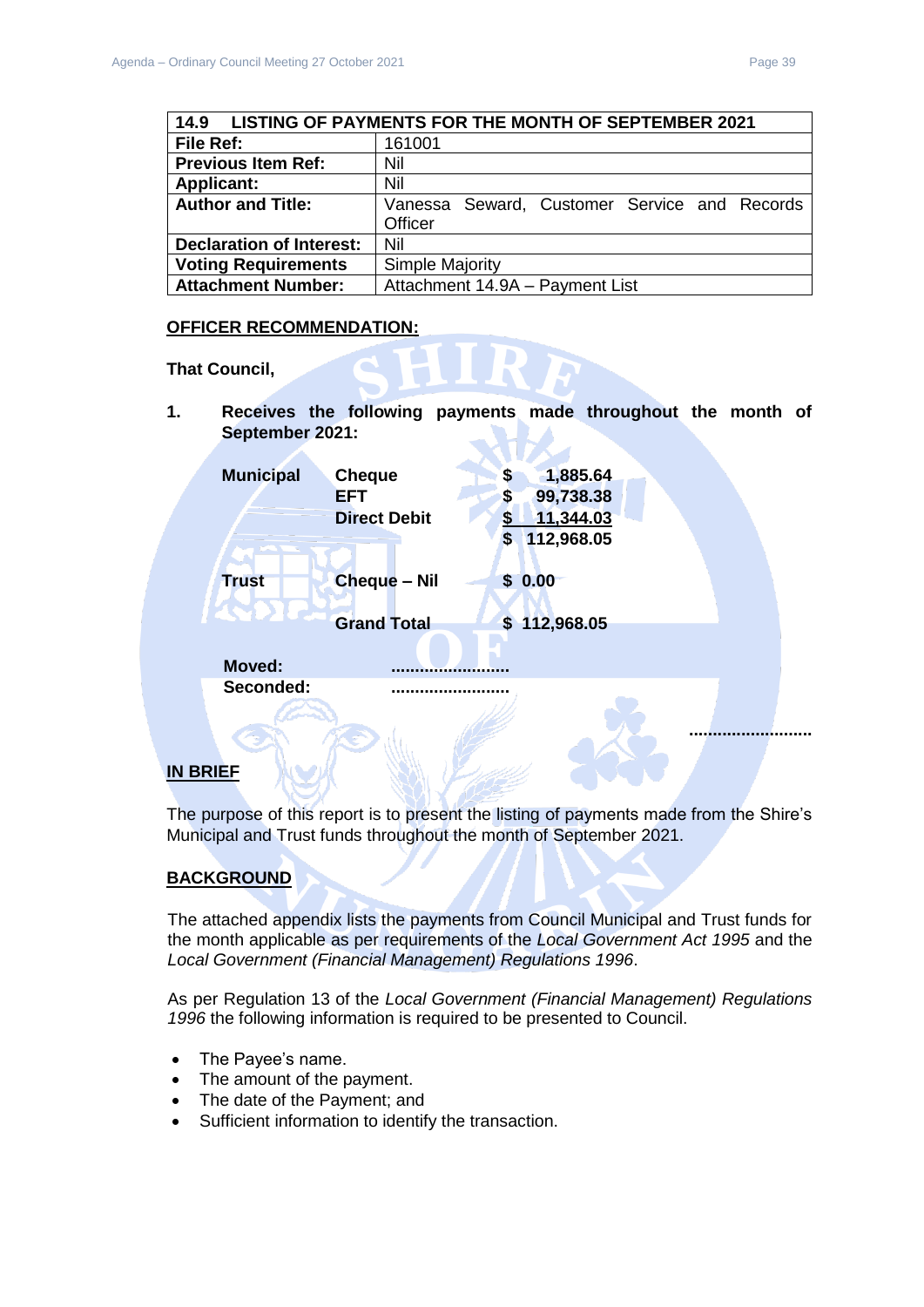### **REPORT DETAIL**

As Council has delegated authority to the Chief Executive Officer to execute payments from the municipal fund and the trust fund a list of accounts paid are required to be submitted to Council showing the prescribe information.

### **SHIRE OF NUNGARIN COMMUNITY STRATEGIC PLAN 2023**

| <b>Focus Area</b> | Civic Leadership                                                                          |
|-------------------|-------------------------------------------------------------------------------------------|
| <b>Aspiration</b> | A strong local democracy with an actively engaged community and<br>effective partnership. |
| Objective         | Annually review compliance methods.<br>16.7                                               |

#### **OTHER STRATEGIC LINKS**

Nil

### **STATUTORY ENVIRONMENT**

As per Regulation 13 of the *Local Government (Financial Management) Regulations 1996* the following is required;

- *(1) If the local government has delegated to the CEO the exercise of its power to make payments from the municipal fund or the trust fund, a list of accounts paid by the CEO is to be prepared each month showing for each account paid since the last such list was prepared* 
	- *(a) the payee's name;*
	- *(b) the amount of the payment;*
	- *(c) the date of the payment; and*
	- *(d) sufficient information to identify the transaction.*
- *(2) A list of accounts for approval to be paid is to be prepared each month showing (a) for each account which requires council authorisation in that month* 
	- *(i) the payee's name;*
	- *(ii) the amount of the payment; and*
	- *(iii) sufficient information to identify the transaction.*
	- *(b) the date of the meeting of the council to which the list is to be presented.*
- *(3) A list prepared under sub regulation (1) or (2) is to be —*
	- *(a) presented to the council at the next ordinary meeting of the council after the list is prepared; and*
	- *(b) recorded in the minutes of that meeting.*

#### **SUSTAINABILITY AND RISK CONSIDERATIONS**

**Economic – (Impact on the Economy of the Shire and Region)** Nil

**Social – (Quality of life to community and / or affected land owners)** Nil

**Policy Implications** Nil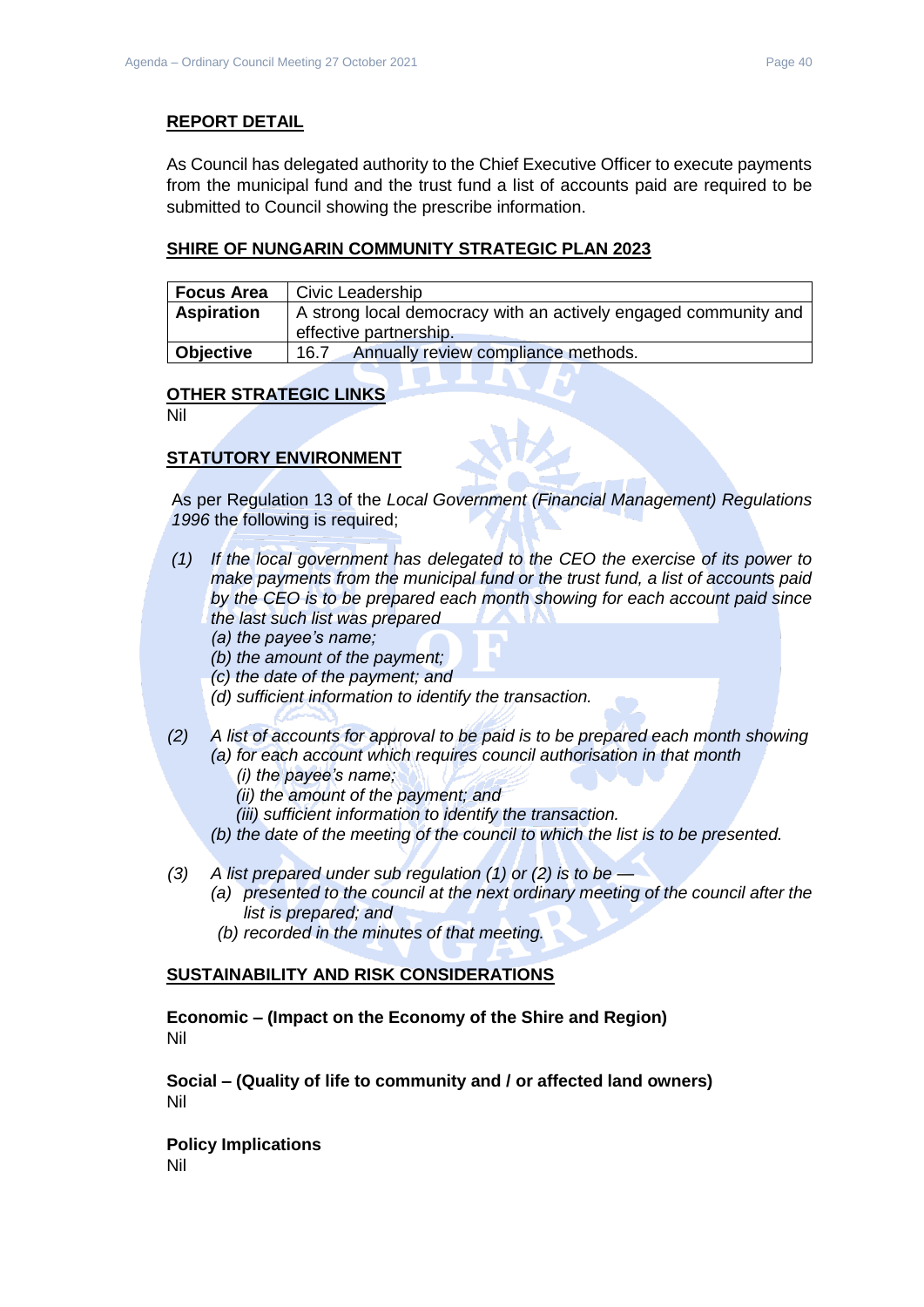### **Risk Management Implications**

| <b>Risk Level</b> | <b>Comment</b>                                                        |
|-------------------|-----------------------------------------------------------------------|
| Moderate          | If the required information is not presented to Council in accordance |
|                   | with the Local Government (Financial Management) Regulation           |
|                   | 1996 it may result in a qualified audit report and an unclean         |
|                   | compliance return submitted to the Department of Local                |
|                   | Government, Sport & Cultural Industries.                              |

### **CONSULTATION**

Nil

## **RESOURCE IMPLICATIONS**

**Financial** Nil

**Workforce**

Nil

### **CONCLUSION**

The listing of payments as per the attached **Appendix 14.9A** – Payment List, is a true reflection of the expenditure from the Municipal and Trust Fund accounts for the month of September 2021.

UN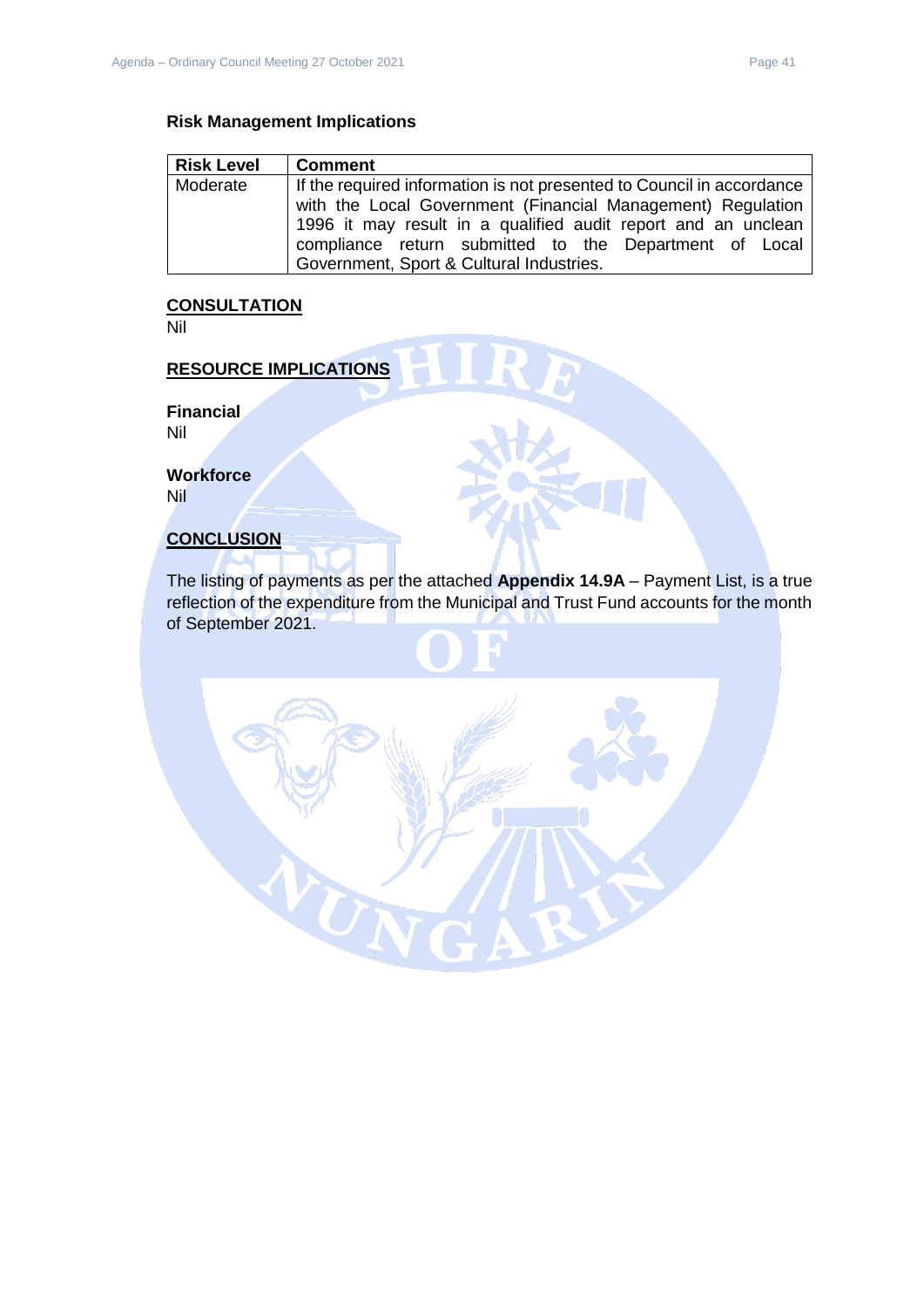### <span id="page-41-0"></span>**14.10 MONTHLY STATEMENT OF FINANCIAL ACTIVITY FOR THE PERIOD ENDING 30 SEPTEMBER 2021**

| File Ref:                       | 1/1 Annual Statements                 |
|---------------------------------|---------------------------------------|
| <b>Previous Item Ref:</b>       | Nil                                   |
| <b>Applicant:</b>               | Nil                                   |
| <b>Author and Title:</b>        | Leonard Long, Chief Executive Officer |
|                                 | Darren Long, Financial Consultant     |
| <b>Declaration of Interest:</b> | Nil                                   |
| <b>Voting Requirements</b>      | <b>Simple Majority</b>                |
| <b>Attachment Number:</b>       | Attachment 14.10A - Monthly Statement |

### **OFFICER RECOMMENDATION:**

**That Council:**

**1. Receives the monthly financial activity statement for the period ending 30 September 2021.**

Moved: **Seconded: .........................**

### **IN BRIEF**

The purpose of this report is to present the financial position of Council as at the reporting date as per requirements of the *Local Government Act 1995* and the *Local Government (Financial Management) Regulation 1996.*

### **BACKGROUND**

The *Local Government Act 1995* in conjunction with regulation 34(1) of the *Local Government (Financial Management) Regulations 1996* requires a monthly Statement of Financial Activity to be presented to Council detailing the prescribed information within 2 months after the end of the month to which the statement relates.

### **REPORT DETAIL**

The Shire prepares the monthly financial statements in the statutory format along with other supplementary financial reports consisting of:

- (a) Statement of Comprehensive Income by Function/Program;
- (b) Statement of Comprehensive Income by Nature/Type;
- (c) Statement of Financial Activity;
- (d) Summary of Net Current Asset Position;
- (e) Statement of Explanation of Material Variances;
- (f) Statement of Financial Position;
- (g) Statement of Cash Flows;
- (h) Detailed Operating and Non-Operating Schedules;
- (i) Statement of Cash Back Reserves;
- (j) Loan Borrowings Statement; and
- (k) Trust Statement.

**..........................**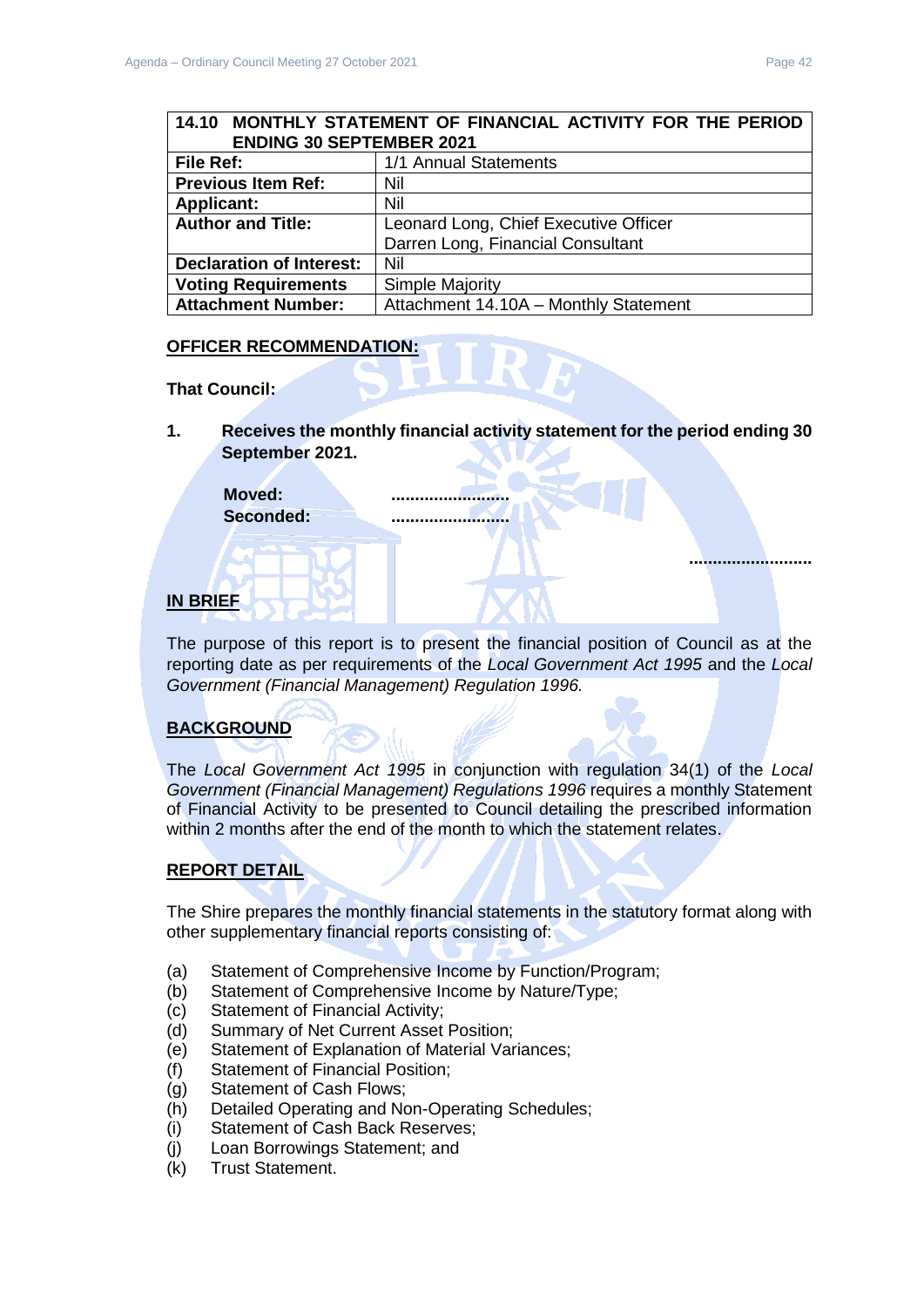#### **MATERIAL VARIANCE COMMENTARY ON YEAR TO DATE SEPTEMBER 2020**

Regulation 34 of the *Local Government (Financial Management) Regulations 1996*  require local governments to prepare annual budget estimates and month by month budget estimates so that comparatives can be made to Year to Date (YTD) Actual amounts of expenditure, revenue and income. Attached to this report is a copy of the month by month cumulative budget estimates, set out in the Statement of Financial Activity format.

At its budget meeting, Council adopted a material variance threshold of \$5,000 or 10%. For interpretation purposes, this means any variance at Function/Program level that is greater than 10% and exceeds \$5,000 in value is reported on and commentary is provided to explain the YTD budget estimate to YTD actual variance. The material variance is shown on the Statement of Financial Activity, in accordance with the Local Government (Financial Management) Regulations 1996. The material variance commentary is now provided in a separate statement, called the Statement of Explanation of Material Variances.

The Statement of Financial Activity as at 30 September 2021 shows a closing surplus of \$1,806,412.

### **SHIRE OF NUNGARIN COMMUNITY STRATEGIC PLAN 2023**

٠

| <b>Focus Area</b> | <b>Civic Leadership</b>                                                                   |
|-------------------|-------------------------------------------------------------------------------------------|
| <b>Aspiration</b> | A strong local democracy with an actively engaged community and<br>effective partnership. |
| <b>Objective</b>  | Annually review compliance methods.<br>16.7                                               |

**AND AND A** 

#### **OTHER STRATEGIC LINKS**

.

Shire of Nungarin 2021/22 Annual Budget

**IVAN** 

#### **STATUTORY ENVIRONMENT**

Section 6.4 of the *Local Government Act 1995* and Regulation 34 of the *Local Government (Finance) Regulations 1996*.

*Local Government (Financial Management) Regulations 1996*: Regulation 34 states:

- (1) A local government is to prepare each month a statement of financial activity reporting on the sources and applications of funds, as set out in the annual budget under regulation 22(1)(d) for that month in the following detail:
	- (a) annual budget estimates, taking into account any expenditure incurred for an additional purpose under section 6.8(1)(b) or (c);
	- (b) budget estimates to the end of month to which the statement relates;
	- (c) actual amounts of expenditure, revenue and income to the end of the month to which the statement relates;
	- (d) material variances between the comparable amounts referred to in paragraphs (b) and (c);
	- (e) the net current assets at the end of the month to which the statement relates.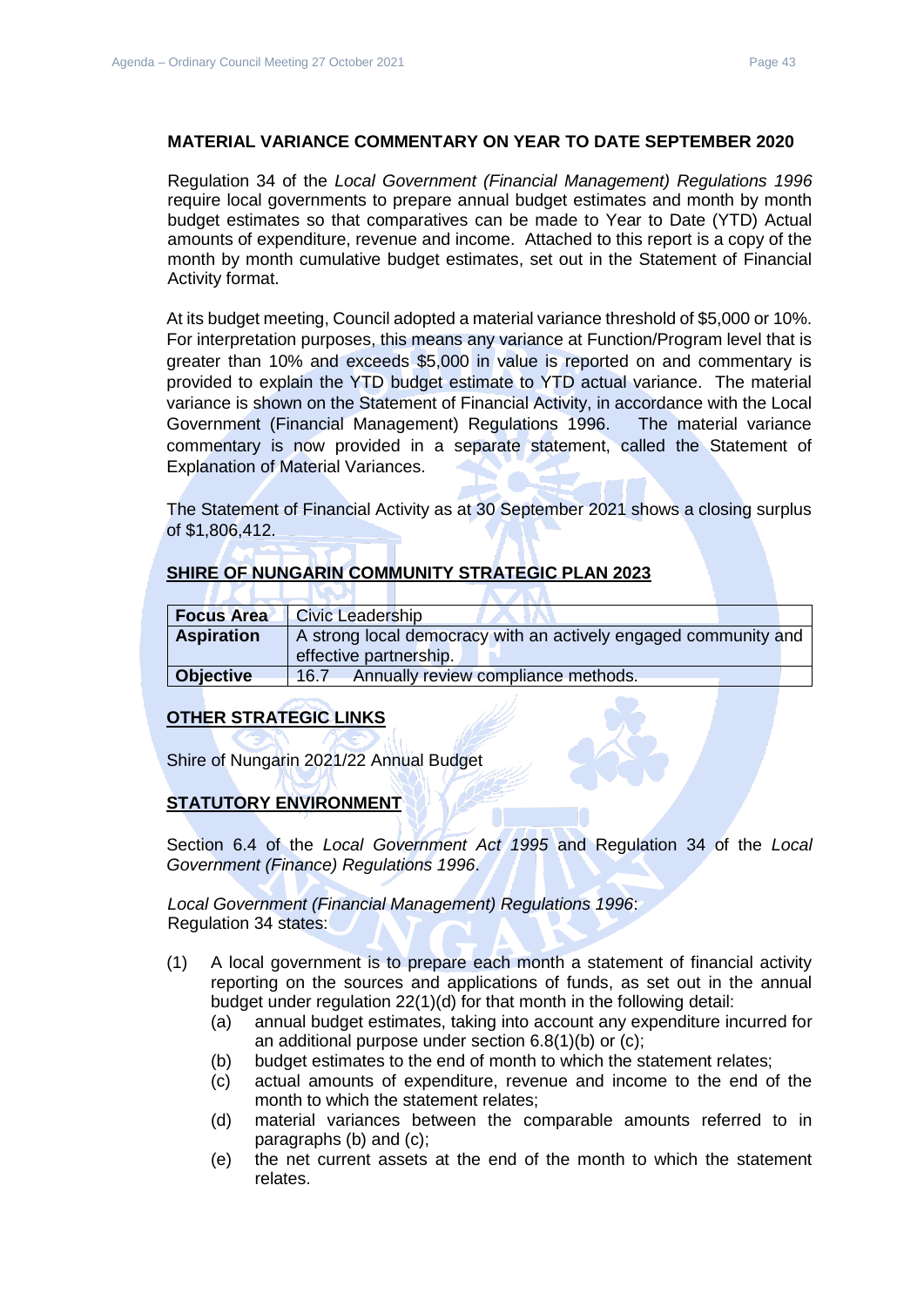Sub regulations 2, 3, 4, 5, and 6 prescribe further details of information to be included in the monthly statement of financial activity.

### **SUSTAINABILITY AND RISK CONSIDERATIONS**

**Economic – (Impact on the Economy of the Shire and Region)** Nil

**Social – (Quality of life to community and / or affected land owners)** Nil

### **Policy Implications**

Nil

### **Risk Management Implications**

| <b>Risk Level</b> | <b>Comment</b>                                                       |
|-------------------|----------------------------------------------------------------------|
| <b>Medium</b>     | Inadequate financial performance monitoring could lead to            |
|                   | over/under budget expenditure which could affect council's financial |
|                   | position and/or financial ratios.                                    |

### **CONSULTATION**

Shires Financial Consultant

### **RESOURCE IMPLICATIONS**

**Financial** Nil

**Workforce**

Nil

### **CONCLUSION**

The financial activity statement provides current status of the Shires financial position and is required in accordance with the *Local Government Act* 6.4 and *Local Government (Financial Management) Regulations 1996, r.*34